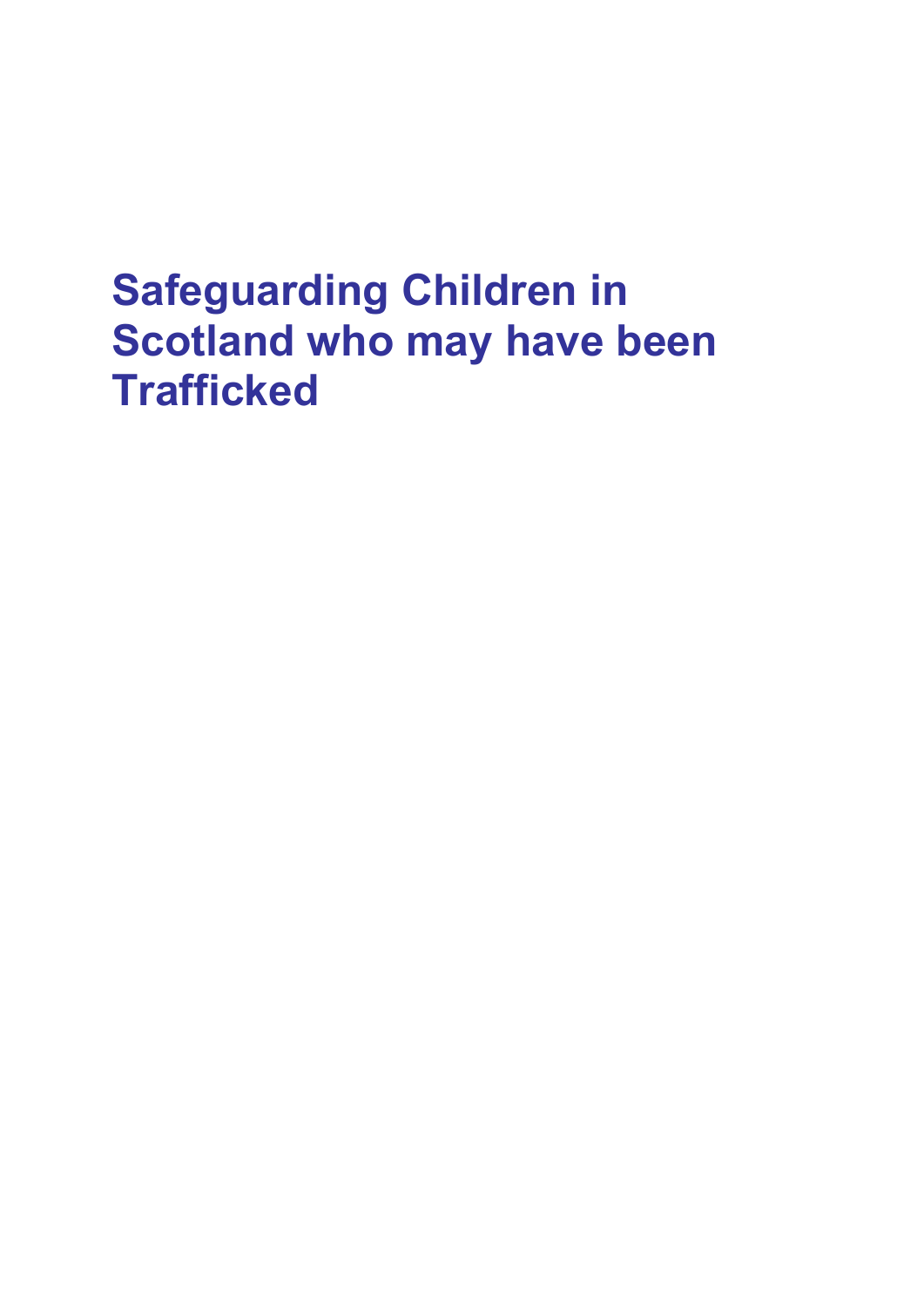**Acknowledgements:** This guidance is adapted by the Scottish Government for application in Scotland. It derives from "Safeguarding children who may have been trafficked", in production of which the Home Office and Department for Children, Schools and Families thanked the London Safeguarding Children Board, End Child Prostitution, Child Pornography and Trafficking of Children for Sexual Purposes (ECPAT UK), UNICEF and NSPCC for allowing the use of their information.

They also acknowledged the help provided by the following: the Department of Health, Manchester City Council, Paladin Team, UNICEF, Kent County Council, Barnardos, West Sussex County Council, London Borough of Croydon, Newcastle City Council, Welsh Assembly, Refugee Council, Crown Prosecution Service (CPS), UK Border Agency(UKBA), United Kingdom Human Trafficking Centre (UKHTC) and the Child Exploitation and Online Protection Centre (CEOP).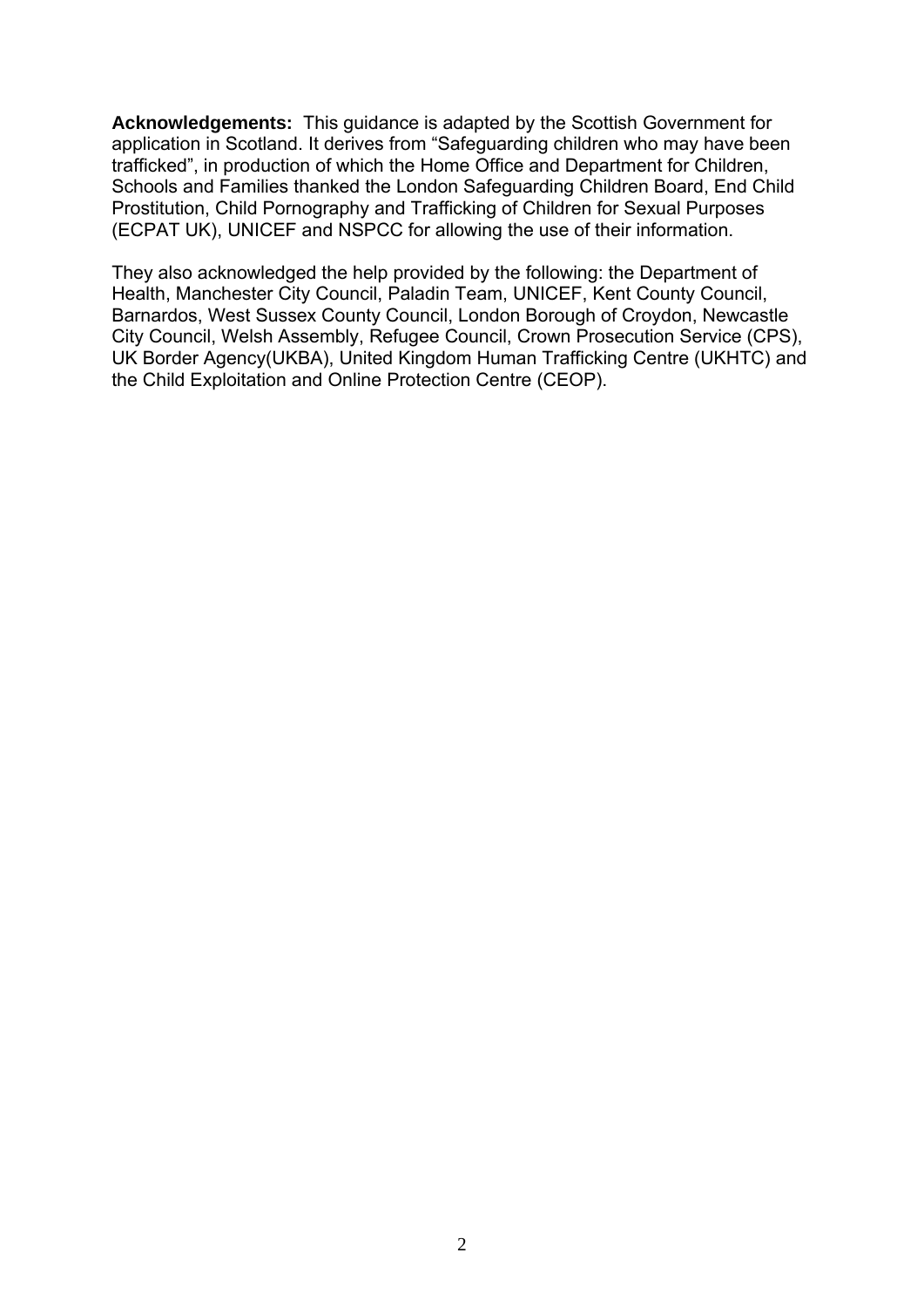## **Safeguarding Children in Scotland who may have been Trafficked**

## **Table of Contents**

|                                                         | Page           |
|---------------------------------------------------------|----------------|
| Introduction                                            | 4              |
| <b>Definitions</b>                                      | 5              |
| The problem of child trafficking                        | $\overline{7}$ |
| Role of child protection committees and public agencies | 15             |
| UK Border Agency                                        | 22             |
| <b>Support Services</b>                                 | 24             |
| Action for services                                     | 28             |
| Particularly vulnerable groups of children              | 39             |
|                                                         |                |

**Appendix 1:** Policy and Legislation

**Appendix 2:** Flow chart

**Appendix 3:** A guide to acronyms used in the document

**Appendix 4:** Useful contacts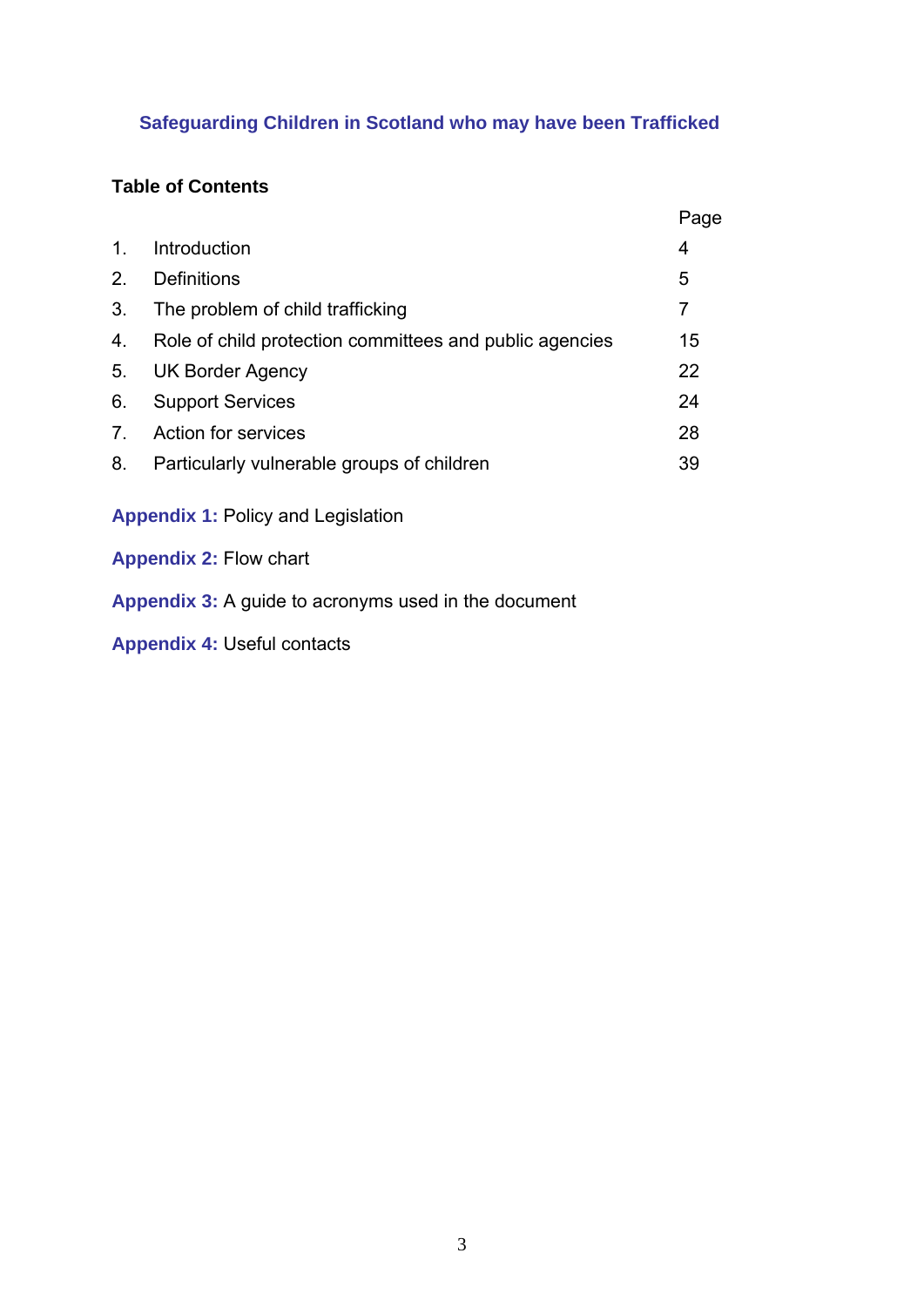### **1. Introduction**

On 23 March 2007 the Home Secretary, on behalf of the UK Government, signed the *Council of Europe Convention on Action Against Trafficking in Human Beings* (the Convention). On the same day the Home Office and the then Scottish Executive published the *UK Action Plan on Tackling Human Trafficking* (the UK Action  $P$ lan)<sup>1</sup>(2007). Implementation of the Convention forms part of the UK Action Plan. The Convention was ratified on 17 December 2008. This will mean that the UK becomes bound by the Convention on 1 April 2009. The purpose of the Convention is to prevent and combat trafficking in human beings, to identify and protect the victims of trafficking and to safeguard their rights; and to promote international cooperation against trafficking.

The UK Action Plan has a dedicated chapter on proposals to combat the abuse and exploitation of children by criminal human traffickers. One of the key commitments in the action plan is to provide targeted guidance to meet the particular needs of children who may have been trafficked. *Safeguarding children who may have been*  trafficked<sup>2</sup> was published by the UK Government in December 2007 and provides guidance to all professionals and volunteers working or in contact with children. That version was designed to be used in conjunction with *Working Together to Safeguard Children: A guide to interagency working to safeguard and promote the welfare of children<sup>3</sup>* (2006).

This is a Scottish version, adapted to apply within current Scottish legislation, policy and structures. It is intended to supplement local interagency child protection procedures (and where appropriate, adult protection procedures) and it should be applied with reference to relevant national guidance<sup>4,5</sup> and the principles set out in the Scottish framework for child protection standards<sup>6</sup>. Local authorities already have a general duty under the Children (Scotland) Act 1995 (the 1995 Act) to safeguard and promote the welfare of children and young people in need in their area. The safety and well-being of all children are central to *Getting it right for every child<sup>7</sup>* , a policy intended to underpin practice, systemic and cultural developments not just within public services but between all relevant agencies. The Scottish Government also fully supports the provisions of the UN Convention on Rights of the Child. The practice guidance in this document relates primarily to investigation and child protection. However, such guidance must fit within an approach which looks beyond safety and criminal investigation and which ensures that there is efficient and co-operative assessment and planning to promote and support the rights of children and to identify and address the range of needs for any child who has been trafficked.

1

<sup>1</sup> <http://www.homeoffice.gov.uk/documents/human-traffick-action-plan> 2

[http://publications.everychildmatters.gov.uk/default.aspx?PageFunction=productdetails&PageMode=publication](http://publications.everychildmatters.gov.uk/default.aspx?PageFunction=productdetails&PageMode=publications&ProductId=HMG-00994-2007&) [s&ProductId=HMG-00994-2007&](http://publications.everychildmatters.gov.uk/default.aspx?PageFunction=productdetails&PageMode=publications&ProductId=HMG-00994-2007&) 3

<http://www.everychildmatters.gov.uk/resources-and-practice/IG00060/> 4 <http://www.scotland.gov.uk/library/documents-w3/pch-00.htm>

[www.scotland.gov.uk/Publications/2005/02/20675/52303](http://www.scotland.gov.uk/Publications/2005/02/20675/52303)

<sup>6</sup> <http://www.scotland.gov.uk/Publications/2004/03/19102/34605>

<sup>&</sup>lt;sup>7</sup> <http://www.scotland.gov.uk/Topics/People/Young-People/childrensservices/girfec>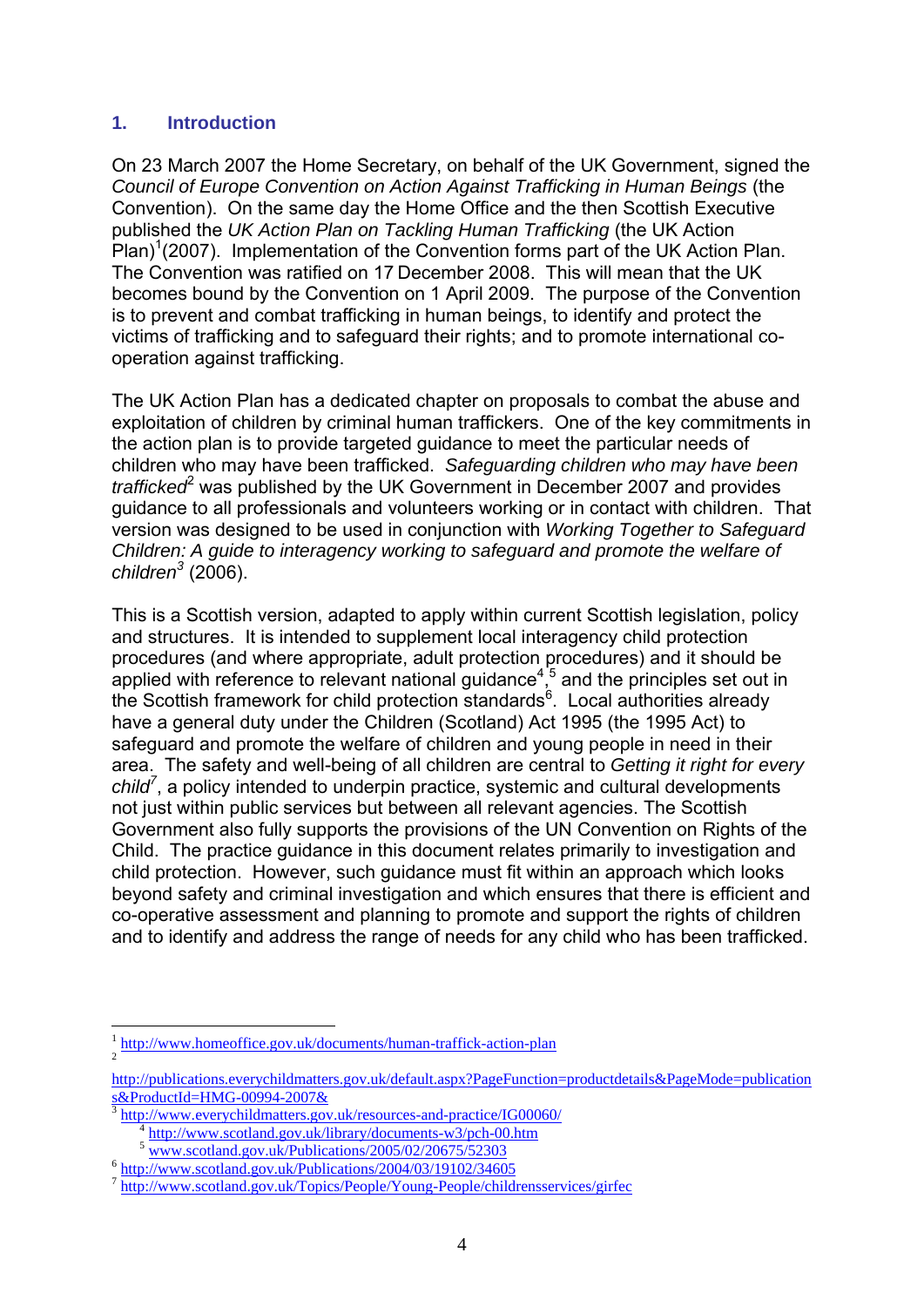## **2. Definitions**

The two most common terms used for the illegal movement of people - "smuggling" and "trafficking" - have very different meanings. In human smuggling, immigrants and asylum seekers pay people to help them enter the country illegally, after which there is no longer a relationship. Trafficked victims are coerced or deceived by the person arranging their relocation. On arrival in the country of destination, the trafficked victim is forced into exploitation by the trafficker or person into whose control they are delivered or sold.

Article 3 of the *Palermo Protocol To Prevent, Suppress And Punish Trafficking In Persons, Especially Women And Children, Supplementing the United Nations Convention Against Transnational Organised Crime* to the UN Convention (2000) (ratified by the UK on 6 February 2006) defines trafficking as:

- *(a) "Trafficking of persons" shall mean the recruitment, transportation, transfer, harbouring or receipt of persons, by means of the threat of or use of force or other forms of coercion, of abduction, of fraud, of deception, of the abuse of power or of a position of vulnerability or of the giving or receiving of payments or benefits to achieve the consent of a person having control over another person, for the purpose of exploitation. Exploitation shall include, at a minimum, the exploitation of the prostitution of others or other forms of sexual exploitation, forced labour or services, slavery or practices similar to slavery, servitude or the removal of organs.*
- *(b) The consent of a victim of trafficking in persons to the intended exploitation set forth in sub-paragraph (a) of this article shall be irrelevant where any of the means set forth in sub-paragraph (a) have been used.*
- *(c) The recruitment, transportation, transfer, harbouring or receipt of a child for the purpose of exploitation shall be considered "trafficking in persons" even if this does not involve any of the means set forth in sub-paragraph (a) of this article*
- *(d) "Child" shall mean any person under eighteen years of age.*

*The Palermo Protocol* establishes children as a special case. Any child transported for exploitative reasons is considered to be a trafficking victim, whether or not they have been deceived. This is partly because it is not considered possible for children to give informed consent. Even when a child understands what has happened, they may still appear to submit willingly to what they believe to be the will of their parents or accompanying adults. It is important that these children are still protected.

In this document the term 'children' is used to mean 'children and young people'. Part 1 of the Children (Scotland) Act 1995 (the 1995 Act), also defines a child as a person under 18 years of age, although the legal definition is variable, according to context, and in relation to the role of the Reporter and the Children"s Hearings system, the definition of a child under Section 93.2 of the 1995 Act applies.

For the appropriate response and protection of vulnerable adults in Scotland, guidance on the Adult support and Protection (Scotland)Act 2007 is available<sup>8</sup>.

<sup>-&</sup>lt;br><sup>8</sup> <http://www.scotland.gov.uk/Topics/Health/care/VAUnit/ProtectingVA>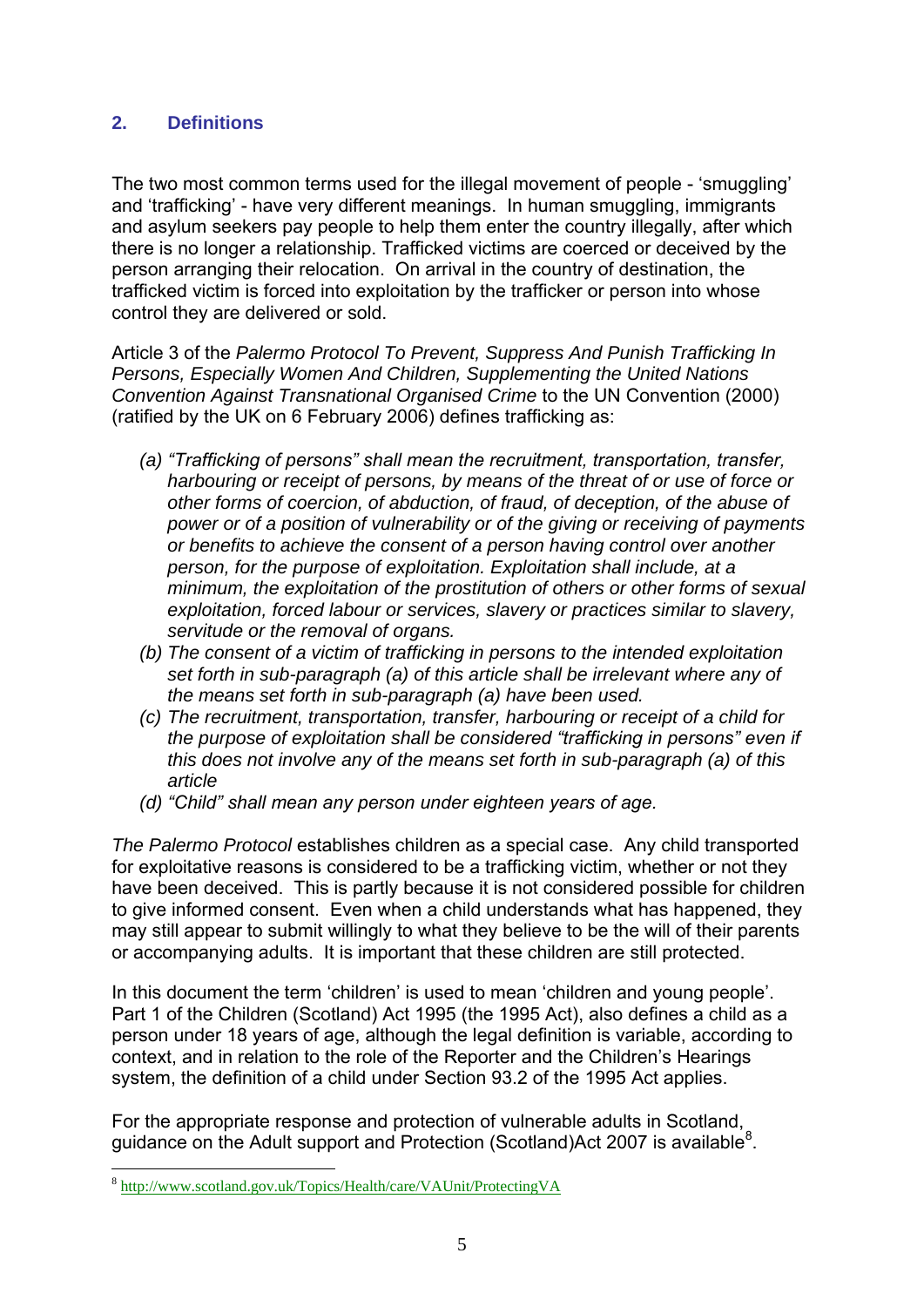Some children and some adults have additional needs and vulnerabilities through disability, mental ill health or learning development. This guidance is prefaced by an expectation that professionals involved in safeguarding and protecting such individuals are mindful of their additional support and communication needs.

<u>.</u>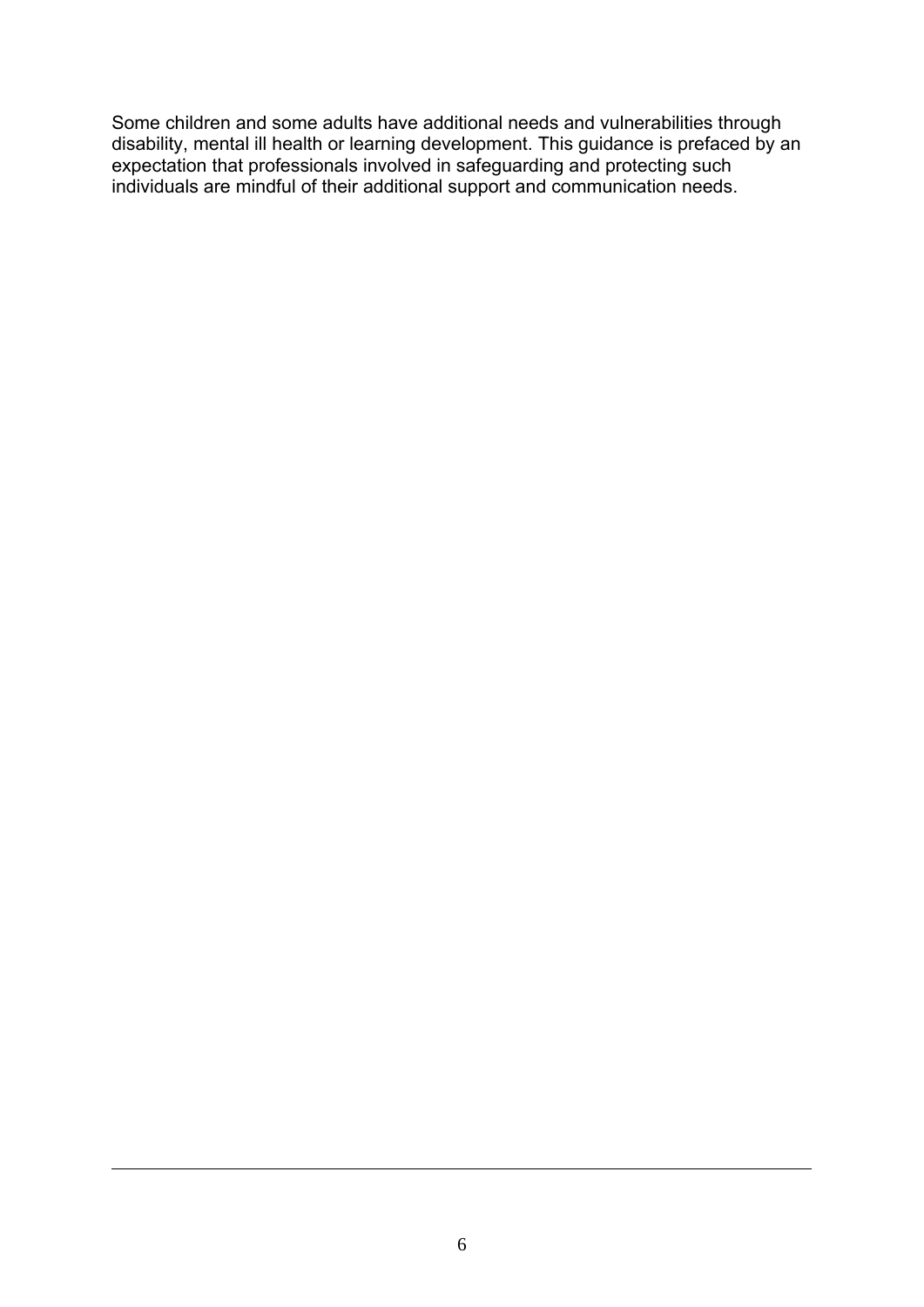#### **3. The problem of child trafficking**

#### **What evidence is there of child trafficking?**

The trafficking of children is a clandestine activity and, therefore, it has been difficult to identify and record the number of trafficked children, although some data does exist. This is not specific to Scotland. Recent research reported in *Missing Out<sup>9</sup>* (2007) by End Child Prostitution, Child Pornography and Trafficking of Children for Sexual Purposes (ECPAT UK) into missing children and data collected by the Child Exploitation Online Protection Centre (CEOP) in its scoping report provides evidence of child trafficking into and within the UK.

The CEOP report, *A Scoping Project on Child Trafficking in the UK<sup>10</sup>* (2007), identified 330 children as potential trafficking cases when using the child trafficking profile developed by the London Safeguarding Children Board. The *UK Action Plan on Tackling Human Trafficking* (2007) describes how the United Kingdom Human Trafficking Centre<sup>11</sup> (UKHTC) will become the central focus for all intelligence and data collection of human trafficking.

During Operation Pentameter, a national, police led anti trafficking operation in 2006 targeting off street sexual exploitation, officers found 12 child victims of trafficking who had been sexually exploited in the UK during the period of 21 February – 31 May 2006. During Operation Pentameter 2, officers found 13 victims of child trafficking in the UK.

#### **Why do people traffic children?**

Most children are trafficked for financial gain. This can include payment from or to the child"s parents. In most cases, the trafficker also receives payment from those wanting to exploit the child once in the UK. Some trafficking is carried out by organised gangs. In other cases, individual adults or agents traffic children to the UK for their own personal gain. For example, these children may be used for:

- sexual exploitation;
- **•** domestic servitude:
- sweatshop, restaurant and other catering work;
- credit card fraud;
- begging or pick pocketing or other forms of petty criminal activity;
- agricultural labour, including tending plants in illegal cannabis farms;
- benefit fraud;
- drug mules, drug dealing or decoys for adult drug traffickers; and,
- illegal intercountry adoption.

1

<sup>9</sup> [www.ecpat.org.uk/publications.html](http://www.ecpat.org.uk/publications.html) 

<sup>&</sup>lt;sup>10</sup> [www.ceop.gov.uk](http://www.ceop.gov.uk/)

<sup>&</sup>lt;sup>11</sup> [www.ukhtc.org](http://www.ukhtc.org/)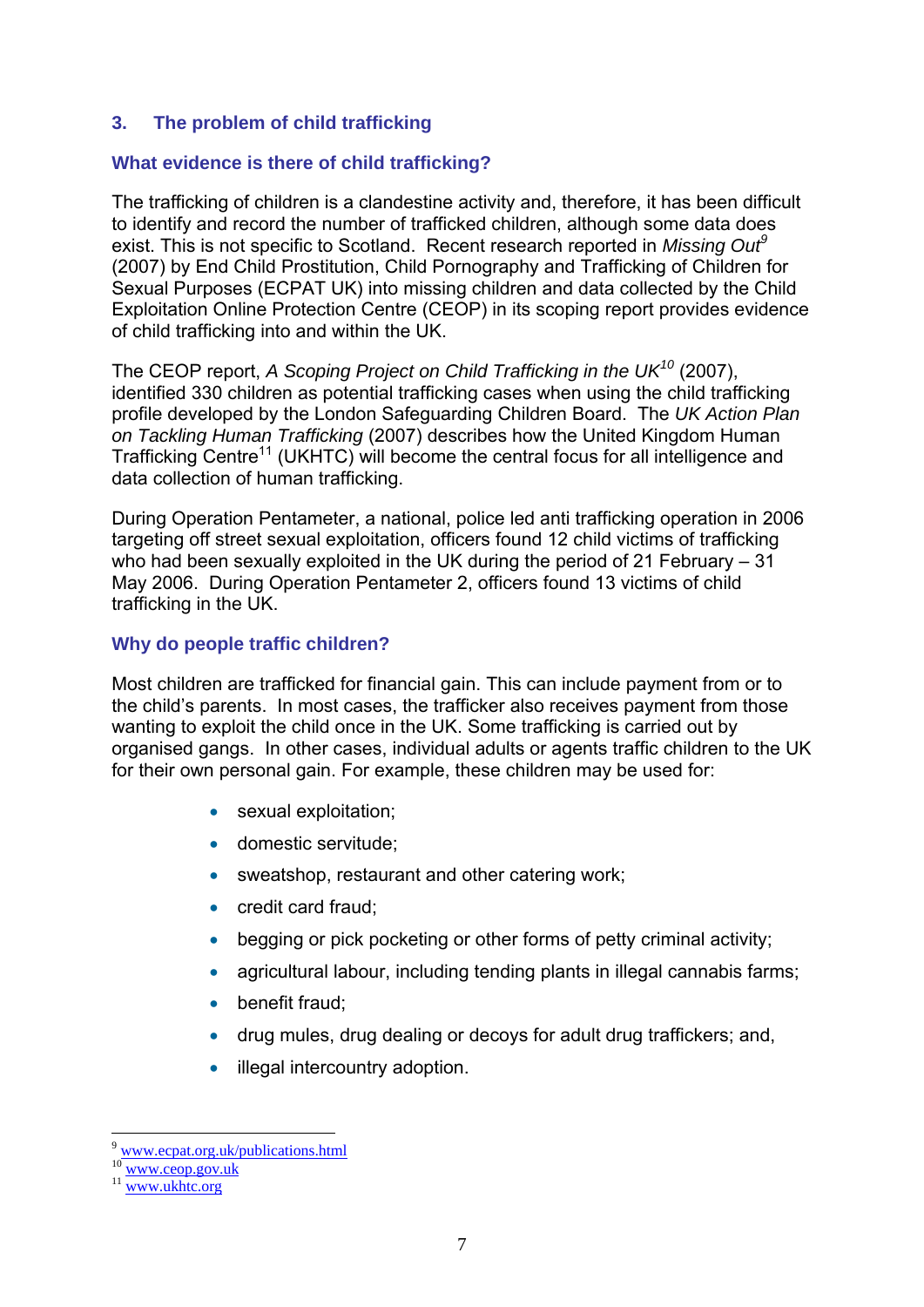Younger children are sometimes trafficked to become beggars and thieves or for benefit fraud. Teenagers are often trafficked for domestic servitude or sexual exploitation.

#### **Why is trafficking possible?**

Children may be trafficked from a number of different countries for a variety of different reasons. There are a number of factors in the country of origin which might make children vulnerable to being trafficked. The factors listed below are by no means a comprehensive list.

- **Poverty:** in general, this is the root cause of vulnerability to exploitation. The recruiter"s promises of work or income are seen by families as a possible escape route from impoverished circumstances. At the very least a child"s departure means one less mouth to feed.
- **Lack of education:** attendance at school has proven to be a key means of protecting children from all forms of exploitation, including trafficking. Traffickers promise education for children whose parents cannot afford to pay school fees, or where schools are difficult to access or are of poor quality.
- **Discrimination:** this can be based both on gender and ethnicity. In some cultures, girls are expected to make sacrifices in terms of their education and security for the benefit of the family. They represent less of an investment for the family because their contribution to the family will end when they leave to marry (in some cases marriage itself may be too expensive for the family). Many trafficking victims are from minority communities who are socially discriminated against and disadvantaged in their own country.
- **Cultural attitudes:** traditional cultural attitudes can mean that some children are more vulnerable to trafficking than others. In some cultures the rights of children are ignored and they are seen as commodities to be traded. In some countries it is the custom for children to work as domestic servants in households. It is, therefore, possible that a child is taken abroad by a relative, or someone claiming to be a relative, to work as a domestic servant. Sometimes the child, or the family of the child is promised an education and a better life.
- **Grooming:** children are sometimes trafficked out of their country of origin after having been groomed for purposes of exploitation.
- **Families with complex or multiple problems:** children may choose to leave home as a result of domestic abuse and neglect, or they may be forced to leave home for a number of reasons. They then become vulnerable to trafficking, particularly if they become destitute or homeless.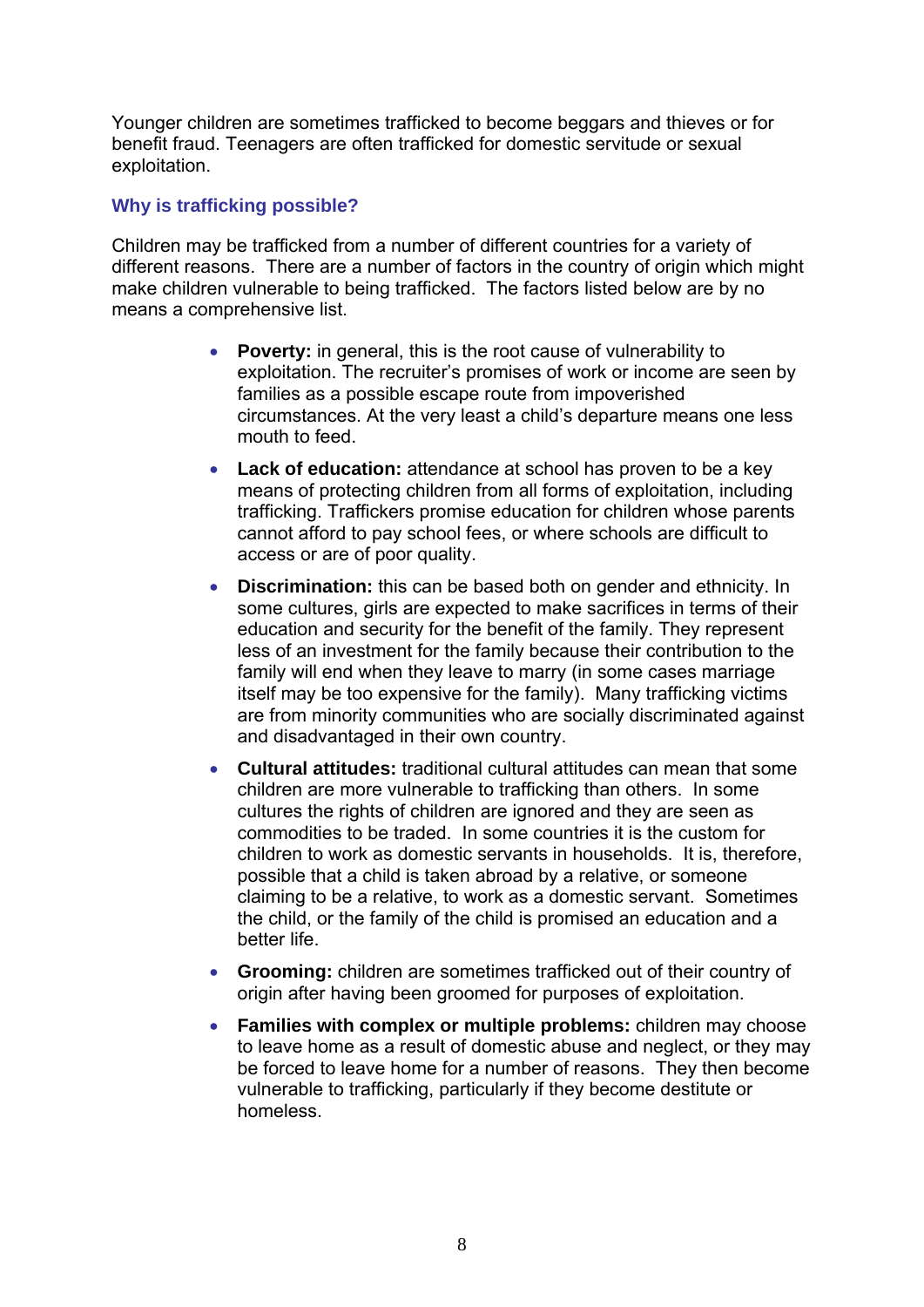- **Political conflict and economic transition:** these often lead to movements of large numbers of people and the erosion of economic and social protection mechanisms, leaving children vulnerable.
- **Inadequate local laws and regulations:** trafficking involves many different events and processes, and legislation has been slow to keep pace. Most countries have legislation against exploitative child labour, but not all have laws specifically against trafficking. Even where there is appropriate legislation, enforcement is often hampered by lack of prioritisation, corruption and ignorance of the law.

It is also true that whilst there is a demand for children in the UK, trafficking will continue to be a problem.

#### **How are children recruited and controlled?**

There are three phases in the trafficking process: the recruitment phase, the transit phase and the destination phase. The traffickers might be part of a well organised criminal network, or they might be individuals involved in only one of the various stages of the operation, such as the provision of false documentation, transport, or places where the child"s presence can be concealed.

Traffickers recruit their victims using a variety of methods. Some children are subject to coercion, which could take the form of abduction or kidnapping. However, most children are trapped in subversive ways. For example:

- Children are promised education or what is regarded as respectable work – such as in restaurants or as domestic servants.
- Parents are persuaded that their children will have a better life elsewhere.

Many children travel on false documents. Even those whose documents are genuine may not have access to them. One way that traffickers exert control over trafficked children is to retain their passports and threaten children that should they escape, they will be deported. The creation of a false identity for a child can give a trafficker direct control over every aspect of a child"s life, for example, by claiming to be a parent or guardian.

Even before they travel, children may be subjected to various forms of abuse and exploitation to ensure that the trafficker"s control over the child continues after the child is transferred to someone else"s care. Methods that are used include:

- confiscation of the child"s identity documents;
- threats of reporting the child to the authorities:
- violence, or threats of violence, towards the child;
- threats of violence towards members of the child's family;
- $\bullet$  keeping the child socially isolated;
- $\bullet$  keeping the child locked up: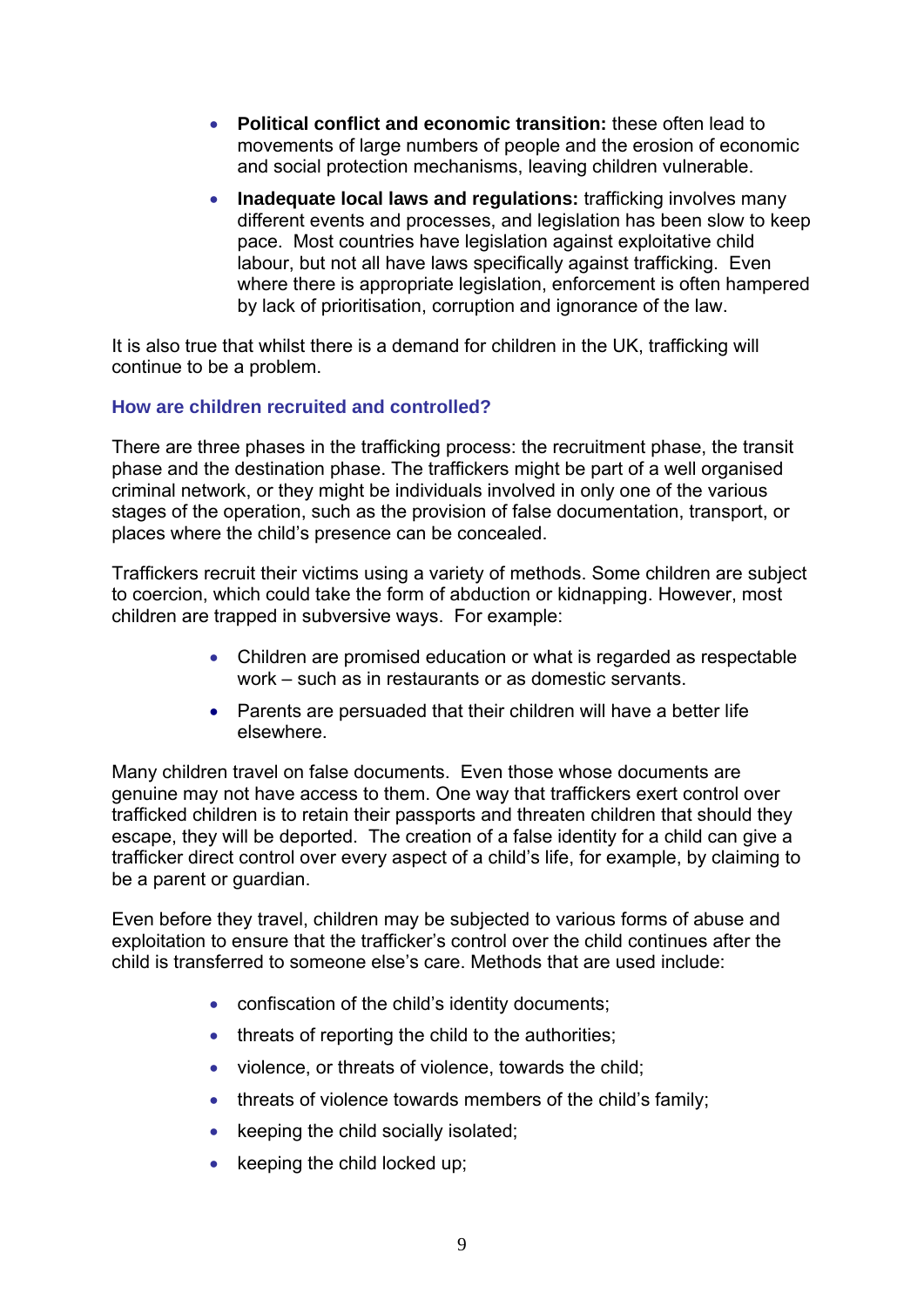- telling some children that they owe large sums of money and that they must work to pay this off;
- depriving the child of money; and,
- voodoo or witchcraft, which may be used to frighten children for example into thinking that if they tell anyone about the traffickers, they and their families will die.

#### **How are children brought to the UK?**

Any port of entry into the UK might be used by traffickers. There is evidence that some children are trafficked via numerous transit countries and many may travel through other European Union countries before arriving in the UK.

However, recent experience suggests that as checks have improved at the larger ports of entry such as Heathrow and Gatwick airports, traffickers are starting to use smaller ports, as well as other regional airports. Traffickers are also known to use the Eurostar rail service and ferries to UK sea ports.

#### **Accompanied children**

There are many legitimate reasons for children being brought to the UK, such as economic migration with their family, education, re-unification with family or fleeing a war-torn country. Some children will have travelled with their parents or carers.

However, a number of children arrive in the UK accompanied by adults who are either not related to them or in circumstances which raise child protection concerns. For example, there may be little evidence of any pre-existing relationship or even an absence of any knowledge of the sponsor. There may be unsatisfactory accommodation arranged in the UK, or perhaps no evidence of parental permission for the child to travel to the UK or stay with the sponsor. These irregularities may be the only indication that the child could be a victim of trafficking.

To curb illegal migration and improve children's safeguards, new global visa regulations have been in place since February 2006. A photograph of the child is now shown on the visa, together with the name and passport number of the adult/s who have been given permission to travel with the child.

Some accompanied children may apply for asylum claiming to be unaccompanied, after being told by their trafficker that by doing so they will be granted permission to reside in the UK and be entitled to claim welfare benefits.

#### **Unaccompanied children**

More is known about separated children as they often come to the notice of agencies such as local authorities, the police, the Scottish Refugee Council or UK Border Agency (UKBA). Separated children may come to the UK seeking asylum (Unaccompanied Asylum Seeking Children - UASC), or they may be here to attend school or join family. A child may be the subject of a private fostering arrangement.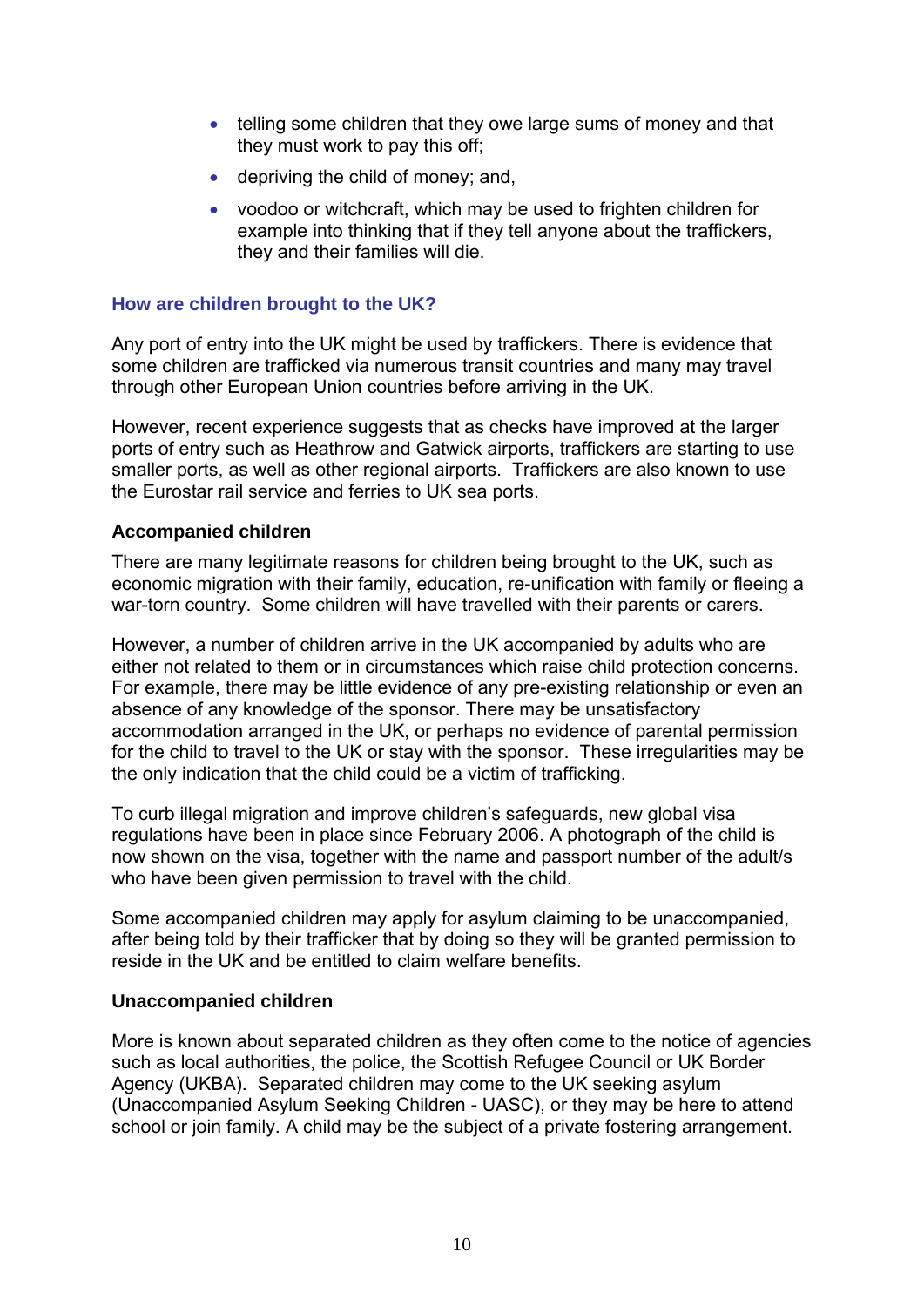If the child is separated and not travelling to his or her customary care giver, or if there are some concerns over the legitimacy or suitability of the proposed arrangement for the child"s care in the UK, they should be referred to local authority children"s services by UKBA.

Some groups of children will avoid contact with authorities as they are instructed to do so by their traffickers. In other cases, the traffickers insist that the child applies for asylum as this gives the child a legitimate right of temporary leave to remain in the UK.

It is suspected that significant numbers of children are referred to local authority children"s services after applying for asylum, and some even register at school for up to a term, before disappearing again. It is thought that they are trafficked internally within the UK, or out of the UK to other European countries.

Local authorities have the same duties to separated children as they would have to any other children in their area. So they are eligible for support under the Children (Scotland) Act 1995 and other provisions.

Note: The arrangements for supporting unaccompanied asylum seeker children are likely to change. The UK Border Agency announced proposals for improving the care of UASCs in January 2008, for example it is proposed to establish a number of "specialist authorities" (to which UASCs will be dispersed), in order to concentrate resources, expertise and experience. Some Scottish local authorities have been involved in discussions about becoming specialist authorities.

Separately, the Scottish Government is working with the Scottish Refugee Council, Glasgow City Council and others to consider the roles and responsibilities of key professionals and agencies in promoting and supporting the rights of these young people and what can be done to improve the help and support they receive. It is not yet clear exactly how the new arrangements will work in Scotland or when they will begin.

#### **Internal Trafficking**

There is significant evidence that children (both of UK and other citizenship) are being trafficked internally within the UK. In fact, this is increasingly being regarded as a more common form of trafficking in the UK. This guidance focuses mainly on trafficking from abroad, but many sections of this practice guidance will help practitioners and their managers who are concerned that a child may have been trafficked internally. The list of indicators in section 7 should also help practitioners identify these children. Children may be trafficked internally for a variety of reasons, many of them similar to those outlined above. This includes where foreign children and young people are initially brought into the UK and then further internally trafficked around the UK, as well as where UK national or resident children and young people are groomed, recruited, transported and exploited around the UK. Further information about internal trafficking can also be found in the forthcoming CEOP Report of Child Trafficking, due to be published shortly.

There are documented cases of teenage girls, born in the UK, being targeted for internal trafficking between towns and cities for sexual exploitation. Such cases are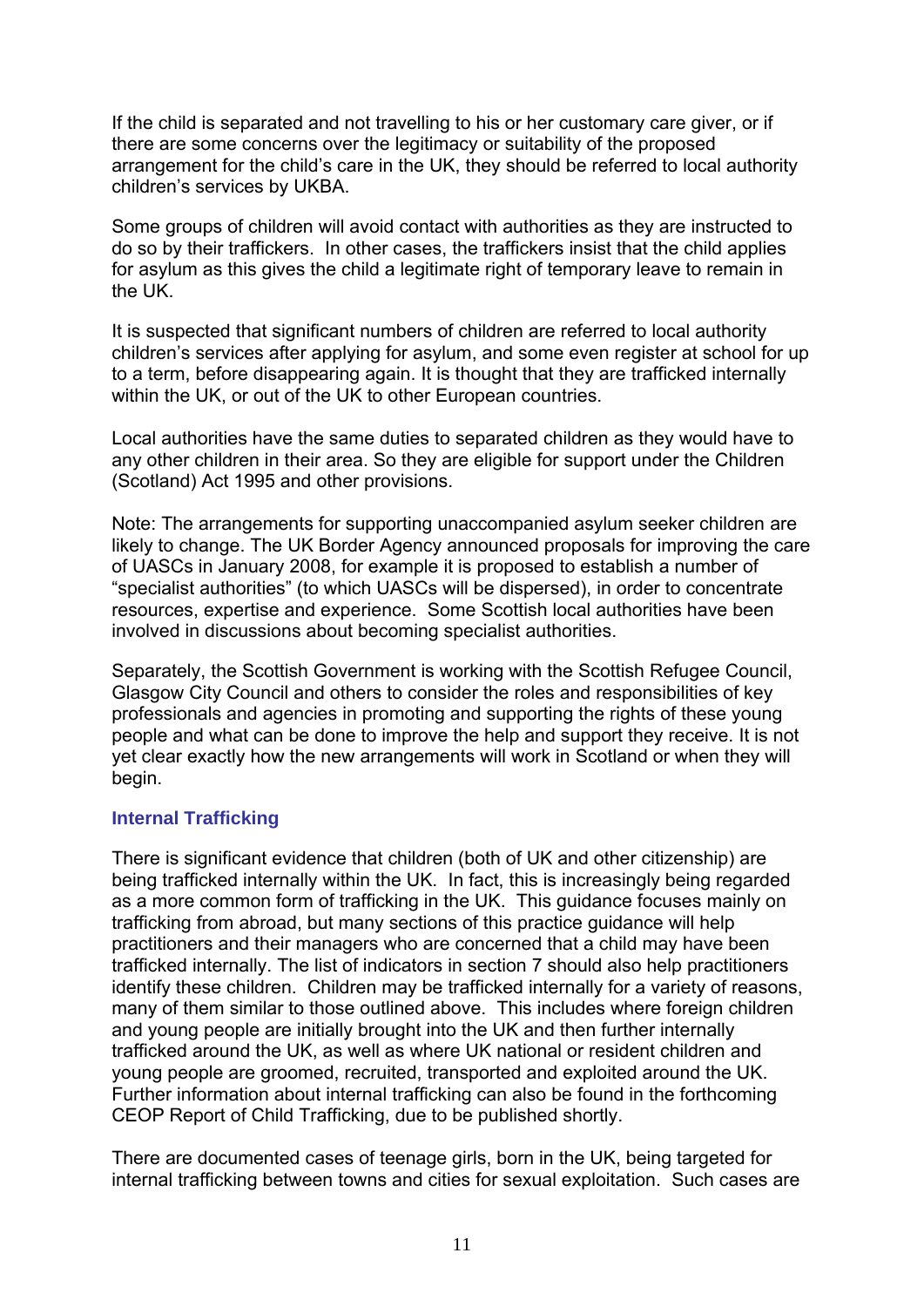highlighted by the Coalition for the Removal of Pimping (CROP) in its paper, Trafficking in Our Midst<sup>12</sup>(Annual Review 2005/06). It describes how girls are targeted, groomed and lured away from their families and carers into a social networks of boys and men. The grooming tactics are similar to those used by child sex offenders, where relationships of coercion are build on "trust" and dependence. Often these gangs may be involved in other areas of criminality, such as drugs and arms dealing. Older boys are usually involved in the initial grooming process and become "boyfriends" to girls. As the emotional attachment is secured, the boys will begin manipulating the girls into giving sexual favours to other men. There is often the involvement of drugs and alcohol and over a period of time various methods of control are used. The traffickers exerted strong control over the girls and in some cases it has been found that they have no means of communicating with family or friends and often had no idea where they were in the UK. The girls complied with the sexual demands to avoid being further assaulted or their family or friends threatened.

The UKHTC is currently compiling evidence of such cases and this will help to build a better understanding of the nature and spread of internal trafficking of children across the UK. Whilst evidence so far relates to girls, there may be cases of boys being trafficked within the UK.

There is also information to show that foreign national children and young people who enter the UK and find themselves in exploitative situations are often trafficked internally. For example, young people have been found being trafficked around the country in sexual exploitation.

## **The impact of trafficking on children's health and welfare**

Trafficked children are not only deprived of their rights to health care and freedom from exploitation and abuse, but are also not provided with access to education. The creation of a false identity and implied criminality of the children, together with the loss of family and community, may seriously undermine their sense of self-worth. At the time they are found, trafficked children may not show any obvious signs of distress or imminent harm, they may be vulnerable to particular types of abuse and may continue to experience the effects of their abuse in the future.

#### **Physical abuse**

This can include:

- beatings:
- being subdued with drugs, on which victims then become dependent, thus becoming trapped within the cycle of exploitation;
- alcohol addictions; and
- physical disorders such as skin diseases, migraine, backache.

## **Emotional and psychological abuse**

Some kind of emotional abuse is involved in all types of maltreatment of a child, including trafficking.

<u>.</u>

<sup>&</sup>lt;sup>12</sup> http://www.cropl.org.uk/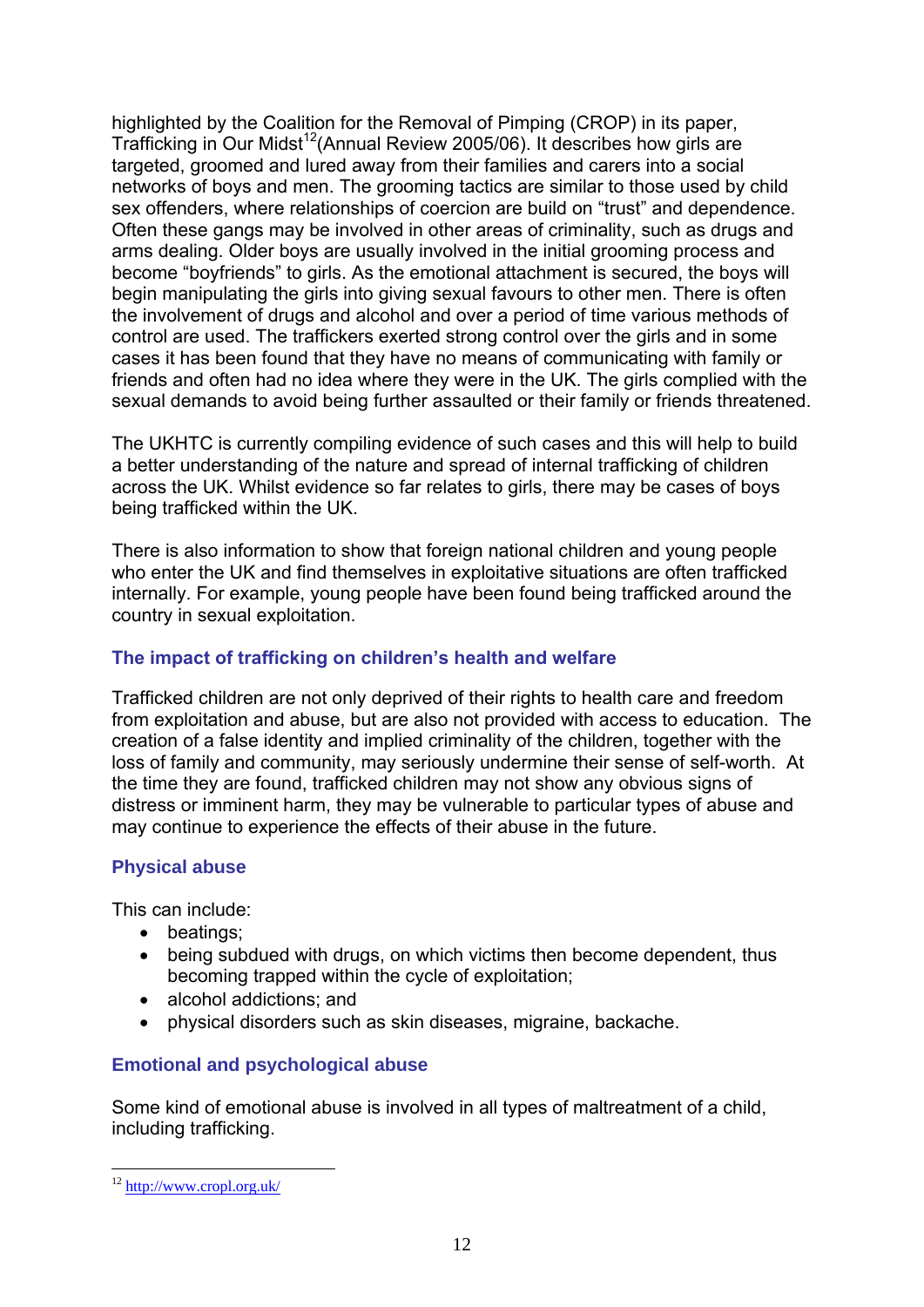Trafficked children may feel:

- disorientated, after leaving their family environment, no matter how impoverished and difficult. This disorientation can be compounded for some children who have to assume a new identity or have no identity at all; and
- isolated from the local community in the UK by being kept away from school and because they cannot speak English.

## They may:

- fear both the adults who have physical control of them and the threat that they will be reported to the authorities as immigration criminals;
- lose their trust in all adults;
- have low self-esteem and believe that the experience has ruined them for life psychologically and socially. They may become depressed, and sometimes suicidal;
- worry about people in their families and communities knowing what has happened to them, and become afraid to go home; and
- feel like criminals as a result of the new identity forced on them, which can have long term consequences for their adult lives.

All children who have been exploited are likely to suffer some form of mental harm, usually the longer the exploitation, the more mental health problems that will be experienced. These can include:

- psychological distress owing to their sense of powerlessness. In many cases involving violence and deprivation at the hands of their traffickers, which can be extreme, it will take the form of post traumatic stress disorder;
- dependent relationships with their abusers;
- flashbacks, nightmares, anxiety attacks, irritability and other symptoms of stress, such as nervous breakdowns;
- a loss of ability to concentrate; and
- becoming anti-social, aggressive and angry, and/or fearful and nervous finding it difficult to relate to others, including in the family and at work.

## **Sexual abuse**

Children who have been trafficked may be sexually abused as part of being controlled or because they are vulnerable. In many cases, sexual exploitation is the purpose of the trafficking. Children being sexually exploited are at risk of sexually transmitted infections, including HIV/AIDS; and for girls there is the risk of an unwanted early pregnancy and possible damage to their sexual and reproductive health.

## **Neglect**

Trafficked children may also suffer neglect. In particular, they may not receive routine and emergency medical attention (partly through a lack of care about their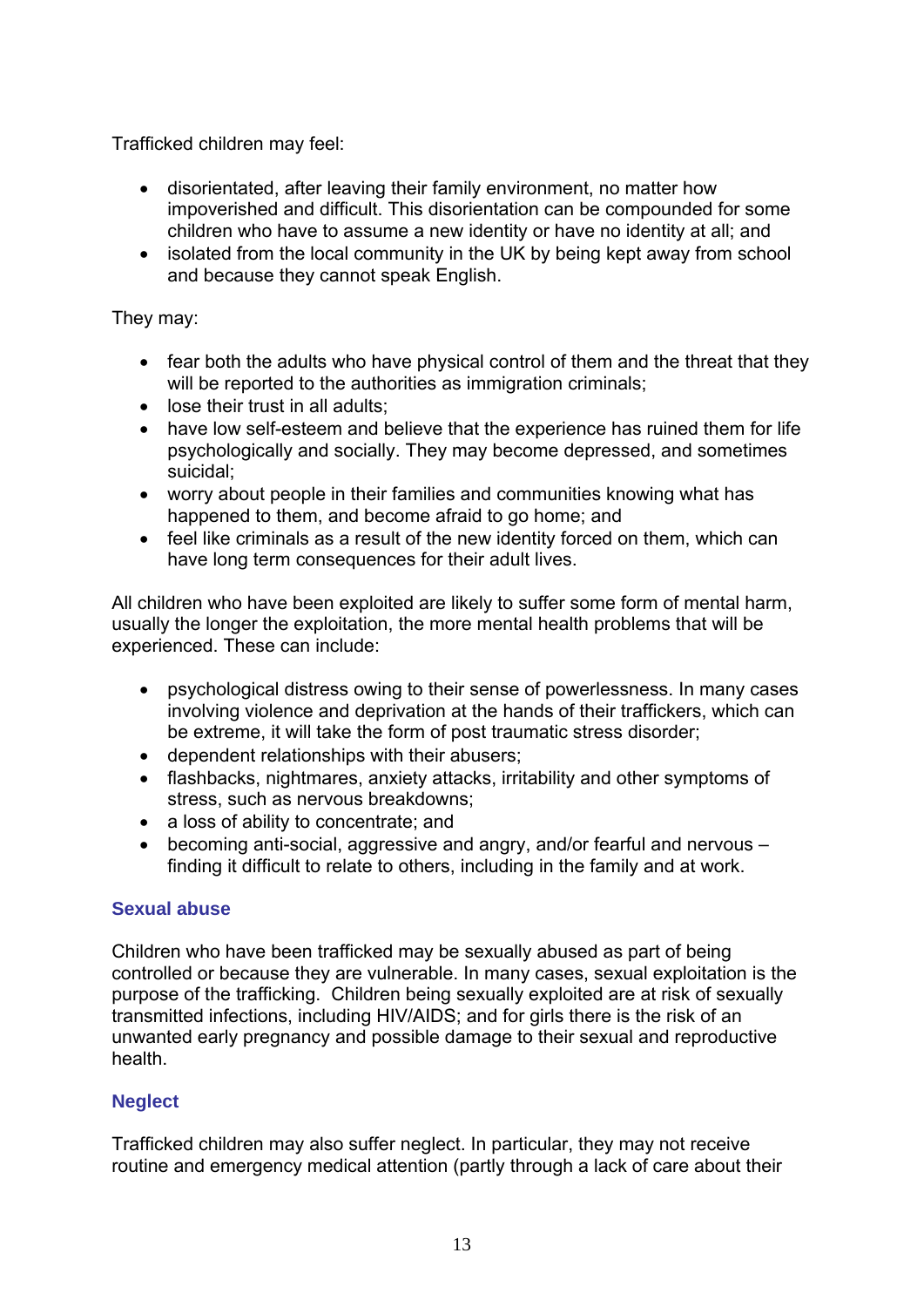welfare and partly because of the need for secrecy surrounding their circumstances). They may also be subject to physical, sensory and food deprivation.

It should be kept in mind that there may be children who may have been victims of trafficking who do not show obvious signs of distress or disturbance.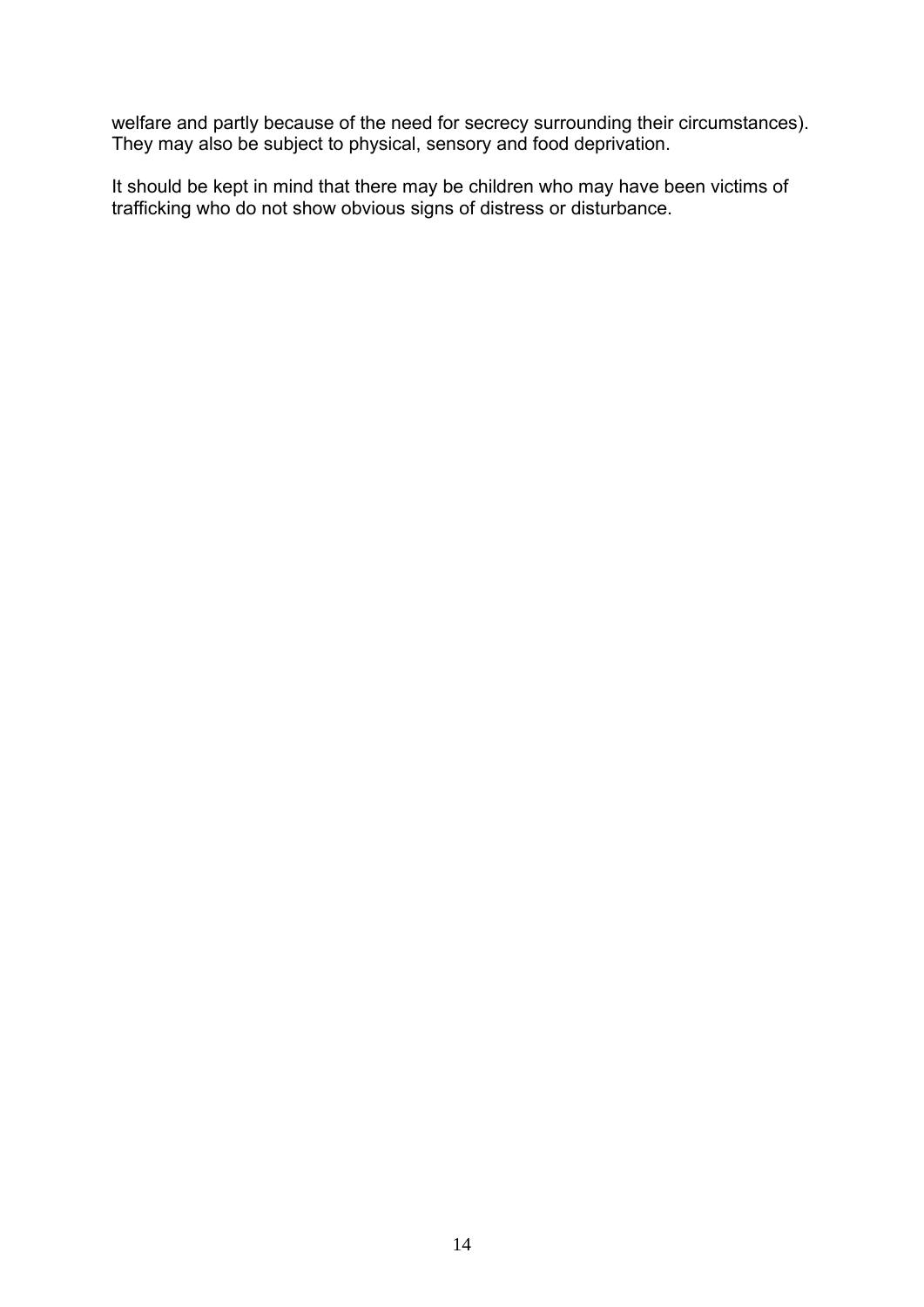#### **4. Role of Child Protection Committees and public agencies**

#### **Child Protection Committees**

The role of Child Protection Committees is to co-ordinate, at a strategic level, what is done by their members to safeguard and promote the welfare of children in their local area and to ensure the effectiveness of that work. That will include addressing potential cases of trafficking. Local child protection committees should maintain links with community groups and have a strategy in place for raising awareness within the local community of the possibility that children are trafficked and exploited, and how to raise a concern.Local child protection committees should consider whether there is a need to develop inter-agency protocols to guide action where there are concerns that a child has been trafficked, including sharing concerns about a child"s safety. A draft protocol will be developed by the Scottish Government and made available to local areas shortly. The protocols should be consistent with relevant national guidance<sup>13</sup>,<sup>14</sup> and the framework for standards for child protection<sup>15</sup>. They should also be consistent with local procedures for safeguarding and promoting the welfare of children, with procedures for working with children in need, and with relevant aspects of youth justice processes. The identification of a child who has been trafficked, or is at risk of being trafficked, should always trigger the agreed local procedures to ensure the child"s safety and welfare, and to enable the police to gather evidence about abusers and coercers.

#### **Role of specific agencies and services**

Safeguarding and promoting the rights and welfare of children depends on effective joint working between agencies and professionals that have different roles and expertise. In the case of trafficked children, it is particularly important that links are established between statutory agencies and the voluntary and community sectors.

It is the responsibility of all those who work with or are in contact with children to work together to safeguard and promote the rights and welfare of children. This includes trafficked children.

It is a principle of *Getting it right for every child* that all relevant agencies should be alert to the needs of children with whom they have contact and should take appropriate steps to improve their situation. It is recommended that there should be a "lead professional" who will co-ordinate and monitor implementation of each child"s plan and be a single point of reference for child and family when different agencies (or different services within single agencies) are involved. (Note: In Glasgow, there is also the Asylum Lead Professional Team which works to provide information to UKBA on case resolution families.)

1

<sup>13</sup> <http://www.scotland.gov.uk/library/documents-w3/pch-00.htm>

<sup>14</sup> [www.scotland.gov.uk/Publications/2005/02/20675/52303](http://www.scotland.gov.uk/Publications/2005/02/20675/52303)

<sup>15</sup> <http://www.scotland.gov.uk/Publications/2004/03/19102/34603>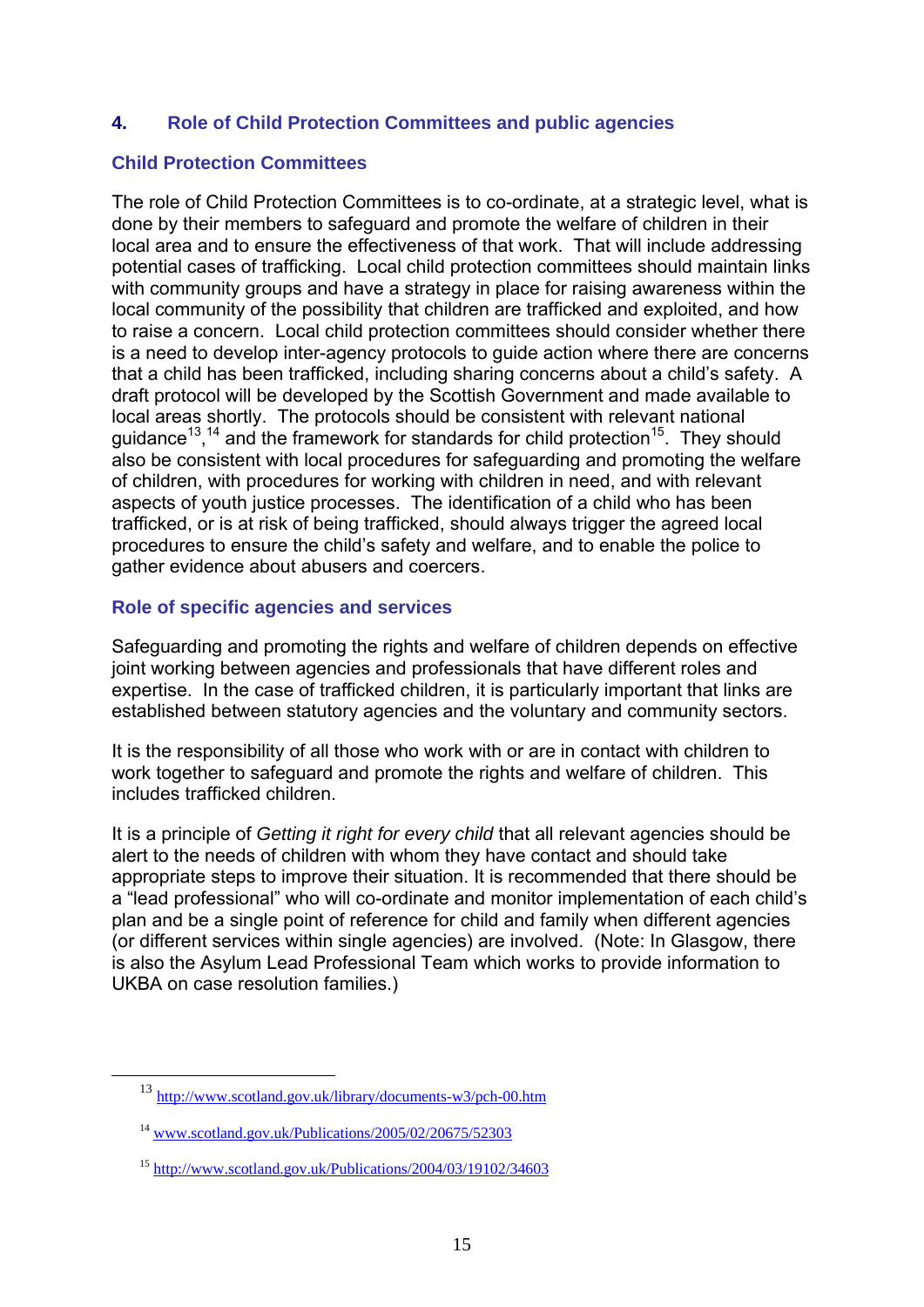#### **Local authority social work services**

Under section 22 of the 1995 Act, local authorities have a duty to safeguard and promote the welfare of children in their area who are in need, regardless of their immigration status. Children "in need" (as defined in section 93.4 of the 1995 Act) are those children in need of care and attention because they are unlikely to achieve or maintain, or to have the opportunity of achieving or maintaining, a reasonable standard of health or development unless services are provided or if the child"s health or development is likely to be significantly impaired, or further impaired, unless such services are provided; or if the child is disabled; or is affected adversely by the disability of any other person in their family.

Where there are immediate concerns about the safety of a child under 16, section 57 of the 1995 Act provides for the issue of a child protection order on application to a sheriff. Such an order can require any person in a position to do so to produce the child; or authorise the removal of a child to a place of safety; or authorise the prevention of the removal of a child from any place where he/she is being accommodated; or stipulate that the location of any place of safety should not be disclosed to any person or such persons as specified in the order. Under section 58 of the same Act the sheriff can also regulate contact arrangements. When a sheriff is not available emergency action can be taken by referral to a Justice of the Peace (1995 Act, section 61). The Principal Reporter has to be given notice of the making of a CPO and, where the decision is not to discharge the child from the place of safety, shall arrange a children's hearing.

Section 25 of the 1995 Act requires that a local authority shall provide accommodation for any child who, residing or having been found within their area, appears to them to require such provision because no-one has parental responsibility for the child; or the child is lost or abandoned; or the person who has been caring for the child is prevented, whether or not permanently and for whatever reason, from providing the child with suitable accommodation or care. However, the local authority cannot provide accommodation under section 25 for a child if any person who has parental responsibilities in relation to him and the parental rights is willing and able either to provide, or to arrange to have provided, accommodation for him, objects; and any such person may at any time remove the child from accommodation which has been provided by the local authority under this section 25.

When information is received by a local authority which suggests that compulsory measures of supervision may be necessary, they have a duty (under section 53.1 of the 1995 Act) to cause inquiries to be made unless they are satisfied that such inquiries are not necessary, and if it appears that compulsory measures may be necessary, the local authority also has a duty to give the Principal Reporter such information about the child as they have been able to discover.

If the reporter believes that there are good reasons (grounds) to refer a child to a children"s panel, the panel will consider whether or not a child should become "looked after". If so, the local authority will have a set of legal duties and responsibilities to fulfill as set out in the Children (Scotland) Act 1995 and accompanying regulations. These regulations will apply to the children and to their carers – whether or not they are looked after at home; by a kinship or foster carer or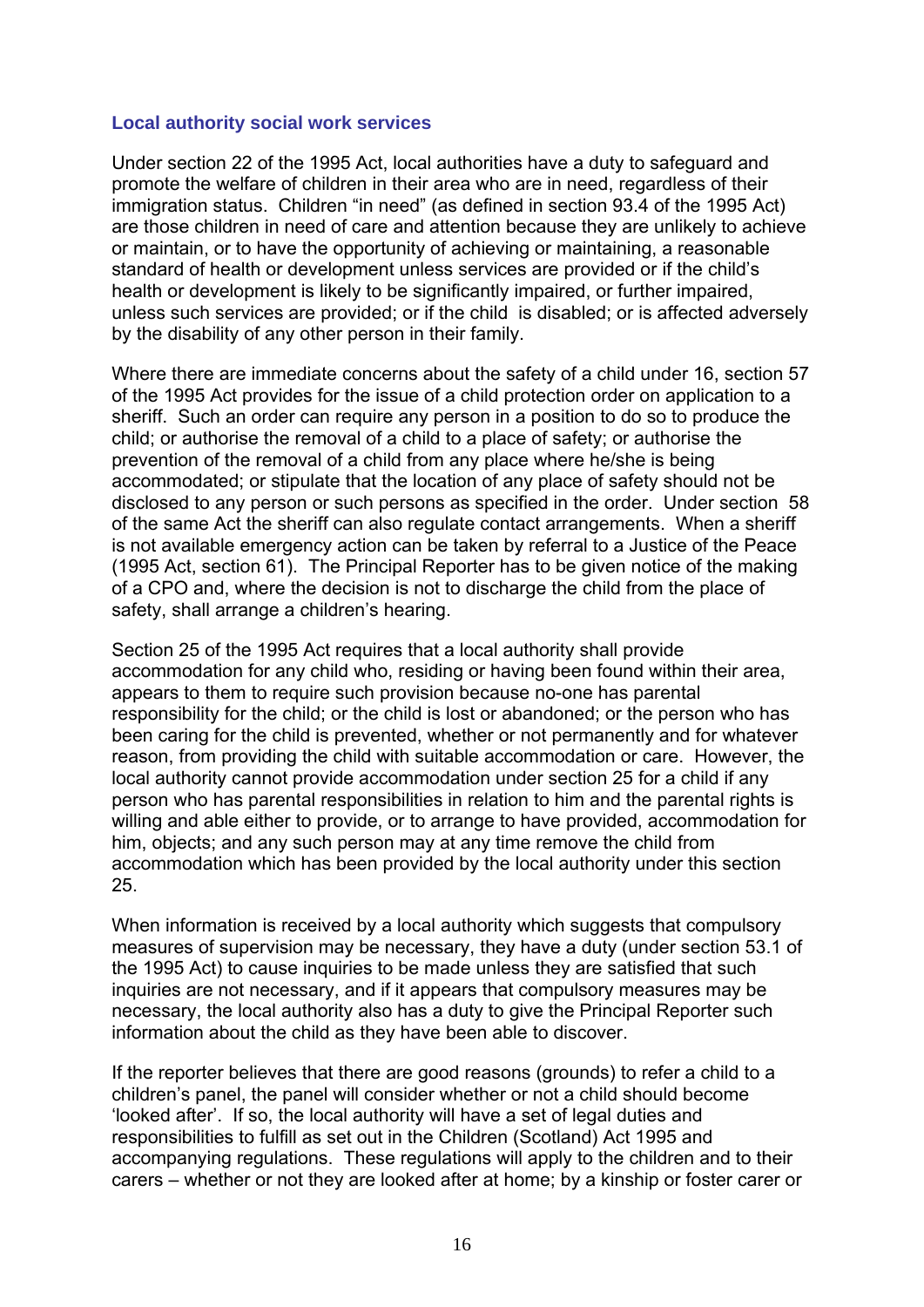in residential care. These regulations are currently being redrafted and will be submitted to the Scottish Parliament after Easter 2009. It is expected that they will come into force by July 2009.

The local authority will have lead responsibility for ensuring these statutory duties are fulfilled by all relevant services for children.

#### **Local authority education services**

Children trafficked into the country may be registered at a school for a term or longer, before being moved to another part of the UK or abroad. This pattern of registration and de-registration may be an indicator that a child has been trafficked. This has been identified as a particular concern in schools which are situated near ports of entry, but practitioners should be alert to this possibility in all schools. However, they should also bear in mind that not all children who go missing from education have been victims of trafficking. For example, there may be instances of children from communities that move around - Gypsy, Roma, traveller or migrant families - who collectively go missing from school.

"Safe and Well: A handbook for staff, schools and education authorities<sup>16</sup> is recommended as a standard reference for education professionals in Scotland. Safe and Well specifies that each school should have a Child Protection Co-ordinator who will co-ordinate the school's response to concerns for children and young people's safety and wellbeing. Also, every Education Authority should have a designated officer for Child Protection who will ensure schools work effectively to keep children safe and well.

If a member of the school staff suspects that a child may have been trafficked, they should contact the police or local authority children's services immediately. They can do this through their school's child protection co-ordinator or head teacher. School staff, as any member of the public, may also pass information direct to local authority children"s services or the police if for any reason they do not wish to pass information to the Child Protection Co-ordinator or Headteacher. Any person, including education staff, may refer to the Reporter directly when a child may be in need of compulsory measures of supervision.

#### **Local authority children missing from education**

Those responsible for local identification of children missing from education may encounter children who may have been trafficked. Where this is the case, they should contact the local authority children's services or the police immediately. Detailed national guidance on Children Missing from Education has already been developed<sup>17</sup>.

Some children are less accessible to assessment of their needs and the risks to which they are exposed because they are being home educated. In some situations this arrangement could be a means to avoid contact with statutory agencies and Local Authority staff should be alert to this. However, it should not be assumed that

1

<sup>16</sup> <http://www.scotland.gov.uk/Publications/2005/08/0191408/14093>

<sup>17</sup> <http://www.scotland.gov.uk/Publications/2005/08/0191408/14169>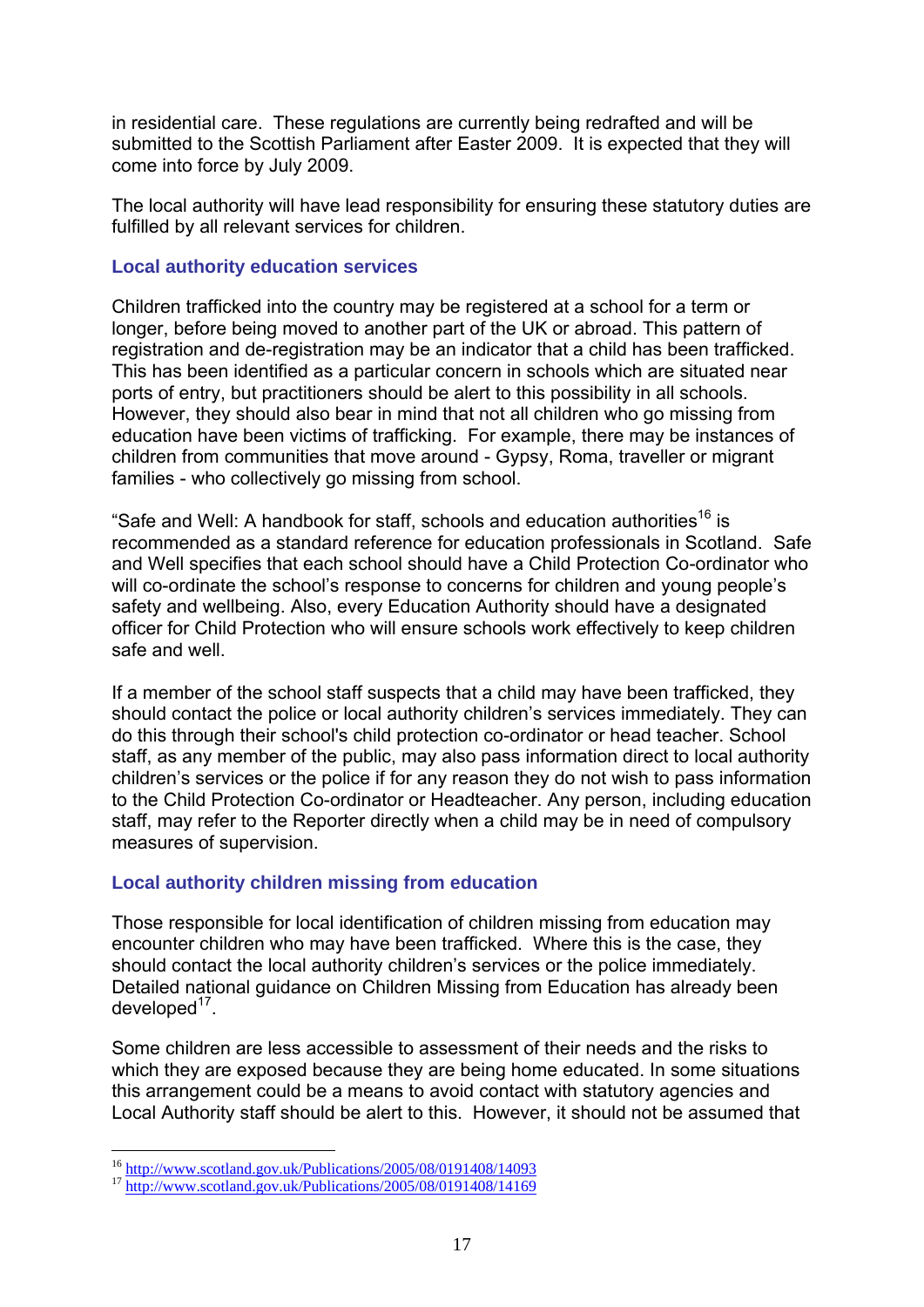instances of exploitation are more likely to arise for children who are home educated. The Scottish Government has produced separate guidance on home education<sup>18</sup> for use by parents and local authorities.

#### **Local authority youth justice teams**

Staff working in local authority Youth Justice Teams may encounter children from abroad or others who have been trafficked. Children who have been trafficked may be reluctant to disclose the circumstances of their exploitation or arrival into the UK for fear of reprisals by the trafficker, owner or pimp or misplaced loyalty to them. There are cases when trafficked children have been charged with criminal offences, for example when involved in cannabis farms.

This reluctance to disclose the real circumstances in which the child arrives into the country will have implications for the Children"s Hearing System and youth justice processes. Parenting and carer assessments may be difficult as adults presenting as carers may be implicated in the trafficking process and would not be acting in the best interest of the child. In addition, age verification processes may have to be invoked and specific work may be needed to address any post traumatic stress.

#### **Support from local authorities for separated children**

Local authorities provide care and support for separated children arriving in Scotland. There are however some concerns about the support and services available to them – there are, for example, no independent guardians along the lines recommended by the UN and others. As set out above, the Scottish Government is therefore working with key stakeholders to explore the support that is currently available for separated children in Scotland and the measures/steps that are required to improve things.

Most recent estimates (2006) suggest there are around 170-180 unaccompanied young people in Scotland who have sought asylum. Most are located in Glasgow and are supported by the City Council. The Glasgow Asylum Seeker Support Project provides them with help, support and advice as do GCC Children"s Rights officers and the Scottish Refugee Council. An HMIE led joint inspection of services for children seeking asylum in Glasgow<sup>19</sup> was published in late 2006.

#### **Local authority adult services**

<u>.</u>

Housing, community services, corporate and commercial services could all encounter children who may have been trafficked during the course of their work. Professionals working with adults who have contact with children will also have a role in looking out for the needs of the child. Housing departments (especially those dealing with homelessness and housing support) may come into contact with children who may have been trafficked. Appropriate links should be made with

<sup>18</sup> http://www.scotland.gov.uk/Publications/2007/12/17133313/4

<sup>19</sup> http://www.hmie.gov.uk/documents/publication/Final%20Report.pdf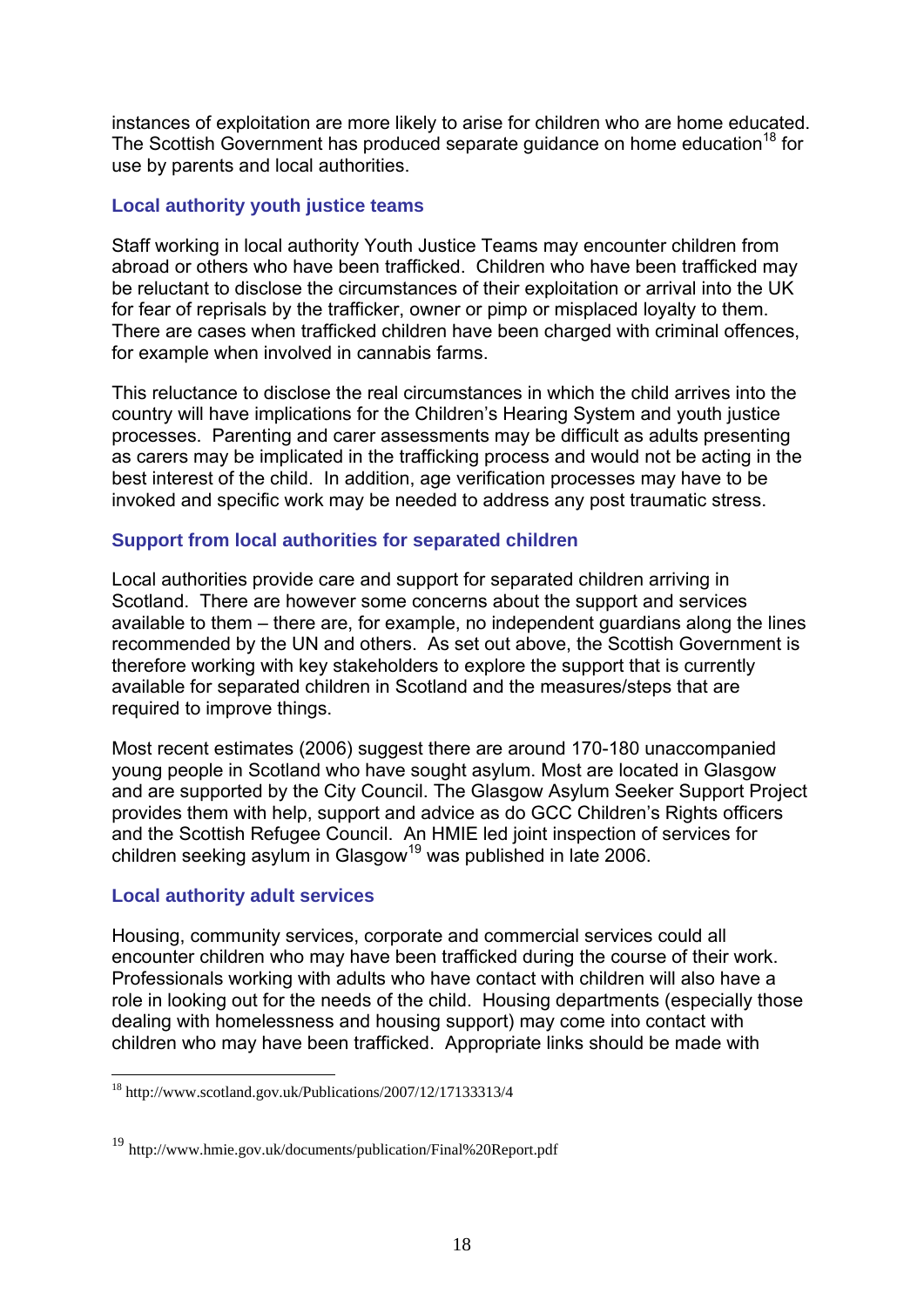Domestic Abuse Forums/Multi-agency partnerships as they will have experience of providing support to women who may have been trafficked.

### **Health services**

<u>.</u>

This guidance applies to all health practitioners. Trafficked children may present at a wide range of health settings including Accident & Emergency, Sexual Health and primary care services, community pharmacies, minor injury units, optometrists, sexual and reproductive health clinics, the Scottish Ambulance Services, out of hours services and by school nurses. They may also be seen by health services working specifically with the homelessness population or with asylum seekers. Maternity services should also be alert to the possibility of trafficked women using their services or of adolescent women who may be pregnant.

Practitioners in the statutory, private, independent and voluntary sectors should be alert to inconsistencies in addresses, any deliberate vagueness and children or carers being unable to give details of next of kin, names, telephone numbers or other personal details. Health Visitors and Senior Nurses who may follow up visits to Accident & Emergency and doctors who provide statutory health checks and reviews on children in care, should also be alert to child trafficking concerns and aware of the action that should be taken, as outlined further in section 7. Identification of trafficked children may occur when using interpreting services and staff should therefore give consideration to how this information is elicited.

GPs, their reception staff, and other members of the primary care team should be aware of Temporary Residents who have a pattern of frequent moves. Practitioner Services Division may assist in identification of such a pattern. An inquiry should be triggered during the circulation of an NHS or child missing from Education/Missing Family Alert. Guidance on Missing Family Alerts<sup>20</sup> describes information sharing processes between police, social work services, Children Missing from Education, and NHS services, including NHS 24.

When children or their carers give addresses in other countries, stating that the child is resident outside of the UK, reception staff are advised to record the current holiday address as well as the home address in their own country. Staff should be alert to local holiday addresses, in case patterns emerge that suggest numbers of children are moving in and out of the same address or when they are presented with unusual ailments (such as genital warts or TB).

School nurses should discuss any relevant concerns with the relevant NHS designated doctor or nurse. School nurses should be added to the "Transfer of Information When Children Move Schools".

Mental health promotion is fundamental to the vision of Scotland"s Ministers. Scottish Government policy in this area is to improve the quality and accessibility of local CAMHS, at all tiers so that services are able to provide a good response to the variety of mental health needs found in the local population (mainly school age), including the particular needs of young asylum seekers.

<sup>&</sup>lt;sup>20</sup> <http://www.confidentiality.scot.nhs.uk/publications/missingFamilyAlerts%20-%20July%202006.pdf>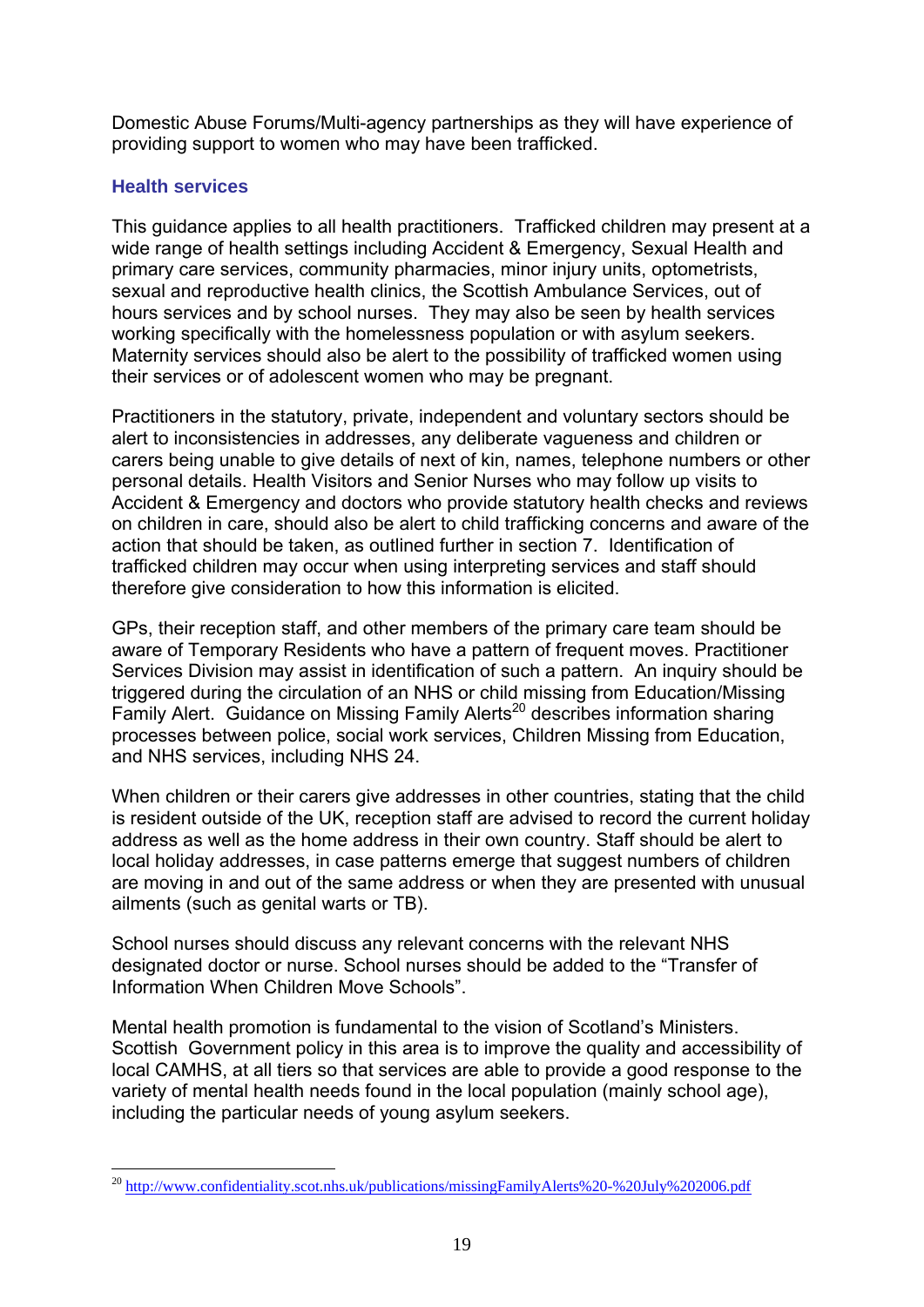Any child given leave to remain in the UK is regarded as ordinarily resident for the purposes of primary care, and is treated in the same way as any other UK resident. Some will have multiple health and social care problems and language barriers may mean that any consultations need planning and can be lengthy. CAMHS are organised in 4 tiers, encompassing primary care level services through to highly specialised inpatient facilities. Many of the young people with mental health needs are able to access GP and other primary care services and some will be referred on to specialist services. GPs and hospital staff should speak to their Community Health Partnerships if there are any doubts about a child's status.

 Health professionals may also refer children to the Reporter (under section 53.2 of the 1995 Act.)

Policy guidance on information sharing on children at risk was provided to public authorities in 2003 in "Sharing Information about Children at Risk: A Guide to Good Practice"<sup>21</sup>

#### **Children's Reporter**

A Children"s Reporter is the person who decides whether to refer a child or young person to a Children"s Hearing. Anyone can refer a child to the Reporter if they have concerns that suggest there is a need to intervene on a compulsory basis. The Reporter will then investigate the matter and if there is sufficient concern and evidence to support any of the conditions in section 52(2) of the Children (Scotland) Act 1995 and there is a need for compulsory measures of supervision the Reporter will refer the child to a Children's Hearing.

#### **Police**

<u>.</u>

The police have powers to safeguard and promote the welfare of any child in Scotland. There are a number of specialist teams in police services across the UK who have expertise in dealing with trafficking cases. There are also joint intelligence teams in key locations across the country comprising of immigration, police and other agencies which help to identify child protection concerns. Police services should take all necessary steps to ensure that children at risk of being trafficked do not fall through the gap between operational teams.

Scottish Police forces have established the Scottish Human Trafficking Group. This is a multi-agency forum, bringing together representatives from the 8 Scottish police forces, the SCDEA, SOCA, British Transport Police, HMRC and the UK Border Agency to co-ordinate action to tackle human trafficking in Scotland. The group has played a key role in Scotland"s involvement in Operation Pentameter 2 (UKTP2), which focuses principally on tackling Human Trafficking for Sexual Exploitation. It has an action plan which covers awareness training, communications strategy, intelligence co-ordination and development, enforcement and victim care. In Scotland it is the role of Divisional Family Protection Units to investigate trafficking in close co-ordination with local authority social work colleagues.

<sup>&</sup>lt;sup>21</sup> <http://www.scotland.gov.uk/Resource/Doc/47237/0013498.pdf>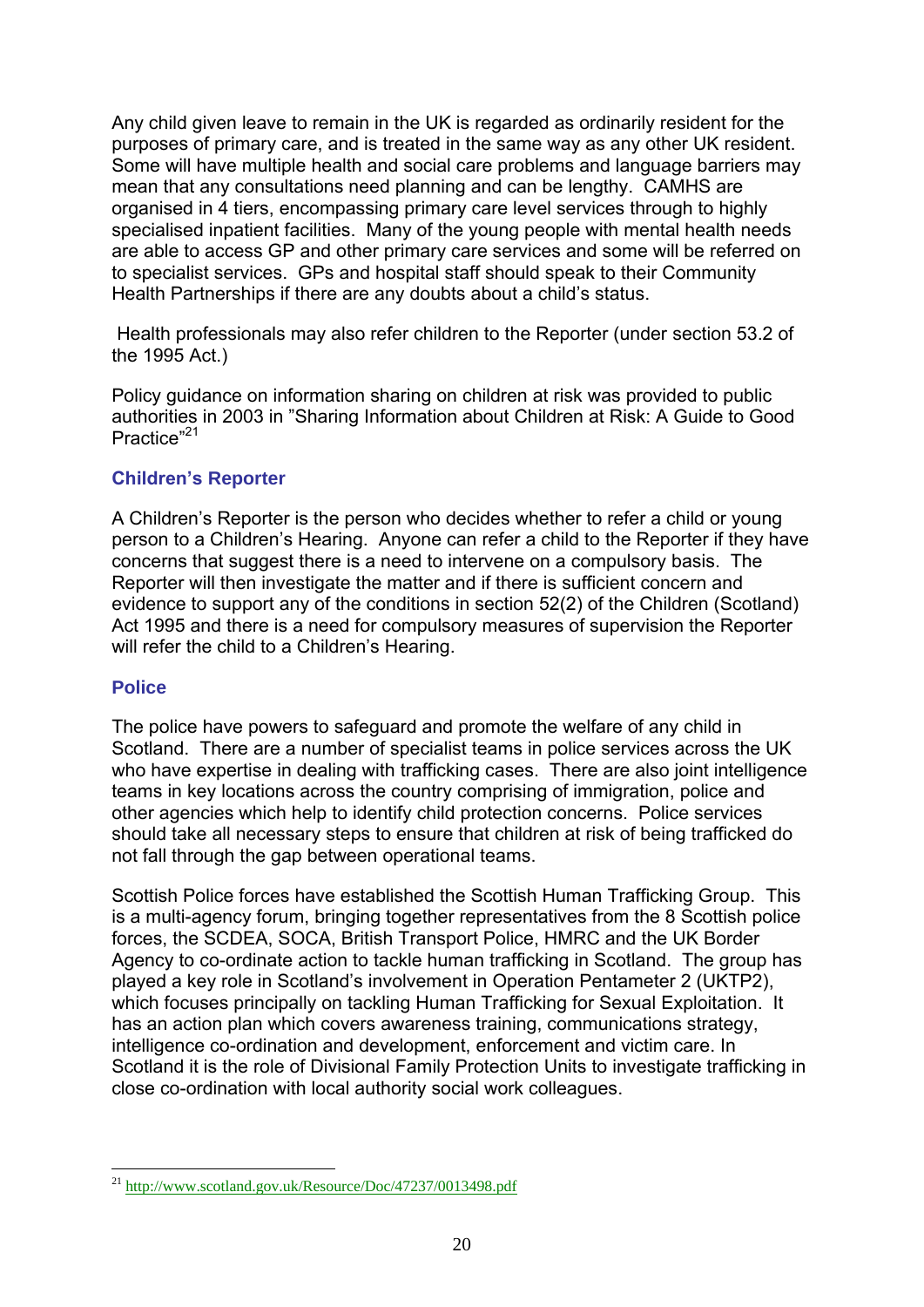It is important that officers investigating offences committed by children who may have been trafficked or come into contact with children within their duties are able to recognise and identify such cases. The child"s welfare needs and protection should be taken into account and appropriate safeguarding processes should be followed. An oversight of trafficking into the UK and ways of preventing it is available on the Home Office crime reduction website<sup>22</sup>.

The police must refer a child to the Reporter (1995 Act s53.2) where they have cause to believe that compulsory measures of supervision may be necessary in respect of a child. For offences where the Lord Advocate's Guidelines to Chief Constables apply (in relation to offences alleged to have been committed by children)<sup>23</sup>, the child will be jointly reported to the Procurator Fiscal and the Reporter. Discussion will take place to decide who will deal with the matter. Where the circumstances of the child or the offence suggest trafficking this should be highlighted in the Police Report thereby alerting the Reporter, or Reporter and Procurator Fiscal, to cases of trafficking.

#### **Voluntary organisations**

Voluntary and community organisations often play a key role in safeguarding children. They need to work effectively with statutory agencies and should make their paid and voluntary staff aware of their responsibilities for safeguarding and promoting the welfare of children, and how they should respond to child protection concerns. There are a number of voluntary organisations who are involved in this area and have produced pieces of research that may help inform practice.

1

<sup>&</sup>lt;sup>22</sup> www.crimereduction.gov.uk/toolkits/tp01.htm

<sup>23</sup> <http://www.crownoffice.gov.uk/Publications/2004/10/LdAdvGuidOffChild>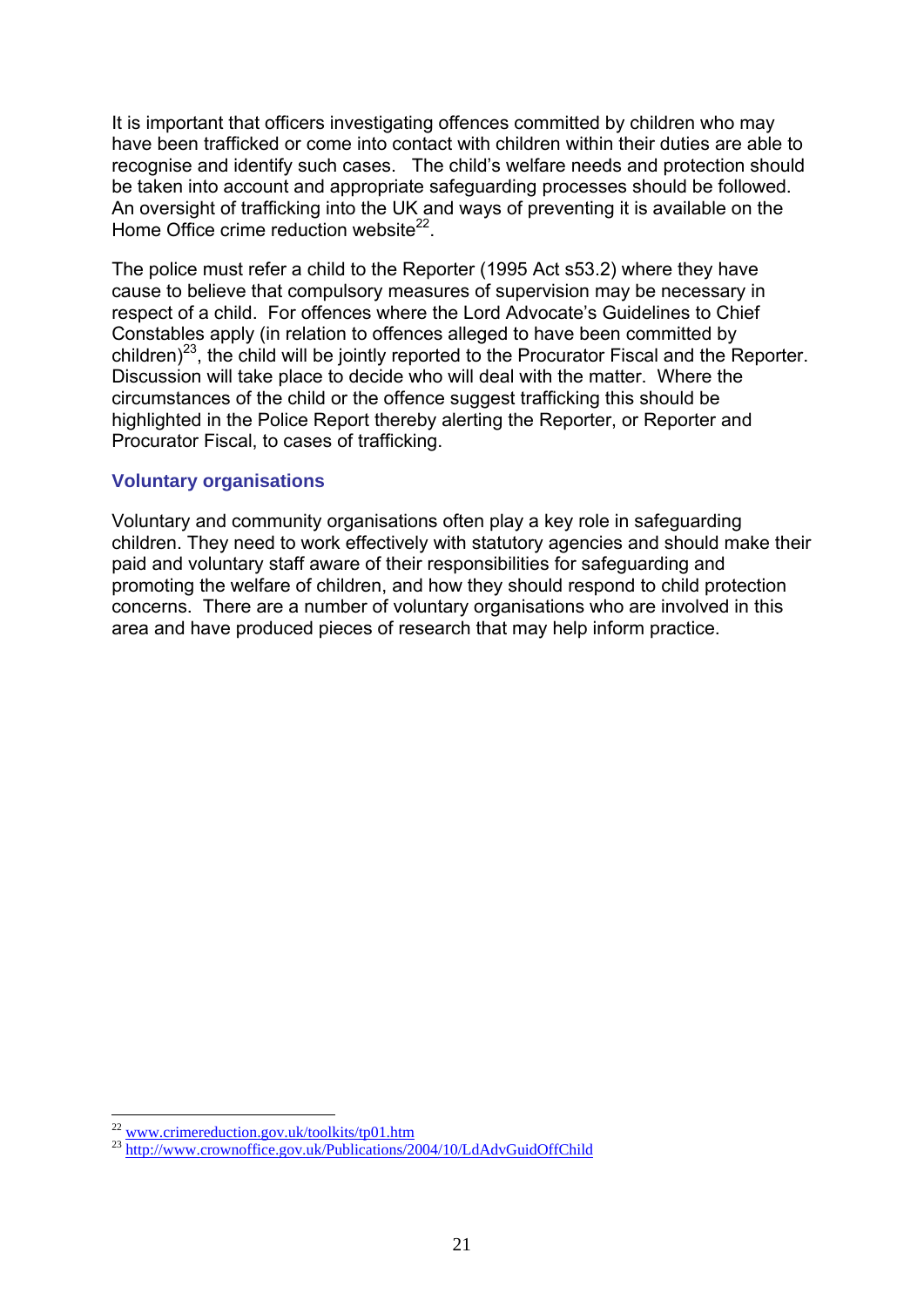## **5. UK Border Agency (UKBA)**

The UKBA is an executive agency of the Home Office which has assumed responsibility for managing immigration control in the UK. It may be the first official agency to have contact with child victims of trafficking. Its interventions may be triggered by the particular circumstances of the case or by international intelligence about trafficking. UKBA is likely to be a source of referrals to child welfare agencies.

The immigration officer"s role, alongside considering the eligibility of the child for entry into the UK, is to be alert to the need to keep children safe from harm. They should ensure that immigration processes and decisions made in respect of children take into account their individual situation, views and welfare.

When working with children, UKBA staff must operate in accordance with the UKBA Code of Practice for Keeping Children Safe from Harm which came into force on 6 January 2009. The Code requires that immigration procedures are responsive to the needs of children and that the best interests of the child are a primary consideration when making decisions about his or her future and highlights the need to identify those who might be at risk of harm. (Further, the UKBA intends to introduce a statutory duty on its staff to safeguard and promote the welfare of children in the Borders, Citizenship and Immigration Bill which was introduced to the UK Parliament in January 2009.)

When an interview is considered necessary, every care should be taken to conduct it in the light of the child"s circumstances and understanding. In most circumstances the interview will be conducted by a specially trained officer with knowledge of child protection issues. Interviewers should be aware of the guidance on Interviewing Child Witnesses in Scotland<sup>24</sup>.

It is important for all agencies concerned with protecting children who have been trafficked to develop good working arrangements with the UKBA. In addition, it is important that the UKBA establishes good contacts with local authority children's services.

Immigration officers identify children from abroad who may be at risk of being trafficked. Children who, irrespective of their immigration status, are believed to be at risk of harm, are referred to agencies with statutory responsibilities for safeguarding children"s welfare, primarily the local authority children"s services and/or the local police. Records for these children exist both within UKBA and with the receiving agency. In addition, when a child is interviewed every effort is made to identify sponsors and others who come to collect the child to ensure that they are legitimately able to do so, and that they do not pose a threat to the child"s safety and welfare.

Applications for immigration status made on behalf of children may give rise to concerns that they are victims of trafficking. UKBA caseworkers will not only be a

1

<sup>24</sup> [http://www.scotland.gov.uk/T](http://www.scotland.gov.uk/)opics/Justice/criminal/18245/12291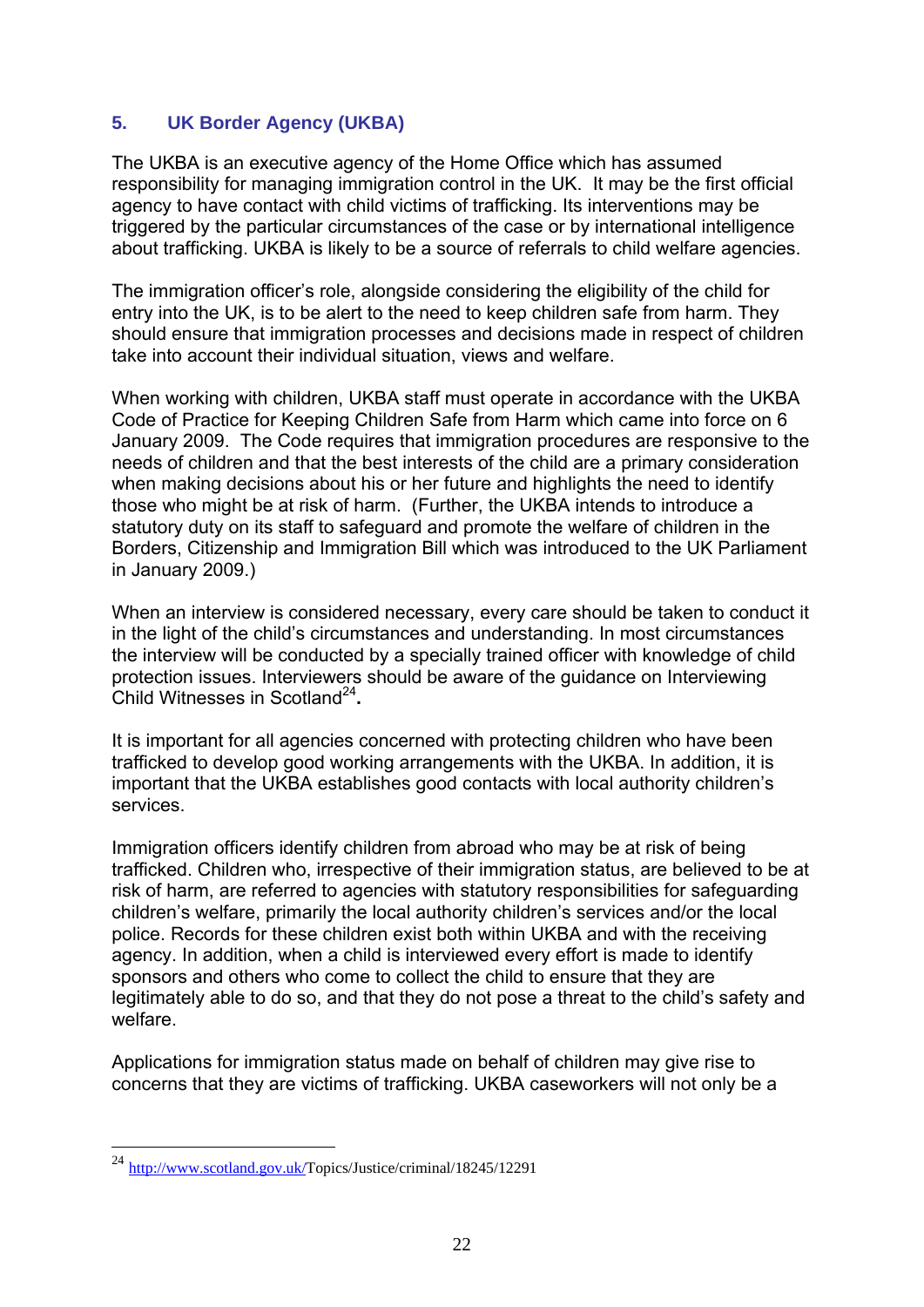source of referral to local authority children's services or the police but may assist with developing child protection and care plans.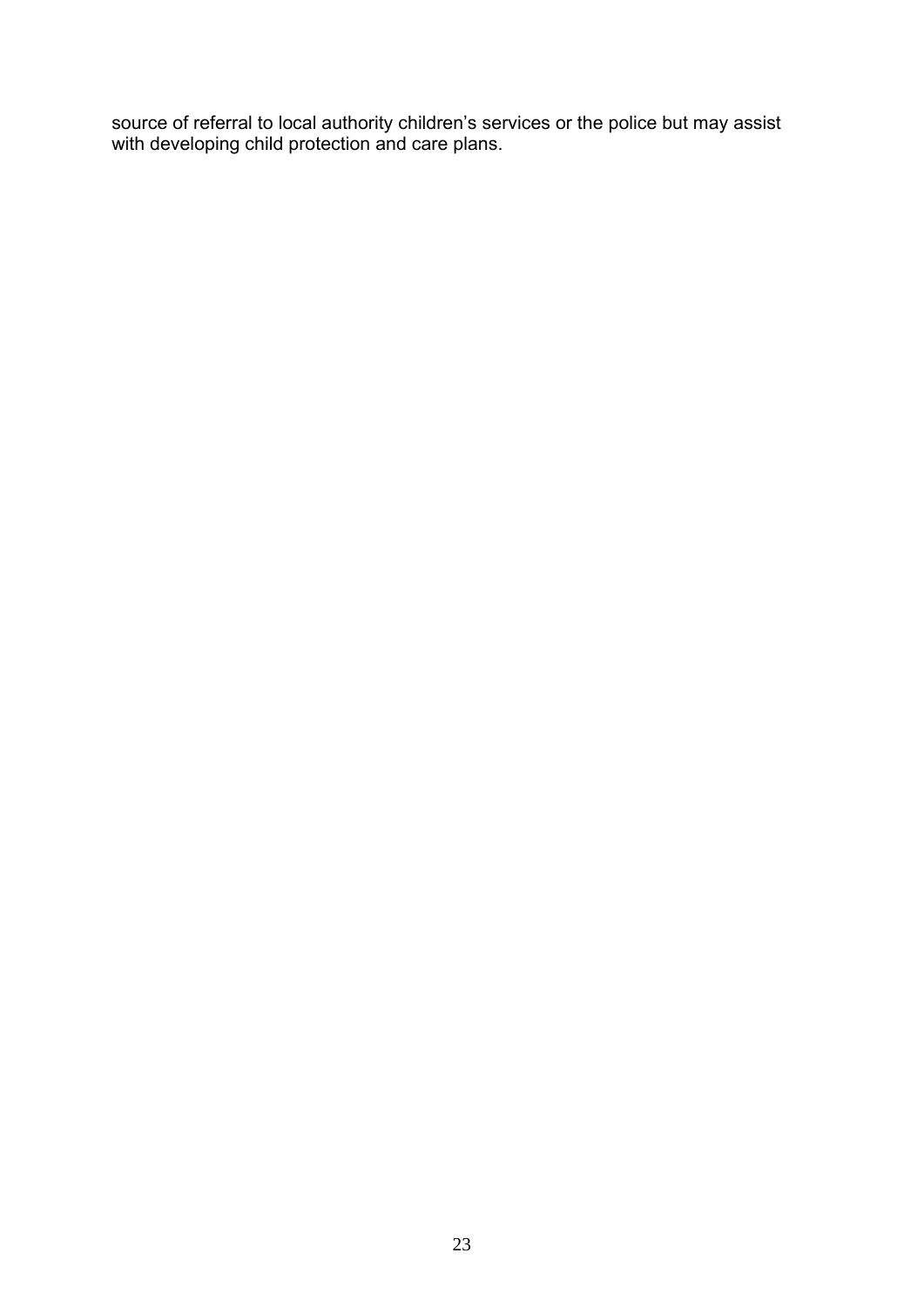#### **6. Support services**

## **UK Human Trafficking Centre (UKHTC)**

The UKHTC<sup>25</sup> was established in October 2006, following a proposal from ACPO. It is made up of staff from various disciplines bringing a multi-agency approach to the Centre"s response to trafficking both into and within the UK.

It aims to improve and co-ordinate the law enforcement response to human trafficking, working closely with its partners in delivering a diverse set of programmes. A number of these will be targeted campaigns on preventing and reducing human trafficking and improving knowledge and understanding of the problem through best practice and training. A key element in the Centre"s approach to preventing and reducing human trafficking is to ensure that victims are adequately safeguarded and protected from harm.

## **Child Exploitation and Online Protection Centre (CEOP)**

The CEOP Centre is the UK's dedicated law enforcement-led response to tackling the sexual abuse and exploitation of children, with a particular emphasis on the threat posed by the use of technology. It is part of the UK policing community and applies the full powers of the law in tracking and bringing to account child sex offenders either within the UK or overseas. CEOP is divided into three main areas of work: Intelligence, including offender management; Operations, which includes Covert Investigations, Victim Identification, Financial Investigation and Operational Support; and Harm Reduction. CEOP is also part of the Virtual Global Taskforce, an international collaboration of law enforcement agencies committed to tackling sexual exploitation of children and young people. In addition, CEOP has a Child Trafficking desk, who work in support of UKHTC, police forces and international organisations to provide child focussed perspectives in tackling trafficking of human beings. CEOP produces a yearly Strategic Overview which provides an analysis of the threat from the use of technology in the sexual abuse of children and young people in the UK, as well as examining the threat posed by child sexual offenders who use both traditional and technology based techniques to access and abuse.

CEOP take a strategic role in the response to child trafficking and their main aim is to develop knowledge. Through building the national picture of the nature and scale of child trafficking in the UK, CEOP aim to develop awareness and understanding of all UK stakeholders in responding to this form of child abuse. In 2007, CEOP were commissioned by the Home Office and UK Border Agency to draw up a Scoping Report on child trafficking. This research identified 330 potentially trafficked children within an 18 month window. The next CEOP report is due to be published shortly. This knowledge informs the development of policing policy, good practice and training requirements. The involvement of a UKBA staff member seconded to CEOP will ensure that immigration issues relating to trafficked victims will be appropriately responded to by CEOP. All resources are and will be available on the CEOP website. In order for CEOP to continue providing a knowledge function at the

<u>.</u>

<sup>&</sup>lt;sup>25</sup> www.ukhtc.org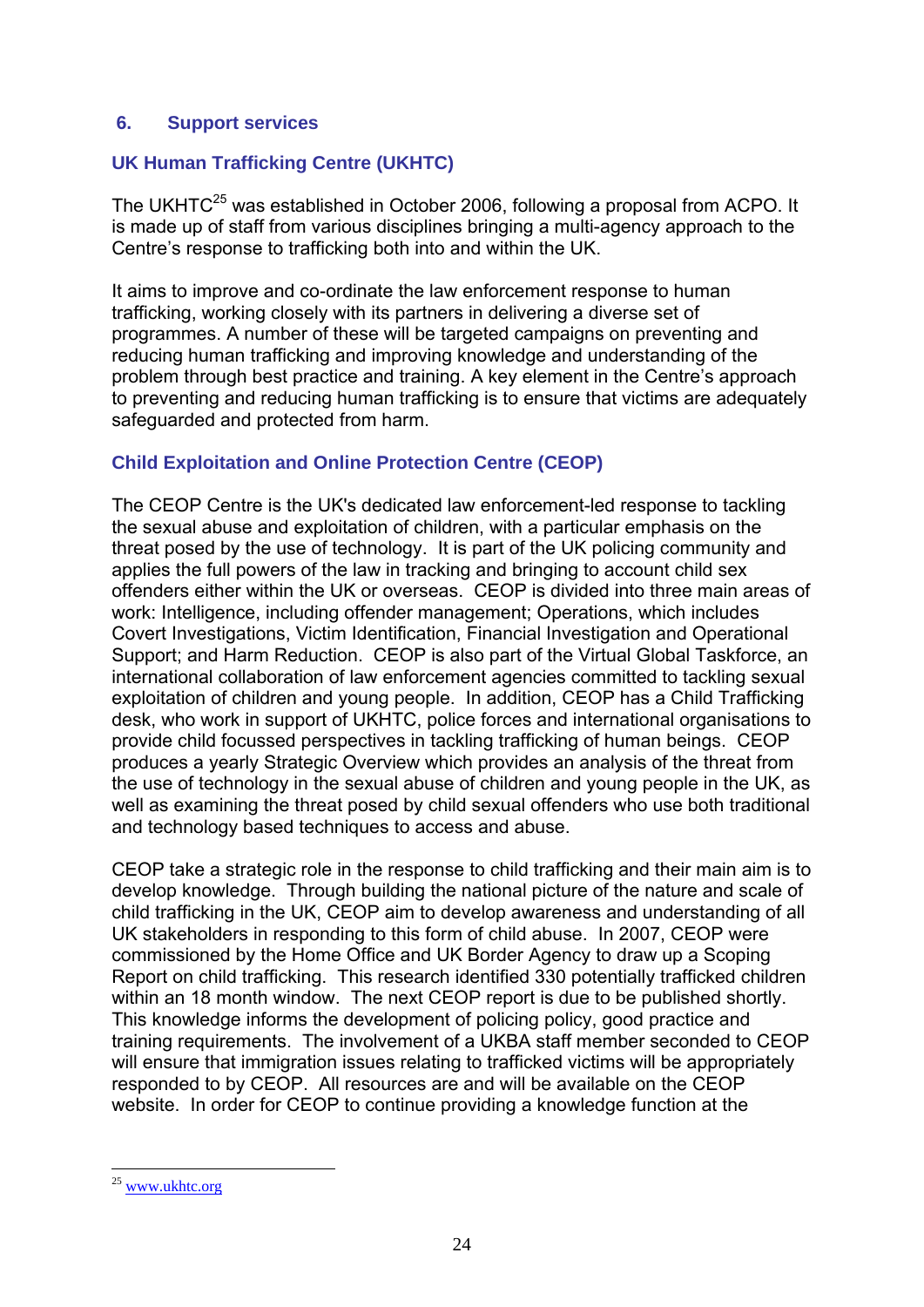national level, the support of all child protection agencies is vital. Any information on cases can be sent to [childtraffickingunit@ceop.gov.gsi.uk.](mailto:childtraffickingunit@ceop.gov.gsi.uk)

CEOP also manage the ACPO portfolio on child trafficking. This work entails the development of policy for police. In this regard, there is close collaboration with ACPOS lead on Human Trafficking. The work undertaken so far includes the development of a Best Practice guidance for Police, the promotion of Paladin team, (multi agency police lead teams safeguarding children at ports) and the drawing up of a Child Trafficking Assessment Tool, to be used by front line responders to aid the identification of child trafficking victims.

CEOP has also partnered with the NSPCC to established the Child Trafficking Advice and Information Line (see below for more information). CEOP will be seconding a police liaison officer to the service.

## **NSPCC Child Trafficking Advice and Information Line (0800 107 7057)**

The Home Office, in partnership with NSPCC, ECPAT UK, CEOP and Comic Relief, launched the NSPCC Child Trafficking Advice and Information Line for staff on 8 October 2007. This was in response to an extensive consultation exercise which highlighted issues when identifying children and young people who may have been trafficked and the challenge to deliver an appropriate welfare approach. It offers direct assistance to professionals in statutory and non-statutory services responsible for children who show signs of having been trafficked and will offer advice on how their needs can be addressed. It also offers guidance by telephone and a case consultancy service by appointment.

The advice line is available UK wide and the service is currently identifying partners across the nations to ensure the most effective and best practice response is delivered.

The advice line will be a conduit for professionals to discuss issues and possible actions about any children who may have been trafficked or who still are being trafficked. The line supports referrals to other agencies and charities where a particular issue could be resolved by them. The service will work closely with a range of other agencies and experts on child trafficking through an advisory group in order to ensure that advice given is up to date, relevant and useful. Trafficked children will be involved in the design and delivery of this and other connected services. Over time the service will build a knowledge base which will inform service delivery development and permit the sharing of good practice and intelligence with CEOP and the UKHTC.

#### **National Register of Unaccompanied Children**

1

The National Register of Unaccompanied Children<sup>26</sup> (NRUC) extends to Scotland (Telephone 02079349653). This contains information on unaccompanied asylum seeking children supported by local authorities and to which approved staff have access. The NRUC also records children whose parents have left them ("separated

<sup>&</sup>lt;sup>26</sup> NRUC is a partnership project involving the Home Office, DCSF, London Councils, the London Asylum Seekers Consortium, the Association of Directors of Children's Services (ADCS) and local authorities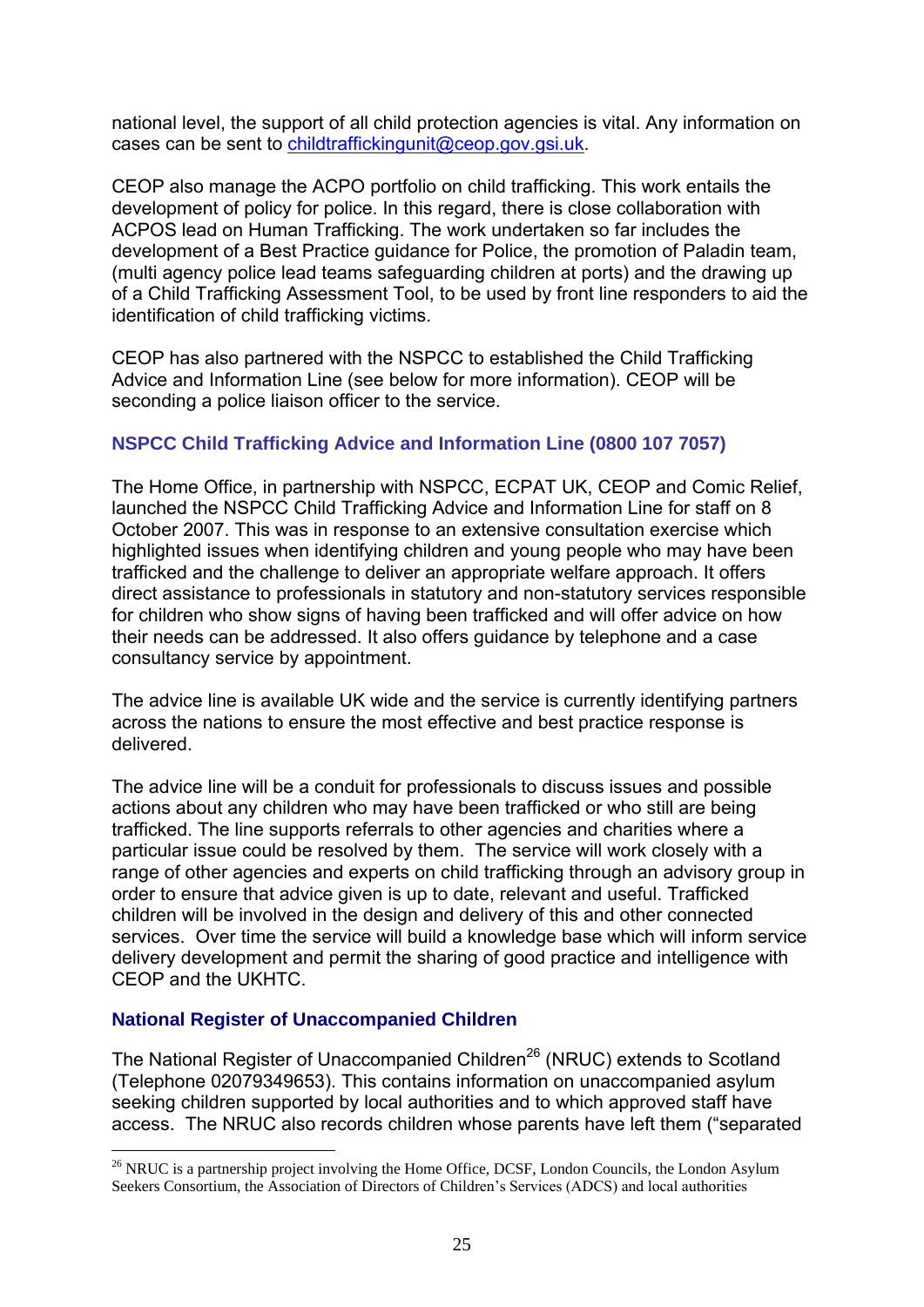children") or where the child has gone missing. It should also be noted that not all Scottish local authorities who have UASCs have been part of NRUC.

## **Community groups, including faith groups, and the voluntary sector**

Community groups, faith groups and voluntary organisations play an important role in identifying children who may have been trafficked. Through their reach into local communities, and their extensive knowledge and experience in working in different ways with the most vulnerable children and young people, these organisations may well be best placed to reach children who may have been trafficked. It is important that good working relationships are developed between these organisations and the statutory agencies working to safeguard and promote the welfare of children and young people.

These bodies can be trusted organisations in minority communities that may not have a high degree of trust in state sector organisations. They have access to faith and community leaders in hard to reach communities, locally and nationally. This means they have an important role to play in conveying strong messages about the need to protect children within their communities. They may help mediate and build confidence where an individual feels that a child is in trouble or may have been trafficked but does not know what to do for the best.

Building the confidence of local faith leaders to believe that the right thing will be done by the local authority, and making use of their moral leadership role, may build the confidence of the wider minority community. With established organisational and communication networks these groups can play an important role in raising public awareness of the issues around child trafficking.

Voluntary and community organisations often play a key role in safeguarding children. They need to work effectively with statutory agencies and should make their paid and voluntary staff aware of their responsibilities for safeguarding and promoting the welfare of children, and how they should respond to child protection concerns.

Community groups, faith groups and voluntary organisations may be the first to come into contact with a trafficked child. Protecting them and promoting their welfare depends on the awareness and co-operation of community groups, neighbours and the public. Where such concerns exist, these should be brought to the attention of the local authority or the police. Contact details for voluntary sector organisations that have specific experience of child trafficking can be found in Appendix 4.

## **Translation Services**

Access to suitably skilled and supported translation services is crucial in many circumstances. In 2004, the Scottish Executive endorsed good practice guidance produced by the Scottish Translation, Interpreting and Communication Forum– see link below

<http://www.scotland.gov.uk/Resource/Doc/47210/0025542.pdf>As part of compliance with the statutory duty to promote race equality, key public bodies must ensure access to the information and the services each public body provides but this should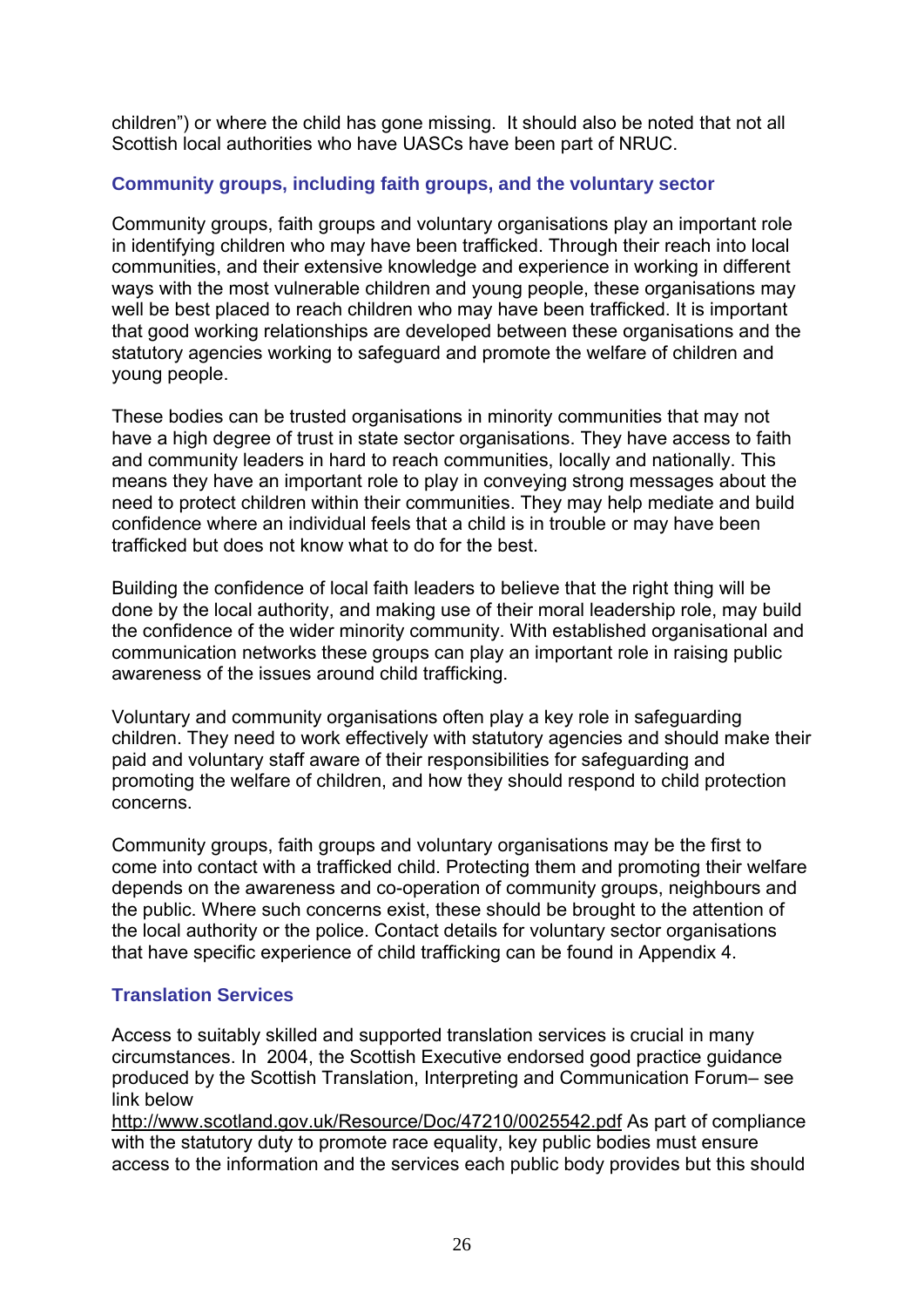not be taken to mean that all information is necessarily translated into a wide range of languages. A summary of the document could be translated if appropriate and alternatives such as the use of an interpreter, to provide information to a group of people, should also be considered. Public bodies meet the cost of providing translations and interpreting services from within their own budgets.

In 2006, the Scottish Government published a summary of research work entitled *Translation, Interpreting and Communication Support: A Review of Provision in Public Services in Scotland.* It examined the provision of Translation, Interpreting and Communication Support (TICS) within public services in Scotland as viewed by TICS providers and by public sector bodies in Scotland. Following this, the Translation, Interpreting and Communication Support (TICSIG) was brought together to examine these recommendations in the report and identify priorities for action and it is in the final stages of developing a national statement/action plan.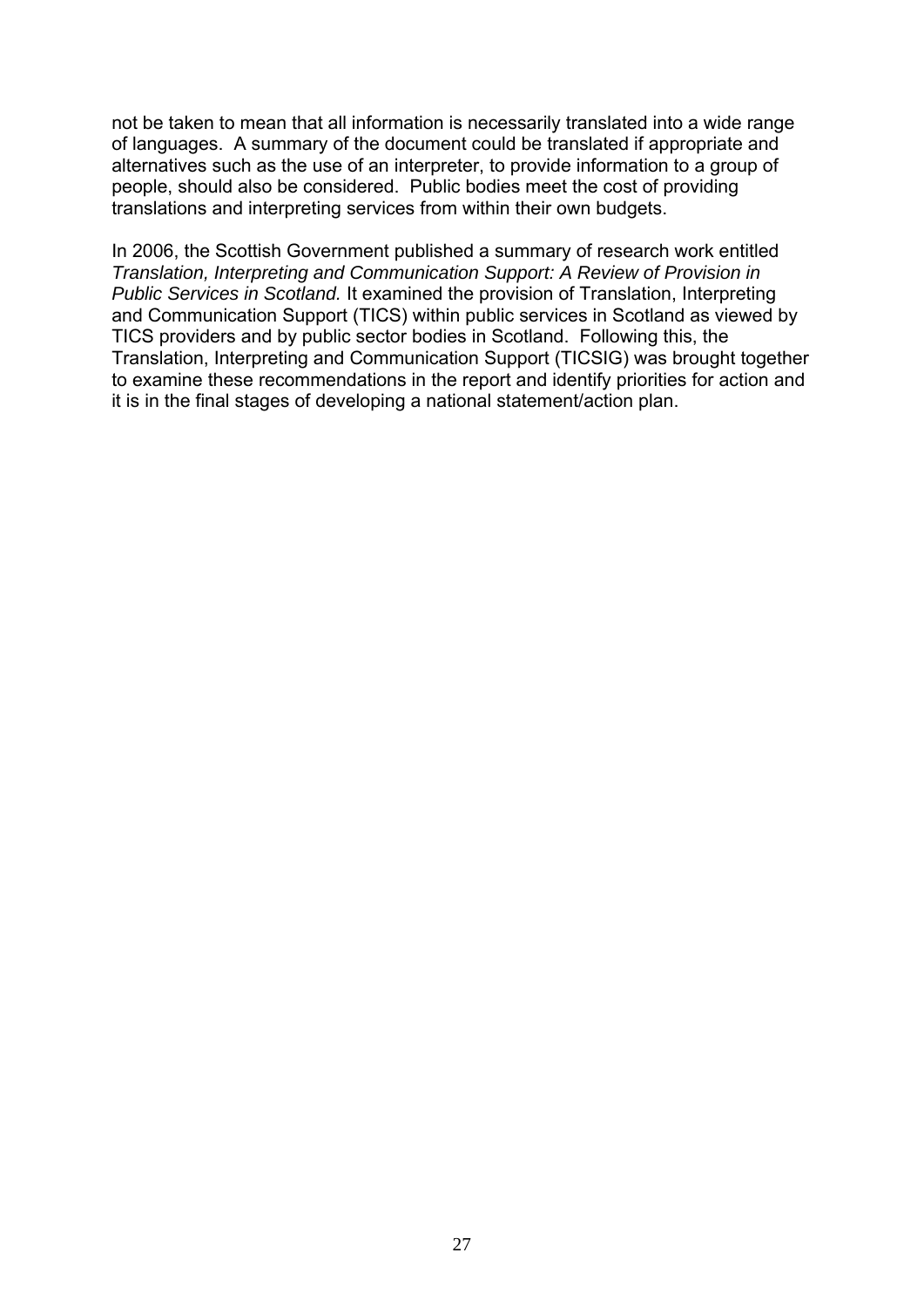## **7. Action for services**

## **Identifying trafficked children**

All ports of entry in the UK are potential channels for trafficking children. Identifying trafficked children at these ports of entry is likely to be difficult as they may not be showing obvious signs of distress. At this stage, the children are unlikely to see themselves as being at risk of harm from the trafficker. It is likely that the child will have been coached with a story to tell the authorities in the UK and warned not to disclose any detail beyond the story, as this may lead them to being deported.

The ports' intelligence units have developed a profile of trafficked children to assist immigration officers (see the on-line trafficking toolkit $27$ ). Other resources readily available to all staff include the location of Paladin-type teams, and the local UKBA.

Child victims may be discovered in routine police operations to detect and disrupt trafficking networks both in the UK and abroad and anyone who works with children may come into contact with a victim of trafficking.

All practitioners who come into contact with children and young people in their everyday work need to be able to recognise children who have been trafficked, and be competent to act to support and protect these children from harm. Practitioners may have to act on and respond to cases where they suspect a child might have been trafficked. The NSPCC Child Trafficking Advice and Information Line<sup>28</sup> can provide guidance to any practitioner concerned about safeguarding the welfare of a trafficked child.

All agencies working with children who may have been trafficked into and within the UK should work together to safeguard and promote their welfare, providing the same standard of care that is available to any other child in the UK. This may be the crucial intervention which breaks the cycle of the child being vulnerable to continuing or further exploitation.

## **Possible indicators that a child may have been trafficked**

There a number of indicators which suggest that a child may have been trafficked into the UK, and may still be controlled by the traffickers or receiving adults. These are as follows:

#### **At port of entry**

*The child:* 

• has entered the country illegally;

<sup>&</sup>lt;u>.</u> <sup>27</sup> <http://www.crimereduction.gov.uk/toolkits/>

<sup>28</sup> 0800 107 7057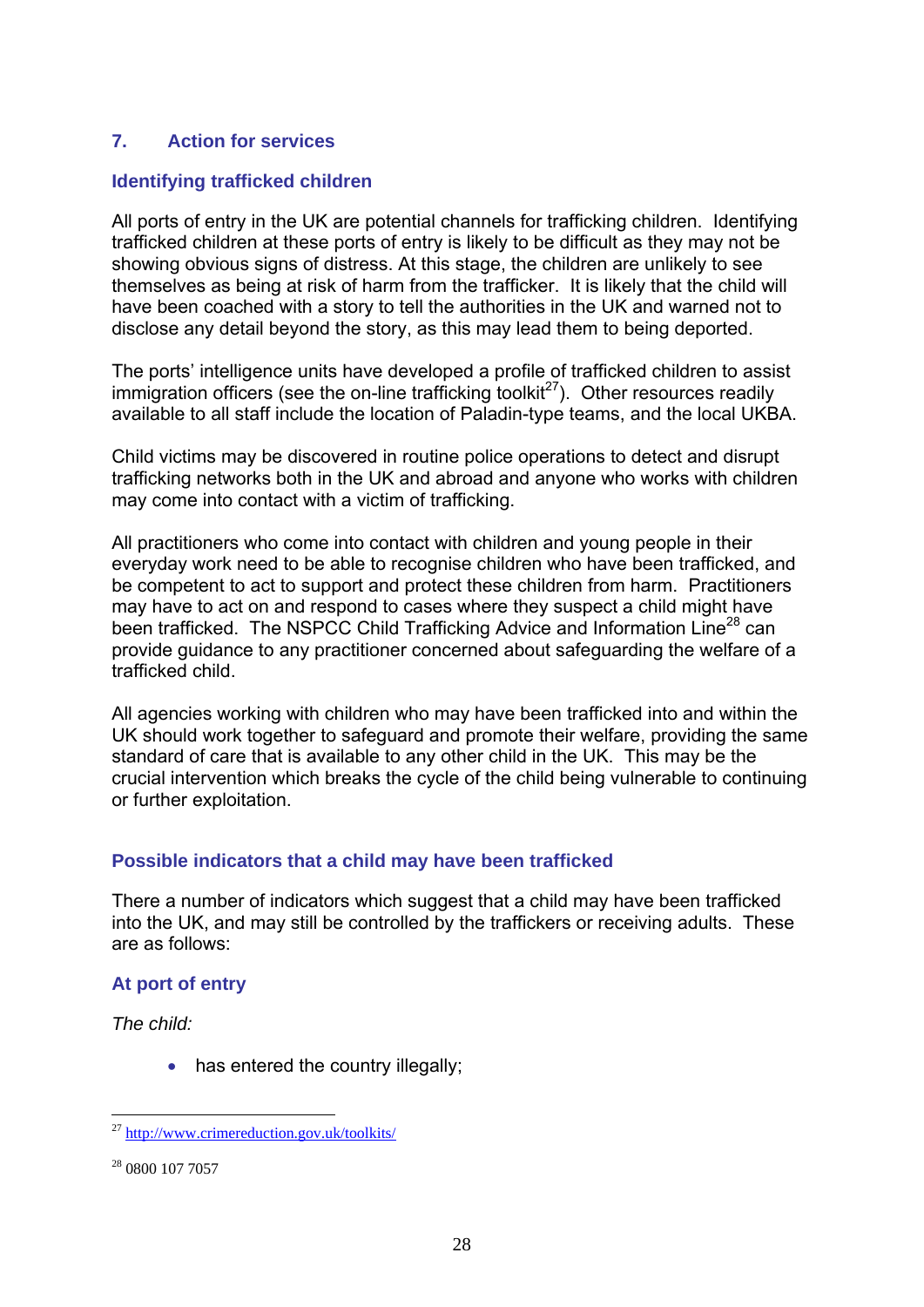- has no passport or other means of identification;
- has false documentation:
- possesses money and goods not accounted for;
- is malnourished:
- is unable to confirm the name and address of the person meeting them on arrival;
- has had their journey or visa arranged by someone other than themselves or their family;
- is accompanied by an adult who insists on remaining with the child at all times;
- is withdrawn and refuses to talk or appears afraid to talk to a person in authority;
- has a prepared story very similar to what other children have given;
- exhibits self-assurance, maturity and self-confidence not expected to be seen in a child of such an age:
- does not appear to have money but does have a mobile phone; and/or
- is unable, or reluctant to give details of accommodation or other personal details.

*The sponsor:* 

- has previously made multiple visa applications for other children and/or has acted as the guarantor for other children"s visa applications; and/or
- is known to have acted as the guarantor on the visa applications for other visitors who have not returned to their countries of origin on the expiry of those visas.

#### **Whilst resident in the UK**

*The child:* 

- does not appear to have money but does have a mobile phone;
- receives unexplained/unidentified phone calls whilst in placement/temporary accommodation;
- possesses money and goods not accounted for;
- exhibits self assurance, maturity and self-confidence not expected to be seen in a child of such age;
- has a prepared story very similar to what other children have given;
- shows signs of physical or sexual abuse, and/or has contracted a sexually transmitted infection or has an unplanned pregnancy;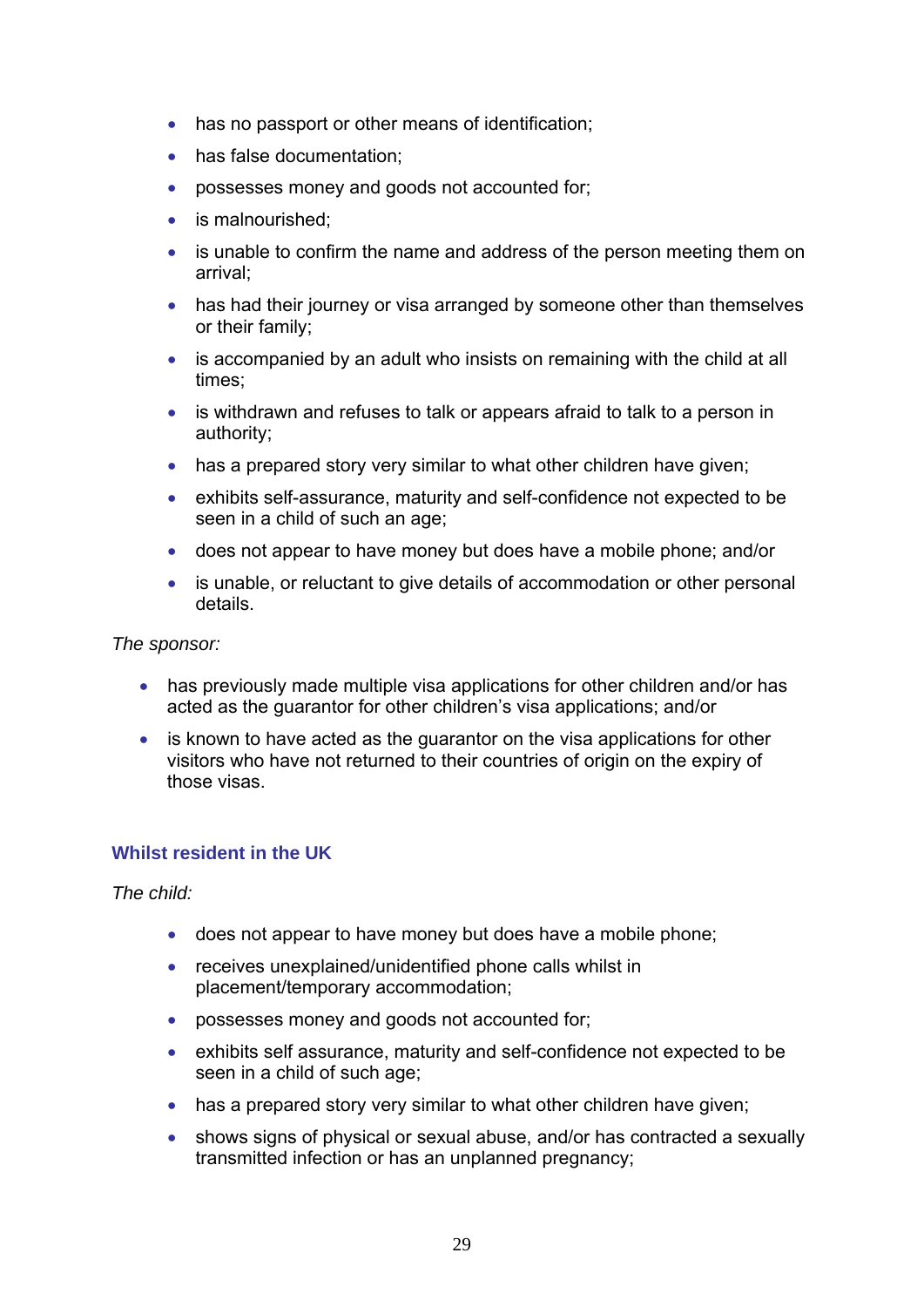- has a history with missing links and unexplained moves;
- has gone missing from local authority care;
- is required to earn a minimum amount of money every day;
- **•** works in various locations;
- has limited freedom of movement:
- appears to be missing for periods:
- is known to beg for money;
- performs excessive housework chores and rarely leaves the residence;
- is malnourished:
- is being cared for by adult/s who are not their parents and the quality of the relationship between the child and their adult carers is not good;
- is one among a number of unrelated children found at one address:
- has not been registered with or attended a GP practice;
- has not been enrolled in school:
- has a pattern of registration and de-registration from school;
- has to pay off an exorbitant debt, e.g. for travel costs, before having control over own earnings;
- is permanently deprived of a large part of their earnings by another person; and/or
- is excessively afraid of being deported.

#### **Children internally trafficked within the UK**

#### *Indicators include:*

- Physical symptoms (bruising indicating either physical or sexual assault);
- Prevalence of a sexually transmitted infection or unplanned pregnancy;
- Young person known to be sexually active;
- Reports from reliable sources suggesting the likelihood of involvement in sexual exploitation;
- Reports that the child has been seen in places known to be used for sexual exploitation;
- Evidence of drug, alcohol or substance misuse;
- Leaving home/care setting in clothing unusual for the individual child (inappropriate for age, borrowing clothing from older people);
- Phone calls or letters from adults outside the usual range of social contacts;
- Adults loitering outside the child"s usual place of residence;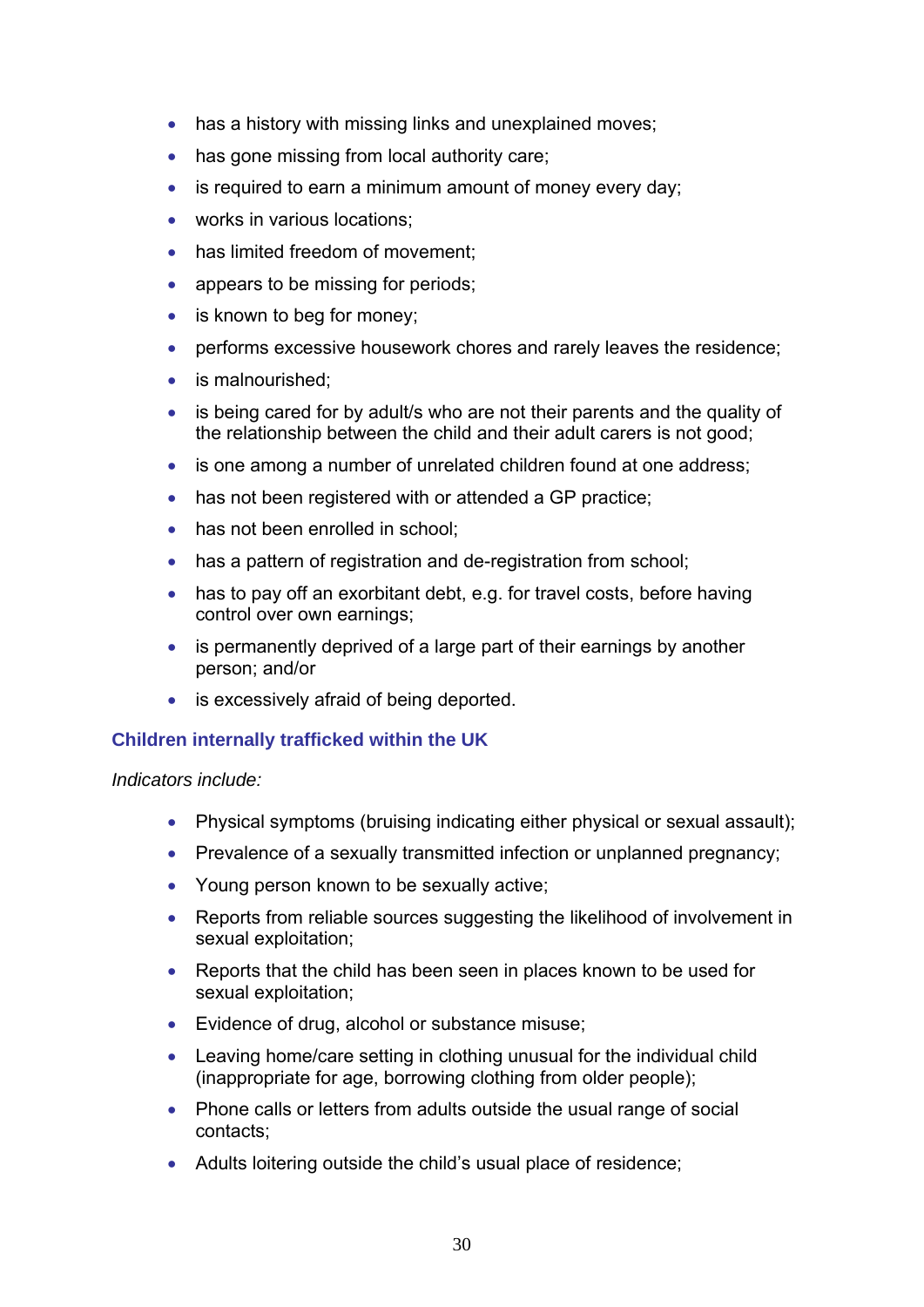- Significantly older boyfriend;
- Accounts of social activities with no plausible explanation of the source of necessary funding;
- Persistently missing, staying out overnight or returning late with no plausible explanation;
- Returning after having been missing, looking well cared for despite having no known base;
- Missing for long periods, with no known base;
- Placement breakdown;
- Pattern of street homelessness:
- Possession of large amounts of money with no plausible explanation;
- Acquisition of expensive clothes, mobile phones or other possessions without plausible explanation;
- Having keys to premises other than those known about;
- Low self-image, low self-esteem, self-harming behaviour including cutting, overdosing, eating disorder, promiscuity;
- Truancy/disengagement with education;
- **Entering or leaving vehicles driven by unknown adults;**
- Going missing and being found in areas where the child or young person has no known links; and/or
- Possible inappropriate use of the internet and forming on-line relationships, particularly with adults.

The indicators above should not be read as a definitive list and practitioners should be aware of any other unusual factors that may suggest a child might have been trafficked. They are intended as a guide, which should be included in a wider assessment of the young person"s circumstances. These final set of indicators are applicable to both cases of sexual exploitation and internal trafficking.

It is also important to note that trafficked children might not show obvious signs of distress or abuse and this makes identifying children who may have been trafficked difficult. Some children are unaware that they may have been trafficked, others may also actively participate in hiding that they may have been trafficked.

## **General principles on information sharing**

Professionals should discuss any concerns and relevant information about a child or their circumstances with those other professionals or agencies with responsibilities for the protection of children when it is in the child's best interests to do so. The needs of each child are the primary consideration when professionals decide upon the relevant and proportionate sharing of information. All decisions and reasons for them should be recorded. If the child is "looked after", there are statutory duties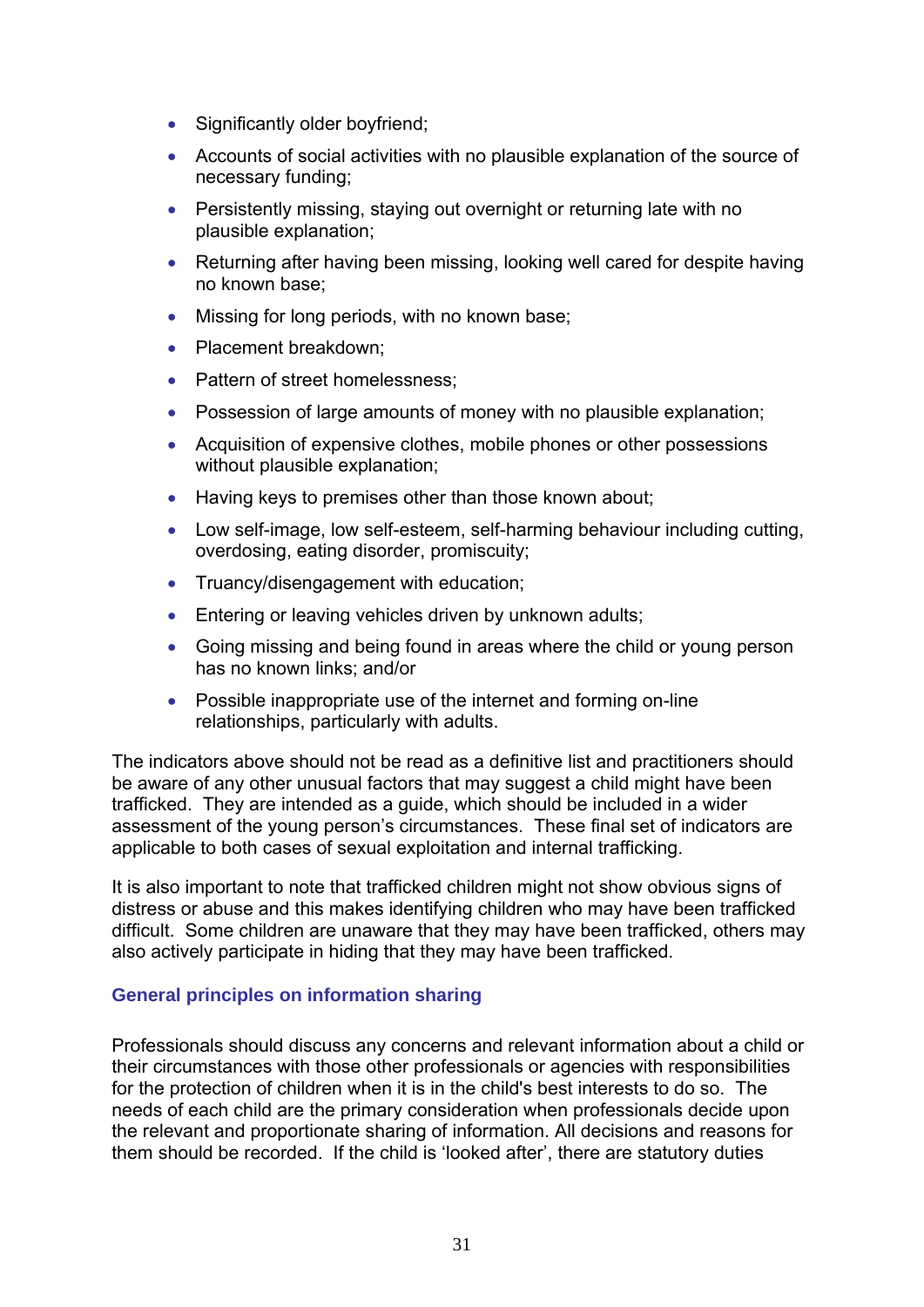under the Children (Scotland) Act 1995 for all agencies to work together to create a plan for a child and to implement and review progress, on a regular basis.

Agencies should actively manage and support the sharing of information recognising that confidentiality does not prevent sharing information where a child is in need of protection. Professionals should take account of each child (or other data subject's) views when deciding when to share information without their consent and should provide reasons and explain to them in an age appropriate manner when they have shared information without consent.This should be done in a manner which is appropriate to their age, culture and previous experiences.

#### **Action to safeguard and promote the rights and welfare of trafficked children**

The purpose of this section is to highlight issues additional to the processes for managing individual children outlined in local child protection procedures and relevant national guidance<sup>29</sup>,<sup>30</sup> and the framework for standards for child protection<sup>31</sup>. Local authorities and the police have powers to safeguard and promote the welfare of any child in Scotland.

If any agency, individual practitioner or volunteer suspects a child may have been trafficked they should immediately contact the local authority children"s services or the police. They may also contact the NSPCC Child Trafficking Advice and Information Line for advice.

The local arrangements for safeguarding and promoting the welfare of trafficked children must be consistent with the approaches used for safeguarding and promoting the rights and welfare of all children.

Appendix 2 provides a model for the processes that could be followed in individual cases.

Immigration staff who are concerned that a child they suspect may have been trafficked should act quickly, following UKBA guidance. Staff should contact the child protection police officer and the local authority children"s services by phone, followed by fax. As it is recognised that children who go missing shortly after asylum screening may have been trafficked, immigration staff should follow agreed protocols at all times.

#### **Referral**

1

When a professional, or another person, contacts the local authority children's services with concerns about whether a child may have been trafficked, the local authority should decide on a course of action. In these circumstances, prompt decisions may be required in order to act before the child goes missing. These will normally follow discussions with the individual making the referral, and will also

<sup>29</sup> <http://www.scotland.gov.uk/library/documents-w3/pch-00.htm>

<sup>30</sup> [www.scotland.gov.uk/Publications/2005/02/20675/52303](http://www.scotland.gov.uk/Publications/2005/02/20675/52303)

<sup>31</sup> <http://www.scotland.gov.uk/Publications/2004/03/19102/34603>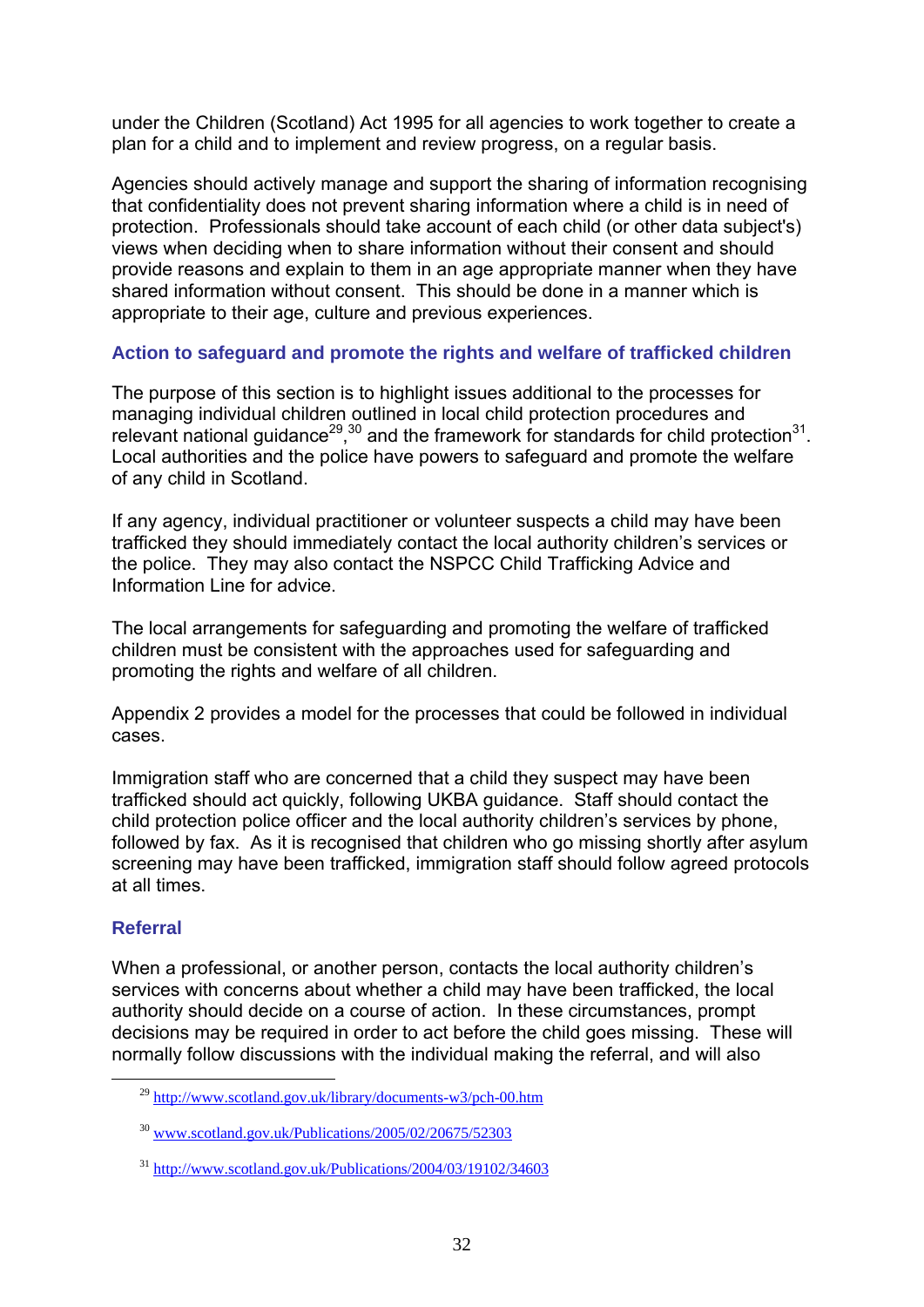involve other professionals and services as necessary (including those mentioned in the section above on support services to practitioners).

This initial consideration of the child"s circumstances should address, on the basis of the available evidence, whether there are concerns about the child"s safety and welfare. If further action is necessary, a decision is required on when enquiries and / or intervention should begin and how best to undertake them.

### **Immediate protection**

If there is reasonable cause to believe that the child is suffering or likely to suffer significant harm, an agency with statutory child protection powers<sup>32</sup> should act quickly to secure the immediate safety of the child. In some cases it may be necessary to ensure either that the child remains in a safe place or is removed to a safe place, either on a voluntary basis, or by obtaining a child protection order (CPO). The police also have powers to remove a child (emergency protection order), but these powers should only be used in exceptional circumstances. If, for example, there is insufficient time to seek an CPO, or for reasons relating to the immediate safety of the child. If further (non-emergency) action is required, consideration should be given to involvement of the police, education, health services, the referring agency and other relevant bodies e.g. housing, the benefits agency and immigration service. Careful consideration should be given to the effect of any action on the outcome of any investigation. Use of intelligence from the port of entry may help local authority children"s services in pursuing further enquiries about the child.

## **Specific action**

<u>.</u>

The initial assessment should be led by a qualified and experienced social worker. It should be carefully planned, with clarity about who is doing what, as well as when and what information is to be shared with parents. The planning process and decisions about the timing of the different assessment activities should be undertaken in collaboration with all those involved with the child and family where this is possible and appropriate. The process should involve:

- seeing and speaking to the child (according to their age and understanding) and family members as appropriate
- drawing together and analysing available information from a range of sources (including existing records): and
- involving and obtaining relevant information from professionals and others in contact with the child and family.

All relevant information (including historical information) should be taken into account. This includes seeking information from relevant services if the child and family have spent time abroad. Professionals from agencies such as health, local authority children's services or the police should request this information from their equivalent agencies in the country or countries in which the child have lived.

 $32$  Agencies with statutory child protection powers are the local authority and the police.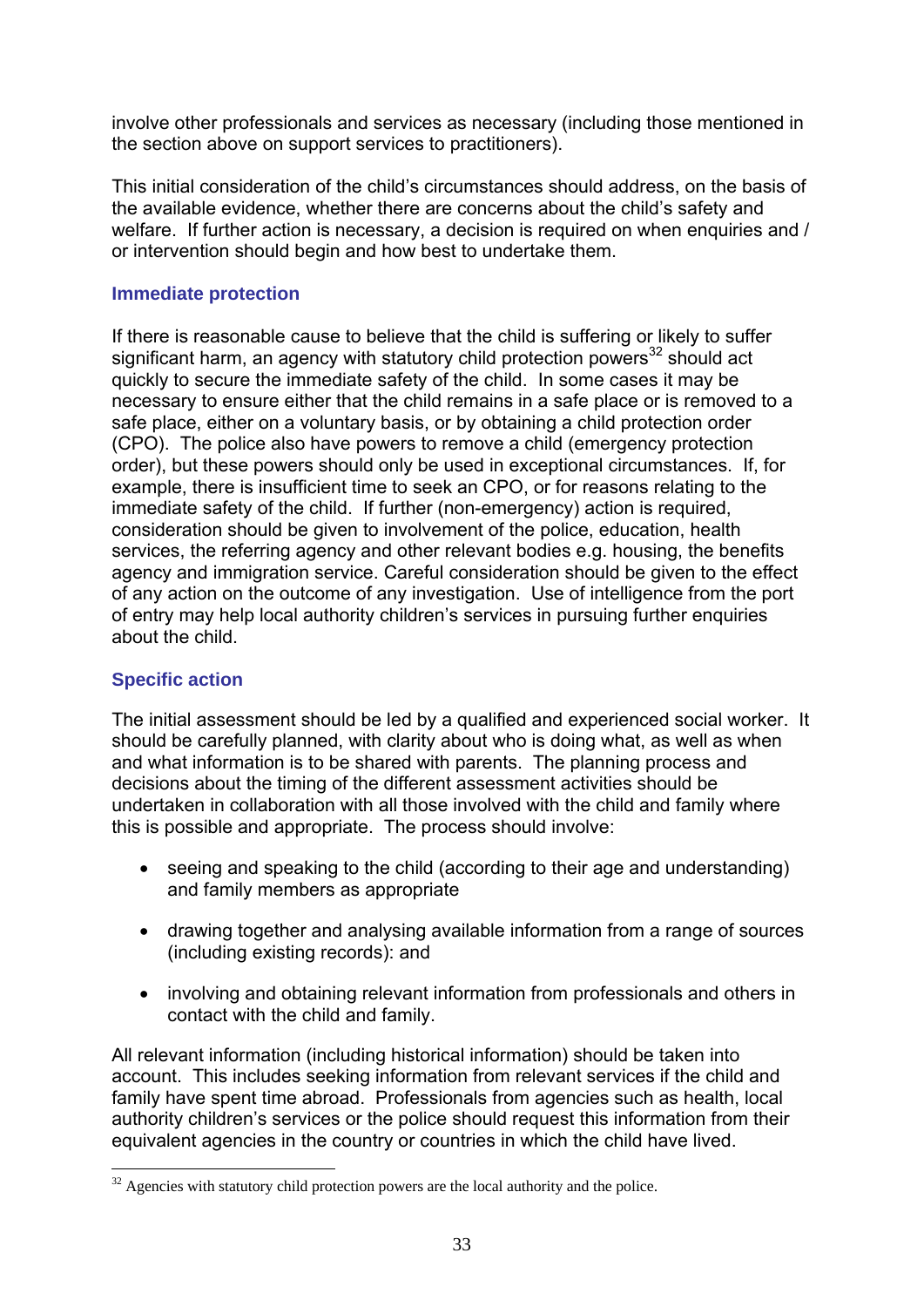Information about who to contact can be obtained via the Foreign and Commonwealth Office on 0207 008 1500 or the appropriate Embassy or Consulate based in London(see the London Diplomatic List (The Stationary Office), ISBN 0 11 591772 1 or the FCO website [www.fco.gov.uk.](http://www.fco.gov.uk/)

During the initial assessment, a social worker, police officer or the relevant official delegated by the person(s) co-ordinating the investigation should check all the documentation held by the referrer and other relevant agencies. Documentation should include (if available), passport, Home Office papers, birth certificate and proof of guardianship. This list is not exhaustive and all possible types of documentation should be considered. A recent or new photograph of the child should be included in the social worker"s file together with copies of all relevant identification documentation.

When assessing any documentation attention should be given to the details. If a passport is being checked the official should:

- verify the date of issue;
- check the length of the visa;
- check whether the picture resembles the child;
- check whether the name in the passport is the same as the alleged mother/father, and if not, why not: and
- check whether it appears to be original and take copies to ensure further checks can be made if necessary.

Immigration staff will be able to provide a clear explanation of the immigration process, different forms of documents and leave to enter the UK and an opinion on the validity of the document.

Even if there are no immediate concerns about trafficking, the relevant agencies should consider the child"s needs and develop a plan together to meet the child"s needs in the manner most appropriate in each situation. Where several services or agencies are involved, it is recommended that there should be a lead professional co-ordinating and monitoring implementation of the plan. The social worker or lead professionals should advise the referrer of the proposed plan, as far as this is appropriate and if they are not already a party to the plan. In each case of a child with immigration issues, UKBA should be informed so that they can co-ordinate the immigration processes with the recommended child's plan.

#### **Decision to interview**

In Scotland, there are some variations in local child protection investigation structures (eg the extent to which specialist co-located multi disciplinary teams exist and the scope and role of such teams). However there are consistent and necessary features within initial referral and initial investigation processes, and these are described in the child protection procedures for each area. Initial concerns are placed in context through a process of initial referral discussion with the appointed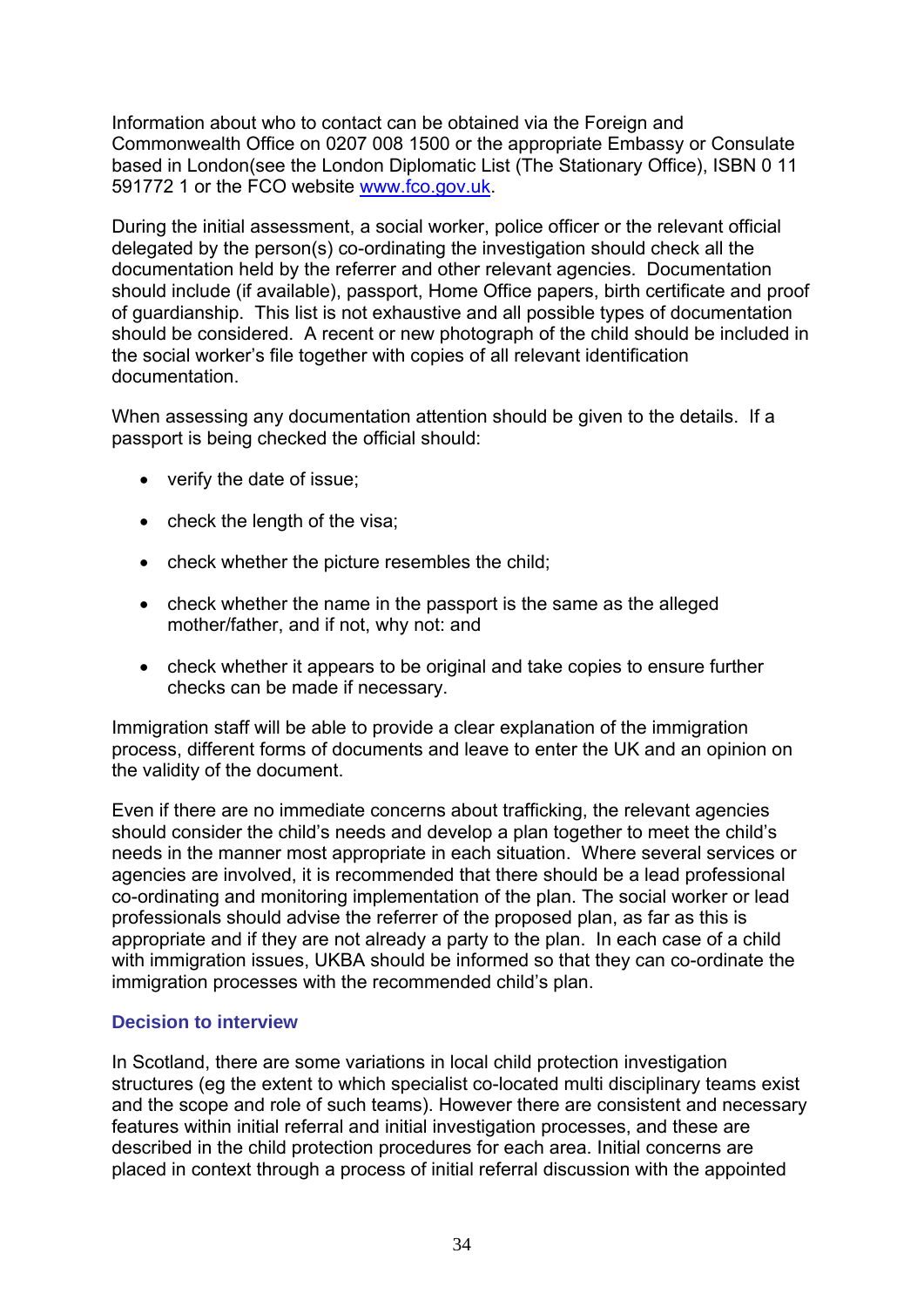local senior officers in police, social work, child health and education (or equivalent as appropriate in local structures). If there appears to be a possibility that a child may have been trafficked, the police may well consult or alert immigration officials at this early juncture. The next steps in investigation are decided through this process of Initial Referral Discussion, and the role of each agency is agreed, and a decision is made about the need for a joint police/social work interview with the child and interviews with relevant others such as family members.Normally a child and its family should not be interviewed together but it is recognised that there may be some circumstances where family members should be present. Regard should be had to the Scottish guidance on Interviewing Child Witnesses. 33

Professional interpreters should be used where English is not the child"s preferred language. Depending on the circumstances specific to an interpreter"s role, they may be eligible to apply for an Enhanced Disclosure. Disclosure Scotland"s website [\(http://www.disclosurescotland.co.uk/\)](http://www.disclosurescotland.co.uk/) gives more information about this process. Under no circumstances should this be the sponsor or another adult purporting to be a parent, guardian or relative. Every child should be given ample opportunity to disclose any worries away from the presence of the sponsor.

The interview should include exploration of the following areas:

- family composition, brothers, sisters, ages of family members;
- parents' employment;
- tasks done around the house;
- length of time in this country;
- where they lived in their country of origin;
- where they went to school in their country of origin; and
- who cared for them in their country of origin.

The adults in the family should be interviewed separately covering the same areas. A comparison can then be made to identify any areas of inconsistency, irregularity or discrepancy which may require further investigation.

All documentation should be seen and checked. This includes Home Office documentation, passports, visas, utility bills, tenancy agreements, and birth certificates. Particular attention should be given to the documentation presented to the school at point of admission. It is not acceptable to be told that the passport is missing or that the paperwork is missing. It is extremely unlikely that a person does not know where their paperwork/official documentation is kept and this information could be considered as an indicator the child may have been trafficked.

The interview should be conducted as fully and completely as possible, both to ensure accuracy and to avoid intrusion into the family for a longer period than is absolutely necessary.

1

<sup>&</sup>lt;sup>33</sup> <http://www.scotland.gov.uk/Resource/Doc/47176/0025087.pdf>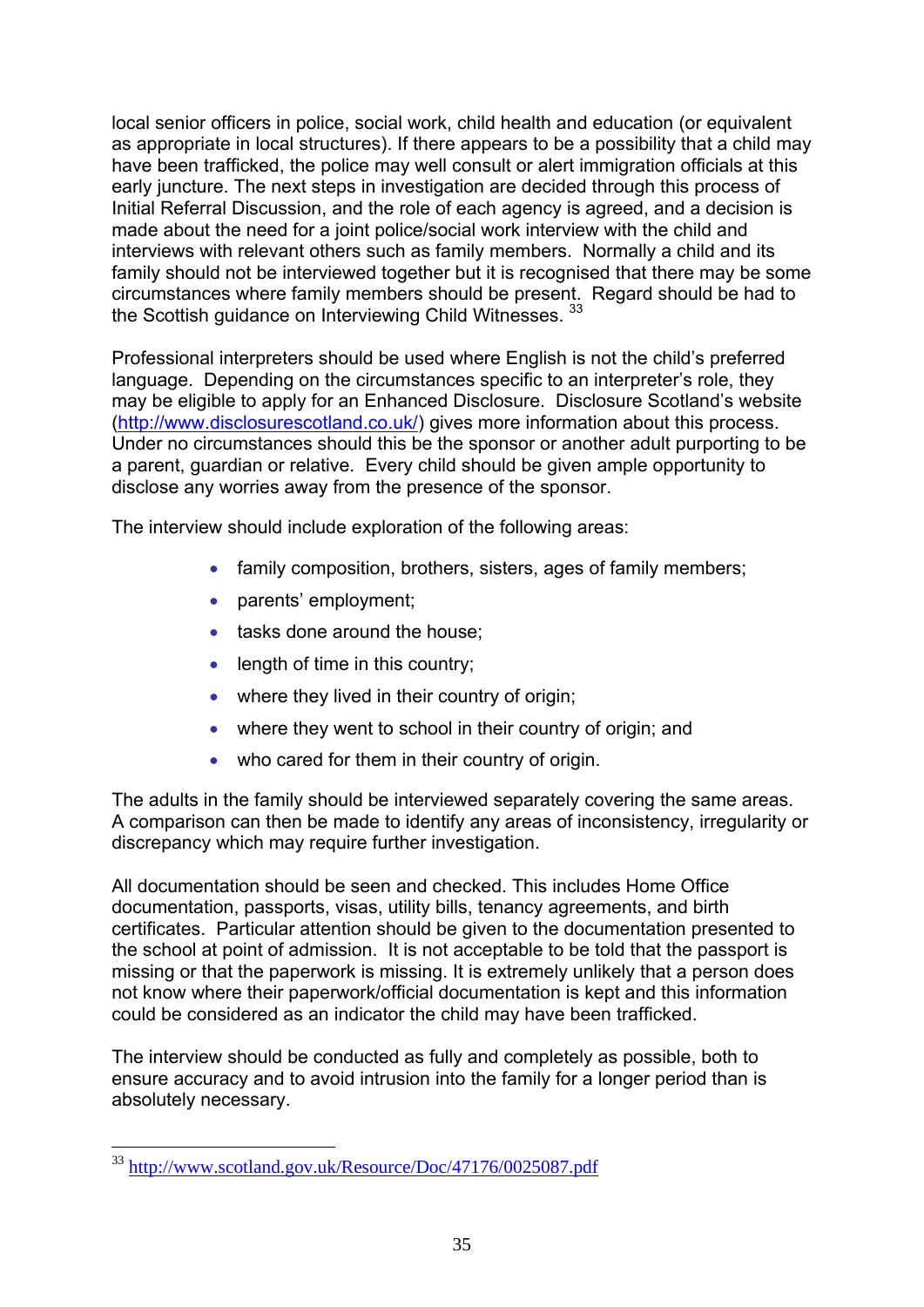On completion of the initial assessment, a meeting should be held with the social worker, their supervising manager, the referring agency as appropriate, the police and any other professionals involved to decide on future action. Where there appears to be evidence of abuse or neglect, local procedures about child protection case conferences apply. Even when a child protection case conference is not deemed necessary, multi agency planning and agreement is necessary about any further steps required to address the child's needs.

Where it is found that the child is not a family member and is not related to any other person in this country, consideration should be given as to whether the child needs to be moved from the household and/or legal advice sought on making a separate application for immigration status.

Any law enforcement action regarding fraud, trafficking, deception and illegal entry to this country is the remit of the police. The local authority should assist in any way possible. The Crown Office and the Procurator Fiscal Service is responsible for the prosecution of crime in Scotland.

#### **Issues for professionals to consider when working with trafficked children**

The following services are likely to be needed to address the child"s needs:

- appropriately trained and approved independent interpreters;
- counselling;
- child and adolescent mental health services (CAMHs);
- independent legal advice;
- medical services;
- sexual health services:
- education:
- family tracing and contact (unless it is not consistent with their welfare); and,
- if appropriate, repatriation.

They will also need:

- practitioners to be informed and competent in matters relating to trafficking and exploitation;
- someone to spend time with them to build up a level of trust;
- to be interviewed separately. Children and young people will usually stick to their account and not speak until they feel comfortable;
- a safe placement if they are victims of an organised trafficking operation;
- their whereabouts to be kept confidential;
- legal advice about their rights and immigration status;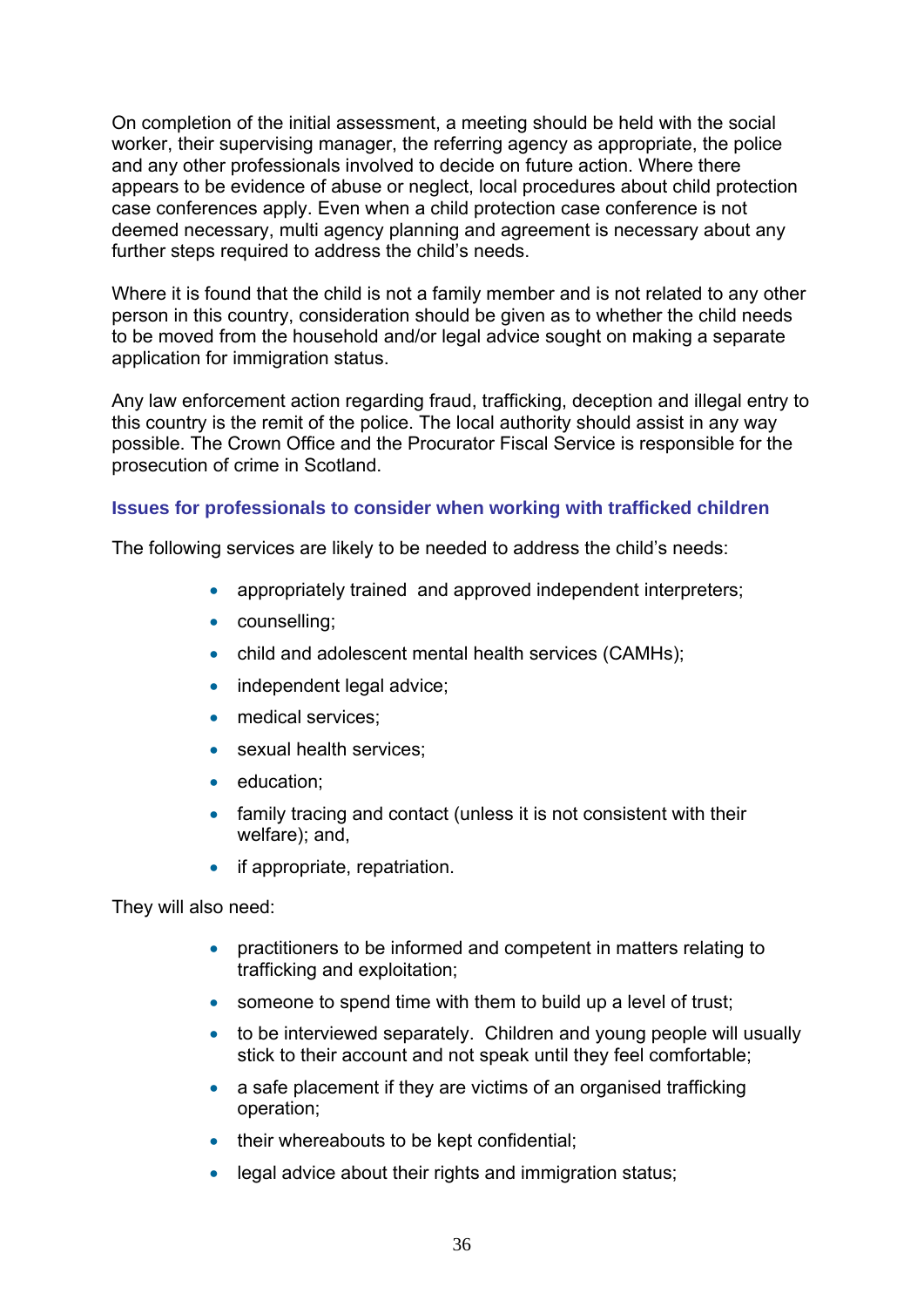- discretion and caution to be used in tracing their families;
- a risk assessment to be made of the danger the child will face if he or she is repatriated;
- where appropriate, accommodation or refuge under the terms of the 1995 Act.

Practitioners should:

- consider interviewing children in school as they may feel more able to talk (however, they should take account of the guidance for interviewing child witnesses in Scotland)<sup>34</sup>;
- consider talking to children and young people using the phone, email, text;
- ensure that carers are not in the proximity; and
- **ensure that interpreters are agency approved. Depending on the** circumstances specific to an interpreter"s role, they may be eligible to apply for an Enhanced Disclosure. Disclosure Scotland"s website [\(http://www.disclosurescotland.co.uk/\)](http://www.disclosurescotland.co.uk/) gives more information about this process.

## **Supporting child witnesses**

Assessing the willingness and capacity of a child victim to testify in court against a trafficker is complicated. This also applies to the process of gathering information that might support care proceedings. Like victims of domestic abuse, the child usually fears reprisal from the traffickers and/or the adults with whom he or she was living in the UK if they co-operate with local authority children"s services or the police. For children trafficked from abroad an additional level of anxiety may exist because of fear of reprisals against their family in their home country. They may also fear being deported, having entered the UK illegally. Children, who might agree to testify in a criminal case, fear that they will be discredited in court because they were coerced into lying on their visa applications or immigration papers. No child should be coerced into testifying in court against a trafficker.

Where a child is to give evidence in court, they will have access to the special measures available under the Vulnerable Witness (Scotland) Act 2004 to help them to give their best evidence. If a child requires therapeutic support before or during the court proceedings this should not be denied but care should be taken to avoid the risk of contaminating the evidence. Practitioners should follow the guidance contained in the Code of Practice to Facilitate the Provision of Therapeutic Support to Child Witnesses in Court Proceedings<sup>35</sup>. Practitioners should also have regard to the guidance on Questioning of Children in Court.

1

<sup>34</sup> http://www.scotland.gov.uk/Resource/Doc/47176/0025087.pdf

<sup>35</sup> http://www.scotland.gov.uk/Resource/Doc/35596/0024976.pdf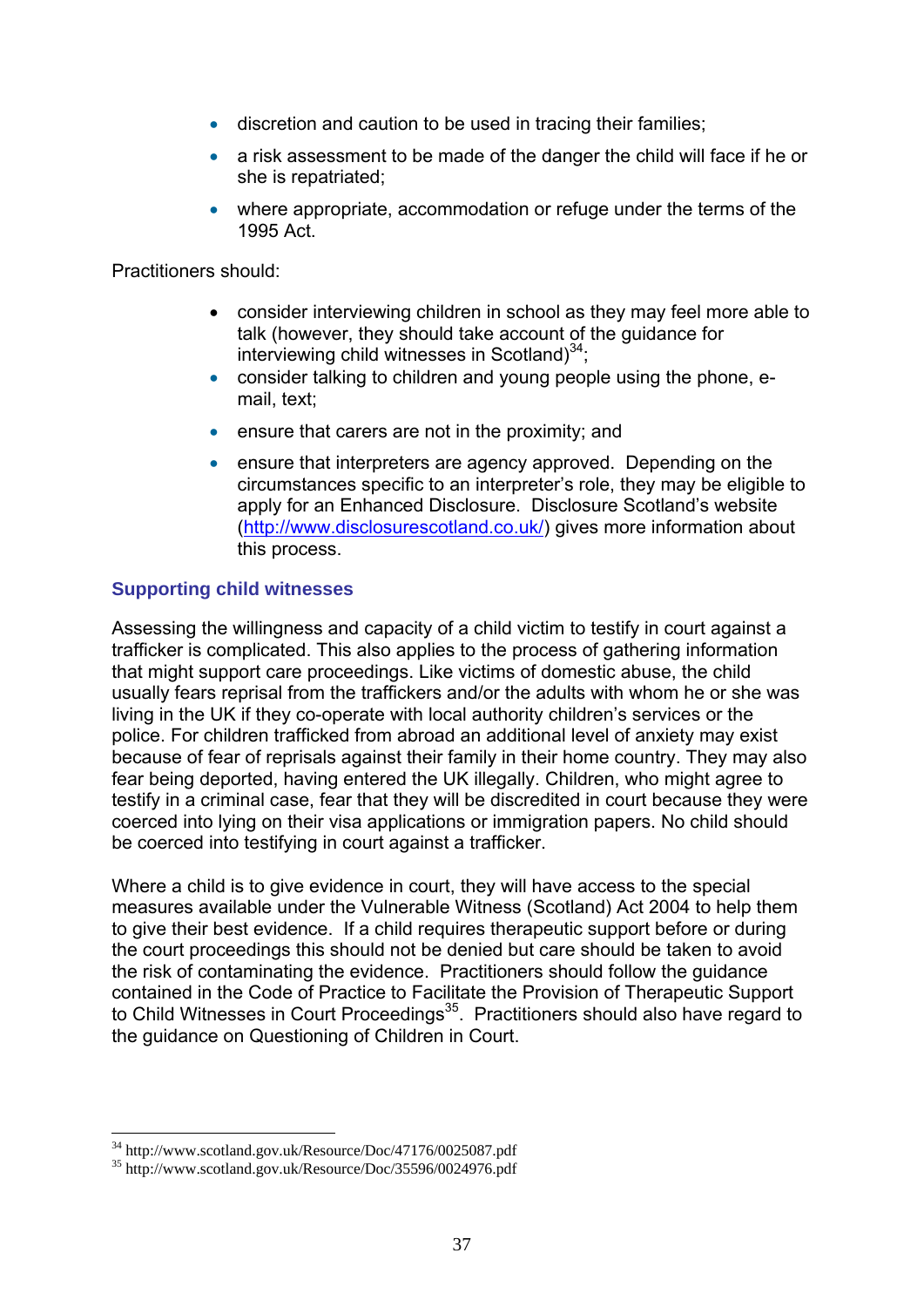#### **Returning trafficked children**

In many cases, and with advice from their lawyers, trafficked children apply to the UKBA for asylum or for humanitarian protection. This is often because of the high risk they face of coming to harm if they are forced to return to their countries of origin. All such claims must be carefully considered. Among the factors to consider if the child is deported is the risk of him or her being re-trafficked with the possibility of further exploitation and abuse. When considering the child"s application it will be important to gather information about the child"s family, community and general conditions in the country of origin.

If the child does not qualify for asylum or humanitarian protection, and adequate reception arrangements are in place in the country of origin, the child will usually have to return. The process of returning the child should be handled sensitively and will require close cooperation between the UKBA and the child's social worker.

It is important that appropriate steps are taken to minimise the possibility of the child going missing once a decision to return him or her to their country of origin has been made. Equally, the social worker may be best placed to reconcile the child to being returned, and in helping the child access the assistance with reintegration which is available through voluntary return schemes (which are always the preferred way of carrying out any return to the child"s country of origin).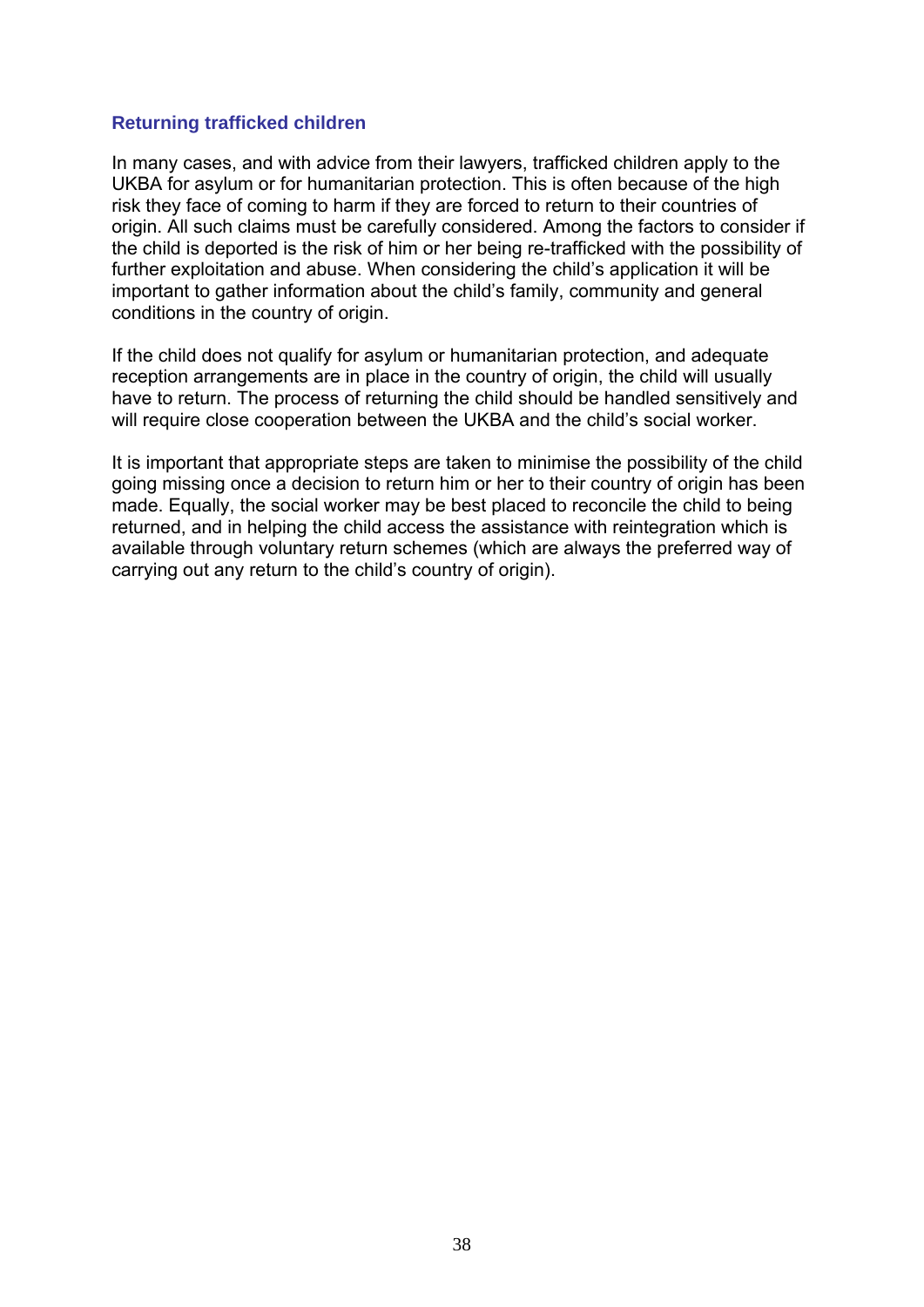## **8. Particularly vulnerable groups of children**

#### **Intercountry adoption**

In some instances, children may be trafficked for the purposes of adoption outside their country of origin. Those involved in facilitating these arrangements may deceive the authorities responsible for the adoption process, and often benefit from significant financial gain through payments by prospective adopters who may be unaware of the true circumstances of a child's availability for adoption. This can include payment, coercion or the deception of birth parents into relinquishing a child as well as abducting children.

The UK Government allows intercountry adoption to take place if it is in the child"s best interests and in accordance with the principles of international law, and where safeguards and standards equivalent to those which apply in domestic adoption are applied to protect the welfare of the child. At no point should profit be made from the process.

Practitioners who suspect that a child may have been trafficked for the purposes of adoption are encouraged to notify either the Procurator Fiscal or the police. It would then be for them to consider whether there is a case to answer and if so whether it is in the public interest to prosecute. Until the Adoption and Children (Scotland) Act 2007 comes in to force, the regulation of intercountry adoption in Scotland is currently provided for by the Adoption (Scotland) Act 1978, as amended by the Adoption (Intercountry Aspects) Act 1999. Regulations under these Acts make provision in respect of the requirements and procedures to be followed in Scotland where the United Kingdom is either the receiving State or the State of origin.

## **Private fostering**

Private fostering in Scotland is defined in the Foster Children (Scotland) Act 1984 and the Foster Children (Private Fostering) (Scotland) Regulations 1985. A private fostering arrangement arises when a child under 18 years is to reside for more than 28 days in the care of someone who is not a parent, adult relative or guardian. 'Relative' in relation to a child, means a grandparent, brother, sister, uncle or aunt whether of the full blood or half blood or by affinity. Parents have a duty to report the arrangements to the relevant local authority, who must inspect and monitor the accommodation and other aspects of the arrangements, although they do not formally assess and approve the carers as such.

The Scottish Commission for the Regulation of Care inspects local authority systems for ensuring compliance with the law about private fostering in Scotland. The checks which should be triggered by notifications are crucial for the safety and well-being of some children.

Many private fostering arrangements are not notified to the local authority for a variety of reasons, not all of them associated with a risk of serious harm. Identifying a child who is privately fostered is not the same as identifying a child who has been trafficked. Nevertheless, some children in private fostering arrangements are vulnerable to being exploited in domestic servitude or other forms of forced labour, or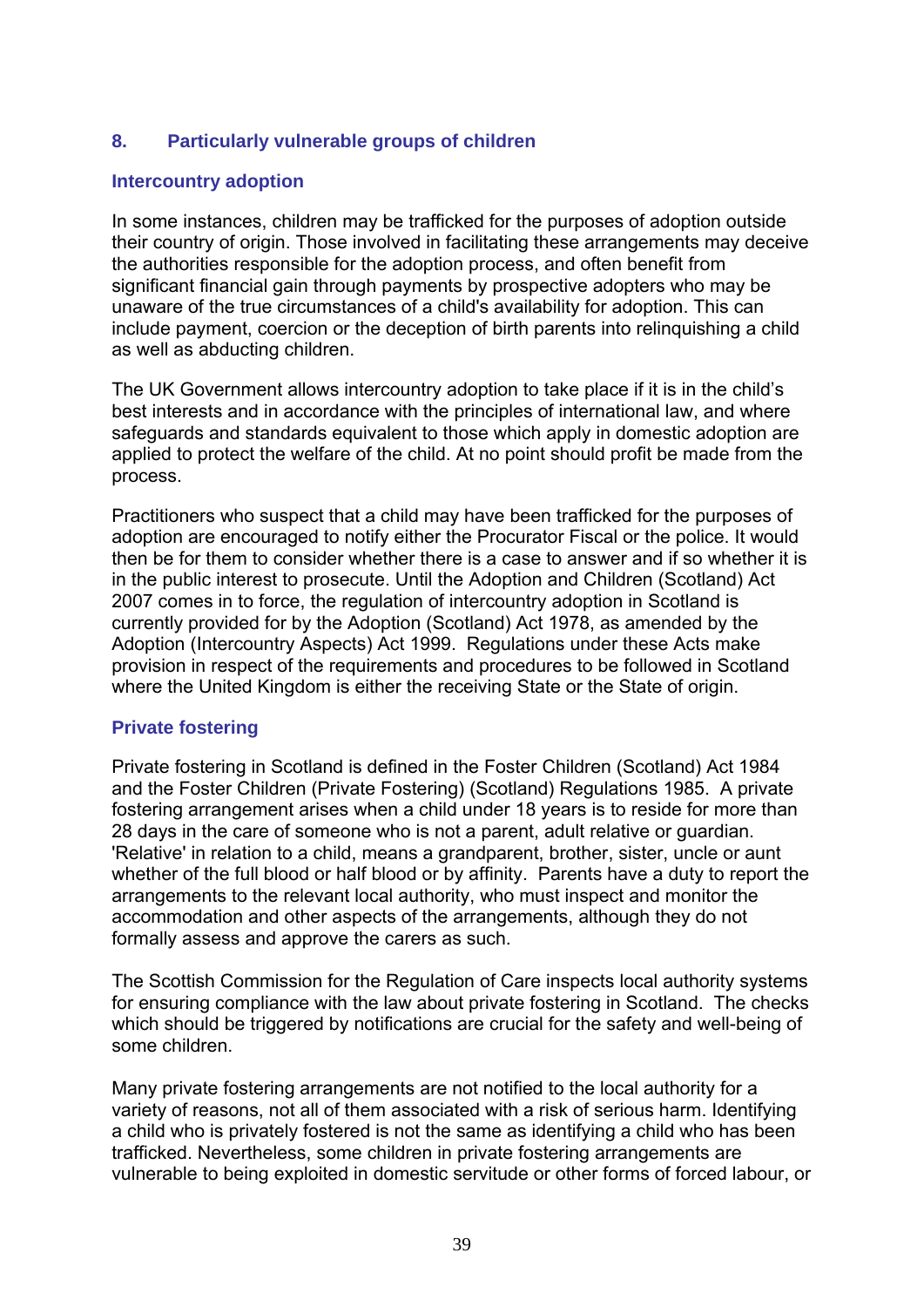even to sexual exploitation. It is difficult for practitioners to identify these children and therefore to track their movements and hence monitor their welfare. Section 7 provides information on identification which should help. However, it is important to consider what the signs are that a carer, whether or not they present as a relative, is maintaining a private fostering arrangement in order to exploit a child for gain.

Staff or volunteers in an agency who believe that a child may be privately fostered, whether or not they have suspicions or concerns about trafficking or other abuse, should contact their local authority's social work department, who can investigate under their statutory duties in relation to private fostering. Such enquiries should help identify if there are any concerns about the exploitation of the child.

In 2005, the then Scottish Executive issued information leaflets on private fostering in CD ROM format to all local authorities. As part of the recently published Strategy for Kinship and Foster Care, the Scottish Government made a commitment to update information and to work with all relevant stakeholders to remind parents of their duty to inform local authorities.

#### **Trafficked children who are in need**

As indicated above, a local authority has a duty to safeguard and promote the welfare of all children in need in their area under section 22 of the 1995 Act, and in so far as is consistent with the child"s welfare and promote the upbringing of such children by their families, by providing a range and level of services appropriate to the children"s needs. In providing such services, a local authority must have regard as far as practicable to each child"s religious persuasion, racial origin and cultural and linguistic background. While children are legally adult at the age of 16 in Scotland, although treated as a child if subject to a supervision requirement till 18, planning for each child must be based on the child"s individual needs.

#### **Trafficked children who are looked after**

Where a young person, such as, for example, an unaccompanied asylum seeking child (UASC), presents to a local authority as having no parent or guardian in this country, then in fulfilling its duties to assess and respond to their needs, the local authority may conclude that it should "accommodate" the young person using its powers under Section 25 of the 1995 Act. In these circumstances, the local authority will have duties towards the young person as a looked after child. Then, like other looked after children, a UASC must have a care plan (known as a "Pathway Plan" when they are aged 16+ and are entitled to care leaving support) based on a thorough needs assessment outlining how the local authority proposes to meet their needs. (The Support and Assistance of Young People Leaving Care (Scotland) Regulations 2003)

The circumstances in which the local authority may provide accommodation for a child under section 25 of the 1995 Act have been outlined above. Before providing a child with accommodation under this section, a local authority shall consider the child"s views, so far as practicable, taking account of his/her age and maturity. Although young children may have clear and pertinent views, a child twelve years of age or more is usually presumed to be of sufficient age and maturity to form a view.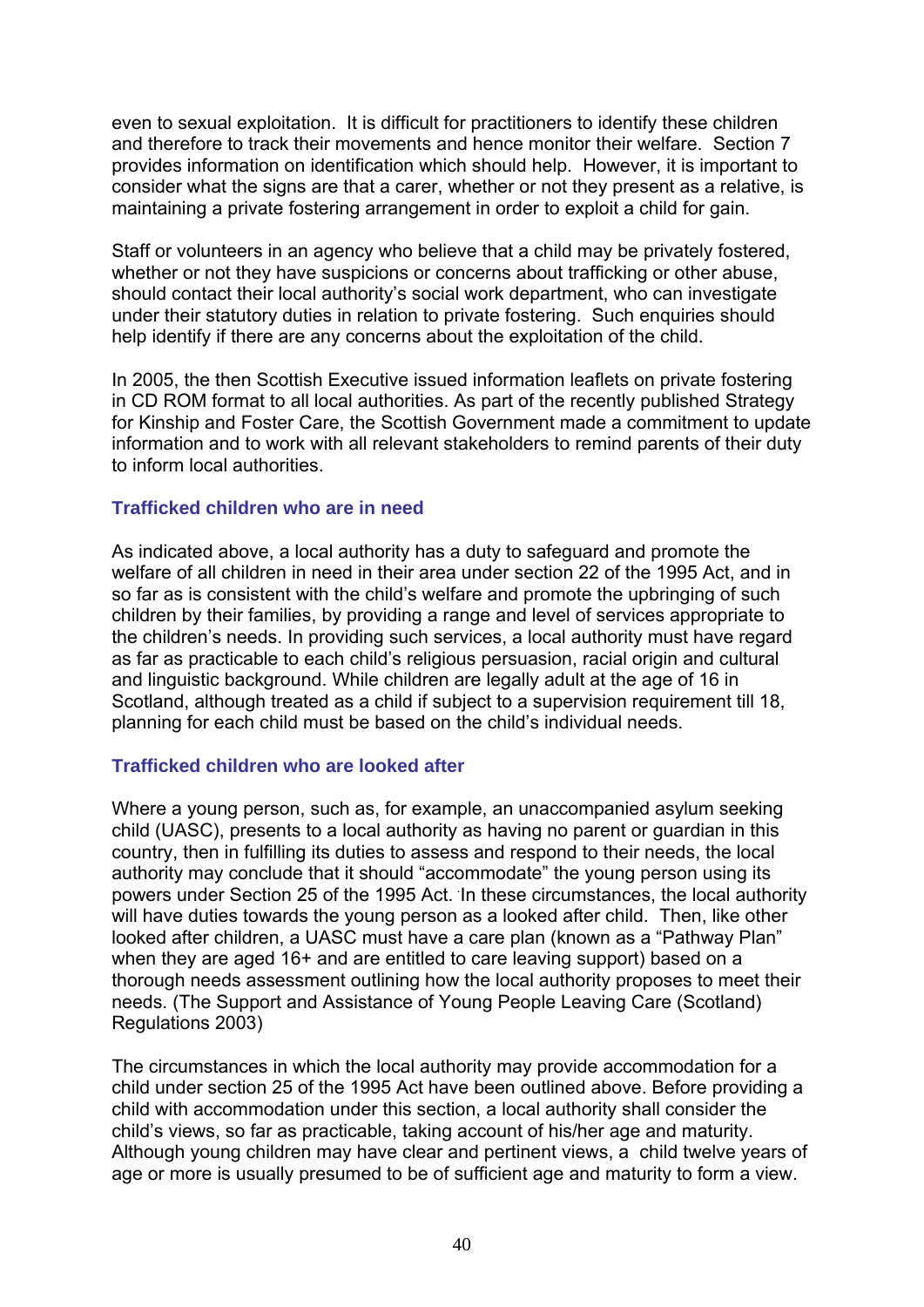However, the local authority cannot provide accommodation under section 25 for a child if any person who has parental responsibilities in relation to him and the parental rights is willing and able either to provide, or to arrange to have provided, accommodation for him, objects; and any such person may at any time remove the child from accommodation which has been provided by the local authority under this section 25. As indicated above, a Child Protection Order may be sought under section 57 of the 1995 Act. Local authorities may also provide short-term refuge in approved establishments and households for children or young people who appear to be at risk of harm and who request refuge (Section 38 of the 1995 Act). Alternatively, (and rarely in current practice) a Child Assessment Order may be sought under section 55 of the 1995 Act. A sheriff may grant an Assessment Order under this section for an assessment of the state of a child"s health or development, or of the way in which he has been treated, on the application of a local authority if he is satisfied that the local authority have reasonable cause to suspect that the child in respect of whom the order is sought is being so treated (or neglected) that he is suffering, or is likely to suffer, significant harm; such assessment of the child is required in order to establish whether or not there is reasonable cause to believe that the child is so treated (or neglected); and such assessment is unlikely to be carried out, or be carried out satisfactorily, unless the order is granted. Where information has been received by the Local Authority which suggests a child may be in the need of compulsory measures of supervision, after making their inquiries, if satisfied that such measures may be necessary, the Local Authority shall give to the Reporter such information as they have discovered.

The local authority must carry out an assessment of the child"s needs once the child becomes looked after, if it has not already done so. The assessment of needs to inform the care plan should cover the same dimensions of need as the assessment of any other looked after child. However in addition, for children who may have been trafficked the assessment should include:

- establishing relevant information about the child"s background;
- understanding the reasons the child has come to the UK; and,
- assessing the child's vulnerability to the continuing influence/control of the traffickers.

Responding to this information ensures that the care plan includes a risk assessment setting out how the local authority intends to safeguard the young person so that, as far as possible, they can be protected from any trafficker and minimise any risk of traffickers being able to re-involve a child in exploitative activities. This plan should include contingency plans to be followed if the young person goes missing.

Given the circumstances in which potentially trafficked young people present to local authorities, it will be extremely important that any needs assessment and related risk assessment are sensitively managed. It should allow for the child's need to be in a safe place before any assessment takes place, and for the possibility that they may not be able to disclose full information about their circumstances immediately as they, or their families, may have been intimidated by traffickers.

Therefore, it will be important that: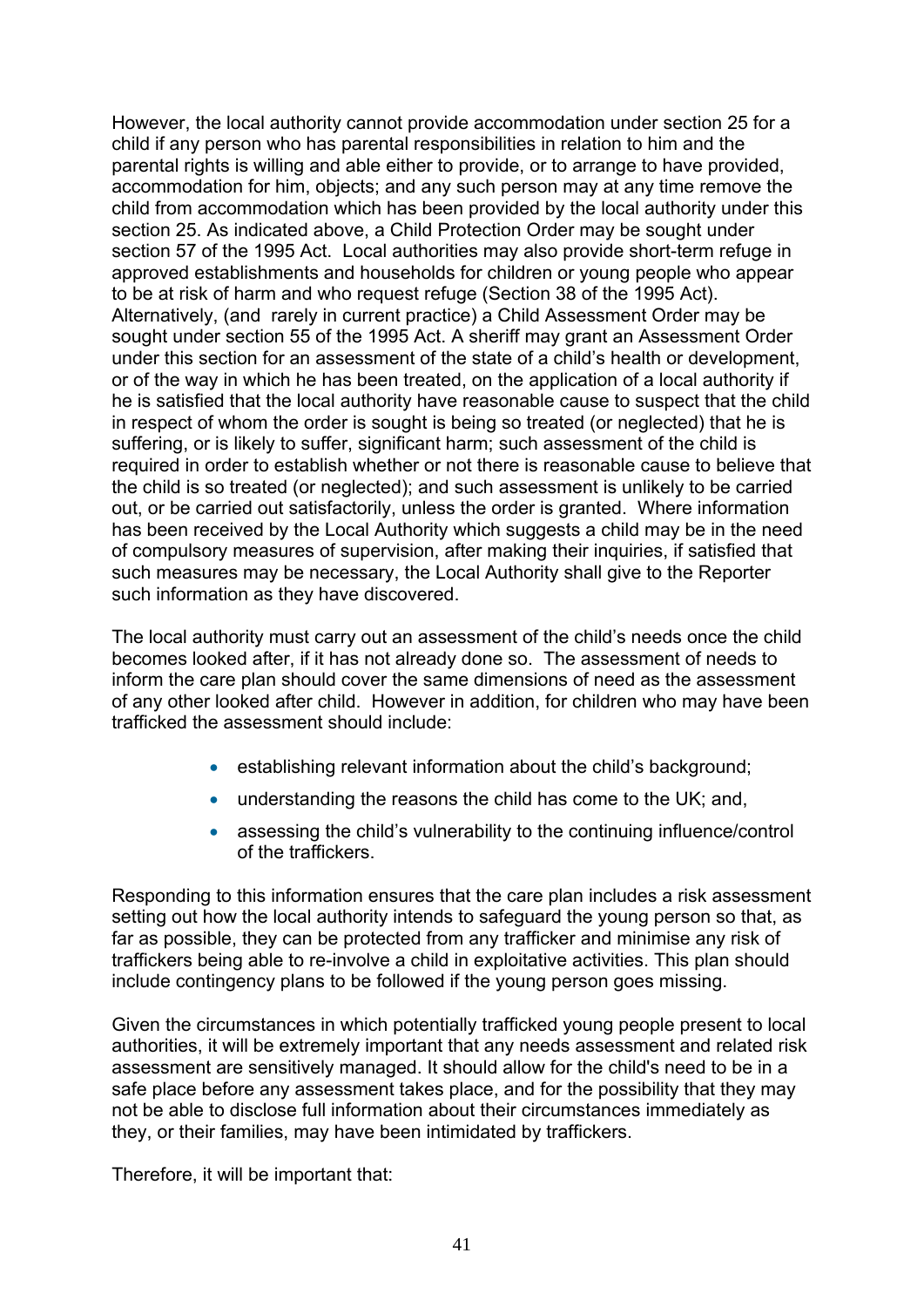- The location of the child must not be divulged to any enquirers until they have been interviewed by a social worker and their identity and relationship/connection with the child established, if necessary with the help of police and immigration services. Even when this has been established, divulgence of the child"s whereabouts should be further predicated on an assessment of risk.
- Foster carers/residential workers must be vigilant about anything unusual e.g. waiting cars outside the premises and telephone enquiries. Recruitment and support for foster carers/residential workers should support diversity to ensure that a range of carers are in place to meet the specific needs of trafficked children. All carers who are likely to be responsible for meeting the needs of these children should receive specific training and support so that they can provide the best standard of care possible.
- The local authority should continue to share information with the police, which emerges during the placement of a looked after child who may have been trafficked, concerning potential crimes against the child, the risk to other children, or relevant immigration matters.

Where adults present in this country claim a family connection to the child, then the local authority should take steps to verify the relationship between the child and these adults and exercise due caution in case they are a trafficker or a relative colluding with trafficking or exploitation of the child.

Anyone approaching the local authority and claiming to be a potential carer, friend, member of the family etc. of the child, should be investigated by the local authority, the police and UKBA. Normal procedures for reuniting a child with their family should be followed. Where a child may have been trafficked it will be necessary to ensure that a risk assessment takes place prior to reunification - establishing that the adult concerned is who they say they are and is able to keep the child safe and exercise responsibility for their care.

It is important that no assumptions are made about young people's language skills and that assessments can call on the services of impartial translators with the necessary competences in responding to children.

The local authority responsible for the child should try to identify, locate and make contact with the child's parents in the country of origin, to seek their views. UKBA may be able to help with this, as may Foreign and Commonwealth Office (FCO) consular directorate. See appendix 4 for FCO contact details.

#### **Missing children**

Research from ECPAT and CEOP suggests that significant numbers of children who are categorised as UASC have also been trafficked. Some of these children go missing (back into the care of the traffickers) before being properly identified as victims of trafficking. Such cases should be urgently reported to the police.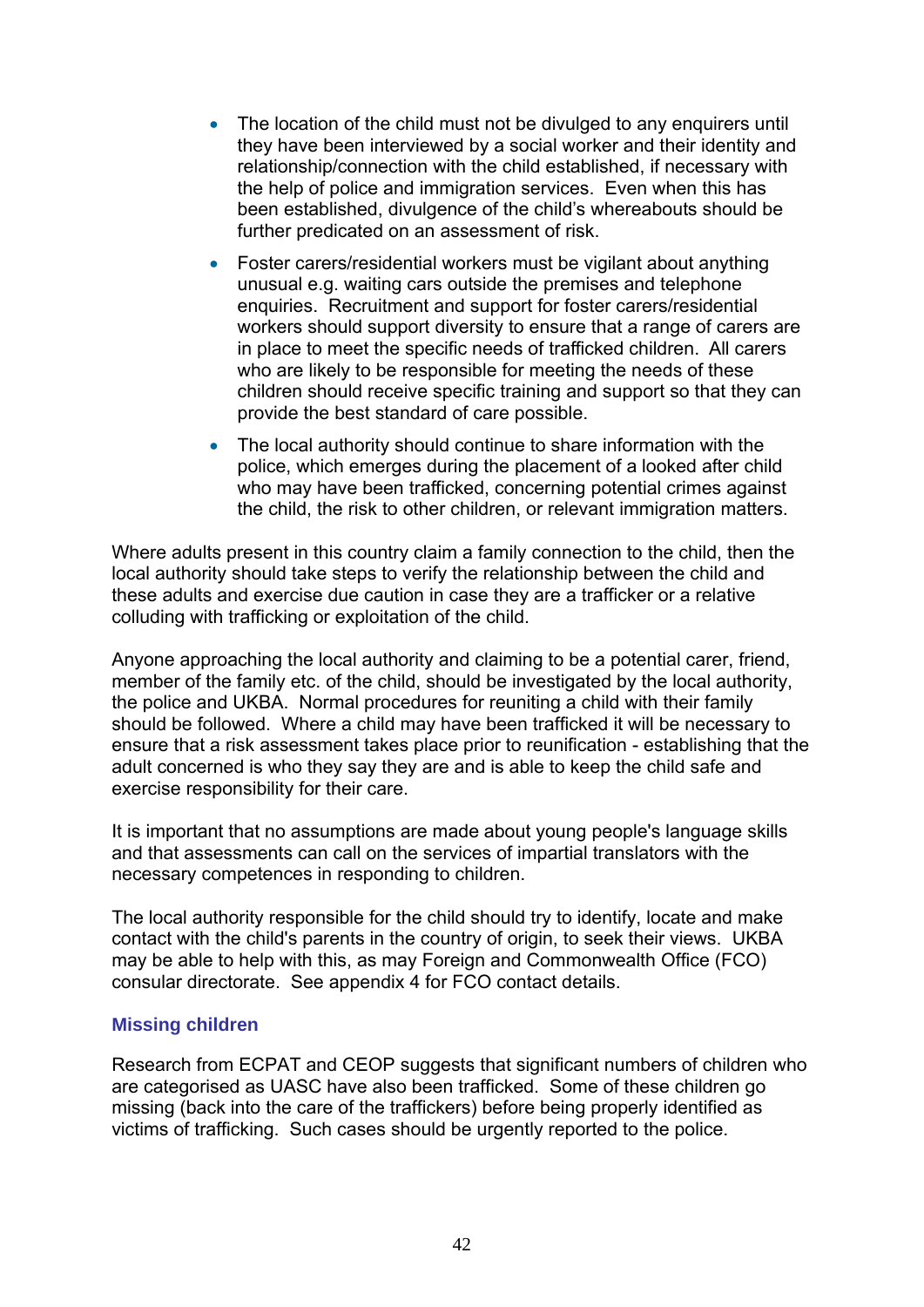Local authorities should consider seriously the risk that a trafficked child is likely to go missing and take this into account in planning that child's care. A contingency plan could include contact details of agencies that should be notified if a potential trafficked young person goes missing including the police and UKBA. Where there are concerns that a trafficked child has been moved to elsewhere in the country away from their care placement, then it may be useful to contact the Missing People Helpline.

The Missing People Helpline have a team that offers support to local authorities when young people in their care go missing and this service can advise on issues such as contact with other police forces and national publicity.

Any report of a missing child will be treated very seriously by Scottish Police Forces, with the safe and swift return of all missing children a priority. Each report of a missing child will be subject of a risk assessment with the level of enquiry and resources allocated accordingly. The risk assessment grading will be subject of regular reviews. Each Force has its own Standard Operating Procedures, underpinned by the national Centrex publication, 'Guidance on the Management, Recording and Investigation of Missing Persons (2005)'. The guidance sets out that:

- every missing persons report should be assessed to identify the level of risk (high, medium or low) to the missing person;
- the response must be appropriate to the level of risk;
- the risk assessment should be continuously reviewed; and
- children who go missing from care are vulnerable and the level of risk does not diminish because of frequency of absence.

There are two dimensions to a missing person enquiry: -

- Investigating the circumstances with a view to locating and ensuring the well-being of the missing person, and
- Providing appropriate support to the family of the person concerned.

Missing person reports may be received relating to persons who are believed to have gone missing as a result of the activities of criminal trafficking groups. All such reports should be recorded as Missing Persons and dealt with in accordance with this guidance. Specialist advice and assistance is available to Forces from a number of sources including the Scottish Crime and Drugs Enforcement Agency (SCDEA), the National Criminal Intelligence Service (NCIS) Kidnap and Extortion Desk and the Metropolitan Police Service SO7 Kidnap Unit. The police service in the United Kingdom also operates the national "Missing Kids" website, which can be utilized to publish information about current and historically missing children. In addition, Scottish Forces will contact the National Policing Improvement Agency (NPIA) Missing Persons Bureau to ensure national monitoring. Where missing children come to the attention of local authority children"s services or the police, a 24 hour enquiry service from the UKHTC may help in providing guidance. Additionally, to help social workers, police and other practitioners better assist children whom they suspect may have been trafficked, the NSPCC Child Trafficking Advice and Information Line (0800 107 7057) can offer support.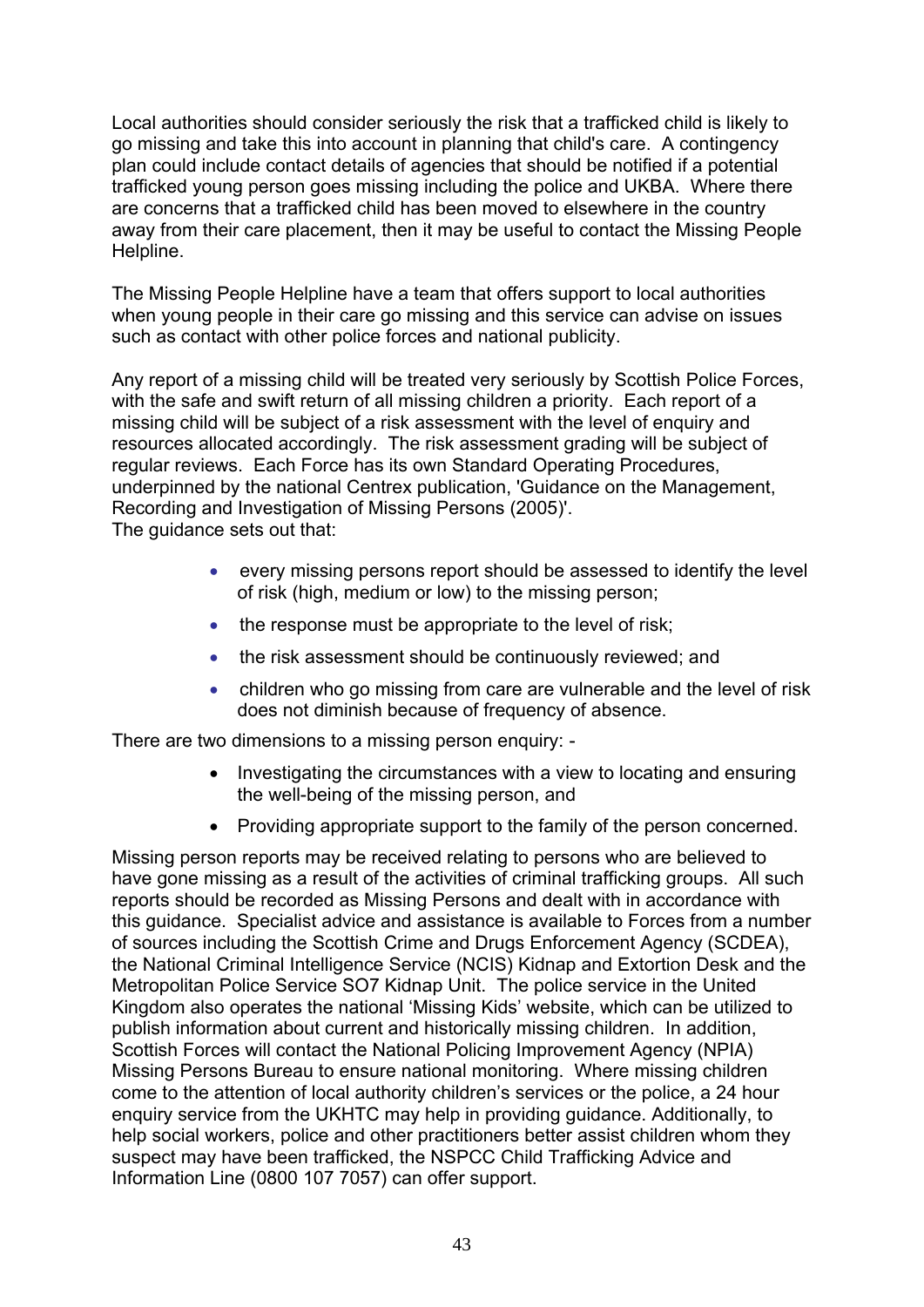It is imperative that the Police proactively work in partnership with other agencies when investigating missing persons, thereby increasing the likelihood of satisfactorily concluding the enquiry. Where a child is traced, the police will carry out an interview, with the assistance of relevant professionals (e.g. interpreters, independent adult etc) where necessary, to discover the reasons for their going missing and establish their movements and events encountered whilst missing. Where evidence of criminality is discovered, a criminal enquiry will commence. In terms of trafficked children, the consideration of Joint Investigative Interviews between police and Social Work will be fundamental as part of the criminal inquiry into the circumstances, in terms of trafficking offences under the Criminal Justice (Scotland) Act 2003 section 22 and The Asylum and Immigration (Treatment of Claimants etc.) Act 2004 section 4.

As it is recognised that children who go missing shortly after Asylum Screening Unit (ASU) screening may have been trafficked, immigration staff should follow an agreed process to inform the appropriate authorities.

More widely, the Scottish Government is taking work forward on responding to the issue of young people running away. A National Multi-agency Working Group on Young Runaways was charged by Ministers back in 2007 to develop a range of recommendations for strategic action on the issue of young people running away. The group reported back to Ministers with a total of 8 recommendations in the spring of 2008 which sought to improve service provision in this area by:-

- Improving risk assessment arrangements for young runaways;
- Reviewing existing models of refuge and emergency accommodation;
- Developing training materials for police and other agencies to reflect the specific needs of young runaways;
- Facilitating a national pilot to improve practice around Return Home Welfare Interviews (which would help address the more medium- and long-term needs of the persistent runner);
- Improving processes for collation of management data on young runaways: and
- Improving awareness of the issues associated with young people running away.

Ministers accepted the recommendations in full shortly after. The Scottish Government are now working closely with their partners to implement the recommendations and intend to review the national guidance pack "Vulnerable Children & Young People" as part of this work.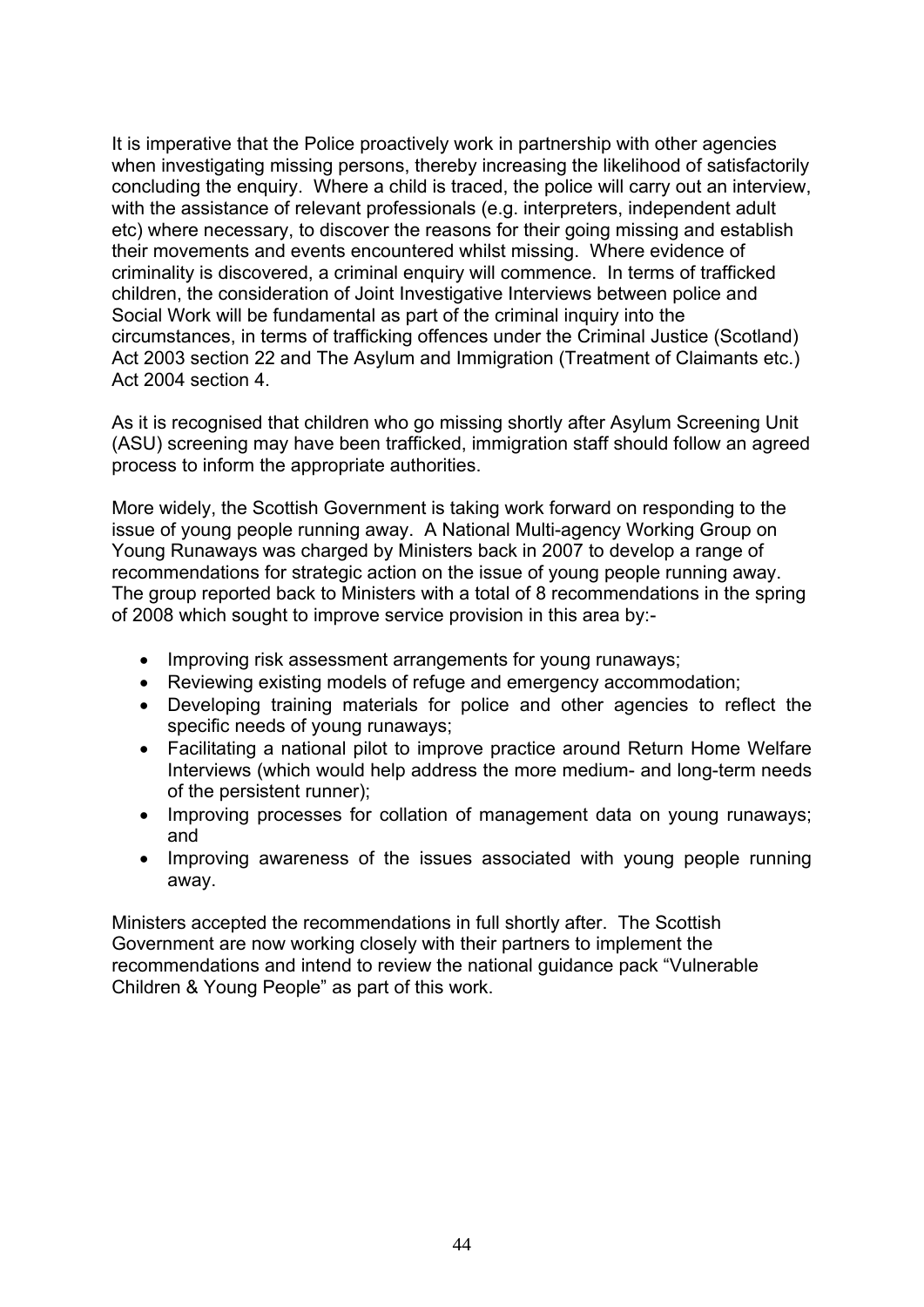## **Appendix 1: Policy and Legislation**

#### **International**

International agreements and legal instruments relevant to trafficked and exploited children include:

- Council of Europe Convention on Action against Trafficking in Human Beings (2005).
- The Yokohama Global Commitment agreed at the Second World Congress on the Commercial Sexual Exploitation of Children (Yokohama, 2001).
- The United Nations Convention on the Rights of the Child (United Nations, 1989), its Optional Protocol on the Sale of Children, Child Prostitution and Child Pornography (2000) and the Optional Protocol on the involvement on children in armed conflict (2000).
- The Protocol to Prevent, Suppress and Punish Trafficking in Persons, especially Women and Children, Supplementing the United Nations Convention against Transnational Organised Crime (2000).
- International Labour Organisation (ILO) Convention 182 concerning the Elimination of the Worst Forms of Child Labour (2000).
- The Declaration and Agenda for Action agreed at the First World Congress on the Commercial Sexual Exploitation of Children (Stockholm, 1996).

In 2000 trafficking became enshrined in international law for the first time through the Palermo Protocol within the United Nations Protocol to Prevent, Suppress and Punish Trafficking in Persons, Especially Women and Children. The Protocol defines trafficking as:

*"The recruitment, transportation, transfer, harbouring or receipt of a child for the purpose of exploitation shall be considered "trafficking in persons" even if this does not involve any of the means set forth [elsewhere in the Palermo Protocol]"*

## **UK**

UK Legislation and guidance relevant to trafficked and exploited children includes:

- The Children (Scotland) Act 1995
- Regulation of Care (Scotland) Act 2001
- The Nationality, Immigration and Asylum Act 2002
- Criminal Justice (Scotland) Act 2003
- The Asylum and Immigration (Treatment of Claimants) Act 2004
- Protection of Children and Prevention of Sexual Offences (Scotland) Act 2005
- The UK Action Plan on Tackling Human Trafficking (2007)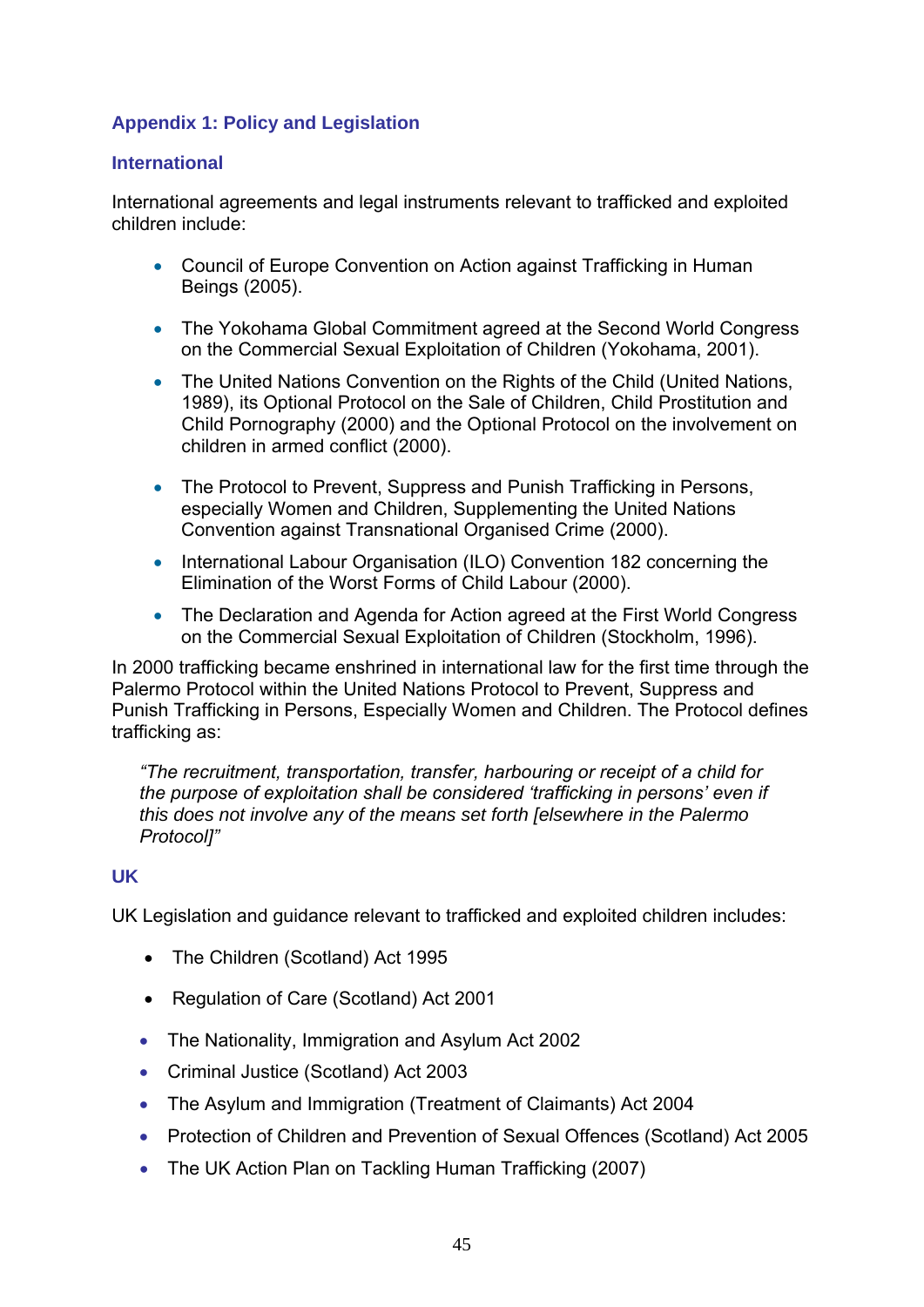The UK Borders Act 2007 will enhance current trafficking legislation in two ways. Firstly, it ensures that acts of trafficking aimed at the UK and carried out overseas, irrespective of the nationality of the offender, will be liable to prosecution. Secondly, it ensures that any acts to traffic an individual which are committed after the individual has arrived in the UK but before they have passed through passport control will be liable to prosecution. (for example, providing a child with a false passport after they have disembarked from the aircraft).

The Criminal Justice (Scotland) Act 2003 introduced a specific statutory offence of trafficking a person for the purpose of sexual exploitation. The maximum penalty on conviction on indictment is 14 years imprisonment. An offence of 'trafficking for exploitation', which covers non-sexual exploitation, including trafficking for forced labour and the removal of organs, is contained in the Asylum and Immigration (Treatment of Claimants, etc.) Act 2004.

The trafficking offences contained in the Criminal Justice (Scotland) Act 2003 and the Asylum and Immigration (Treatment of Claimants, etc.) Act 2004 apply equally to the trafficking of children and adults. In addition, the Protection of Children and Prevention of Sexual Offences (Scotland) Act 2005 introduced new offences relating to the abuse of children through prostitution and pornography which are intended to protect children under the age of 18. These cover a range of offences, including paying for the sexual services of a child, for which the maximum penalty ranges from seven years to fourteen years imprisonment, depending on the age of the child; and causing, facilitating or controlling the commercial sexual exploitation of a child in prostitution or pornography, for which the maximum penalty is 14 years imprisonment.

The offences of trafficking for exploitation or for sexual exploitation are included as lifestyle offences under the Proceeds of Crime Act 2002, which means that a conviction for these offences may be followed by an order for the payment of the proceeds of those crimes and assets may be seized. In addition, Scottish Ministers also have powers to recover property obtained through such unlawful conduct even if there has been no criminal prosecution.

## **Relevant provisions of UK Legislation**

## **Children (Scotland) Act 1995, Section 93(4)**

A child is defined as "in need" by Section 93(4) of Children (Scotland) Act 1995 if:

- the child is unlikely to achieve or maintain, or to have the opportunity of achieving or maintaining, a reasonable standard of health or development unless there are provided for him, under or by virtue of this Part, services by a local authority; or
- the child's health or development is likely to be significantly impaired, or further impaired, without the provision for him/her of such services; or
- The child is disabled: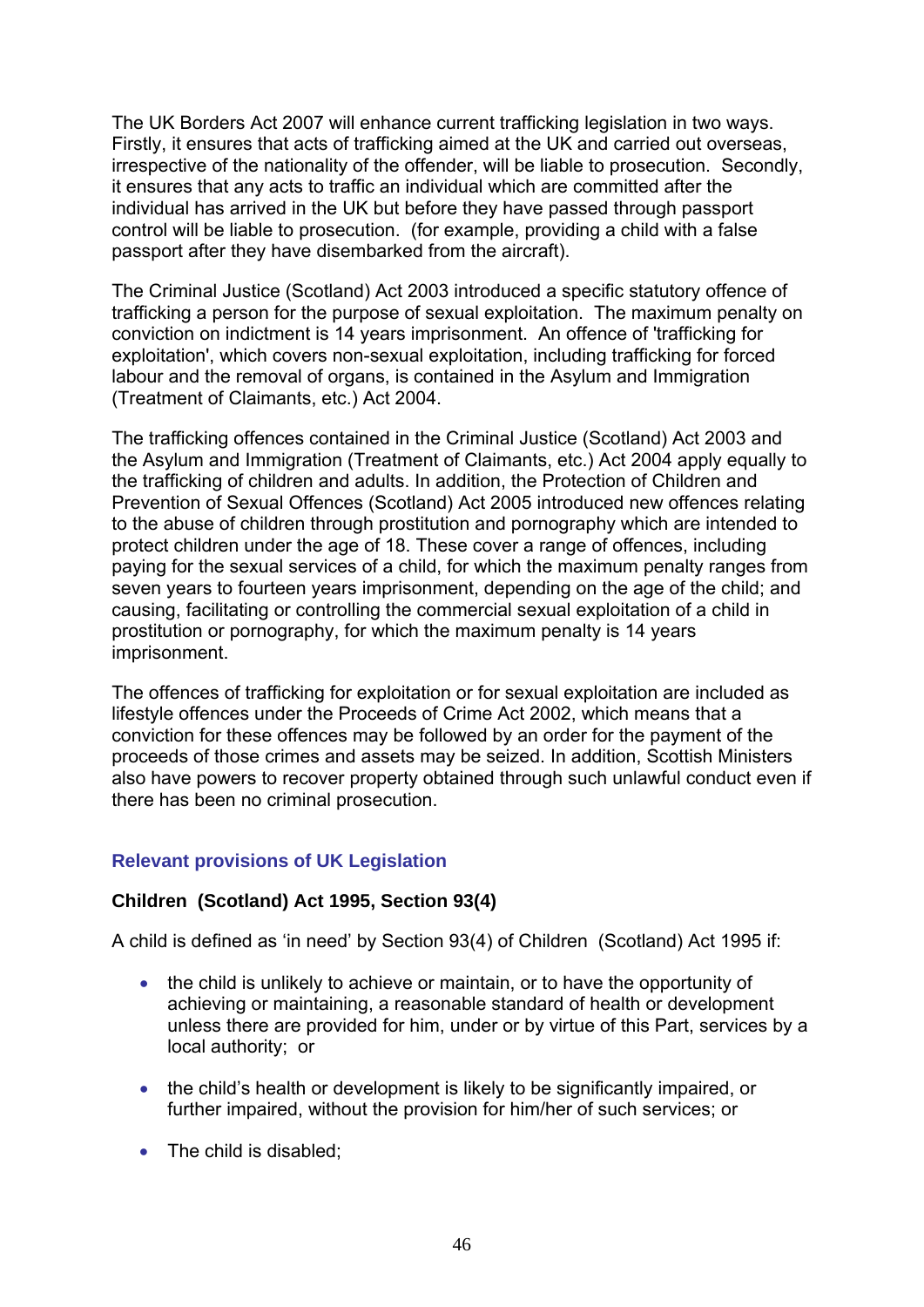• The child is adversely affected by the disability of any other person in the child"s family.

## **Children (Scotland) Act 1995, Section 25**

Every local authority shall provide accommodation for any child within their area who appears to them to require accommodation as a result of:

- there being no person who has parental responsibility for the child; or
- the child being lost or having been abandoned; or
- the person who has been caring for the child being prevented (whether or not permanently and for whatever reason) from providing the child with suitable accommodation or care.

Every local authority may provide accommodation for any person within their area who has reached the age of eighteen but not yet twenty one if they consider that to do so would safeguard or promote that person"s welfare.

## **Children (Scotland) Act 1995, Section 53**

Where information is received by the Local Authority which suggests compulsory measures of supervision may be necessary in respect of a child (in accordance with section 53 of the 1995 Act), they must cause inquiries to be made.

If, after their inquiries, they are satisfied that such measures may be necessary they must pass the information to the Reporter. A person other than the Local Authority, if he is a constable, will give to the Reporter such information about the child he has been able to gather.

Any other person who has reason to believe a child may be in need of compulsory measures of supervision may give the Reporter information they have regarding the child. If the Reporter, after such investigation as they consider necessary, considers that compulsory measures are necessary, they will arrange for a children"s hearing to consider the child"s case. (section 56 of the 1995 Act)

## **Children (Scotland) Act 1995, Sections 93(4)(b) and 17(6)**

Sections 93(4)(b) and section 17(6) are concerned with the definition of child who is "looked after" by a local authority. Section 17(6) provides a child "looked after" by a local authority is a child

- (a) for whom the local authority are providing accommodation under section 25 of the 1995 Act;
- (b) who is subject to a supervision requirement and in respect of whom the local authority are the relevant local authority;
- (c) who is subject to an order made under, or authorisation or warrant granted, by virtue of Chapter 2, 3 or 4 of Part II of the 1995 Act, being an order, authorisation or warrant in accordance with which they have responsibilities as respects the child; or
- (d) who is subject to an order in accordance with which, by virtue of regulations made under section 33(1) of the 1995 Act, they have such responsibilities.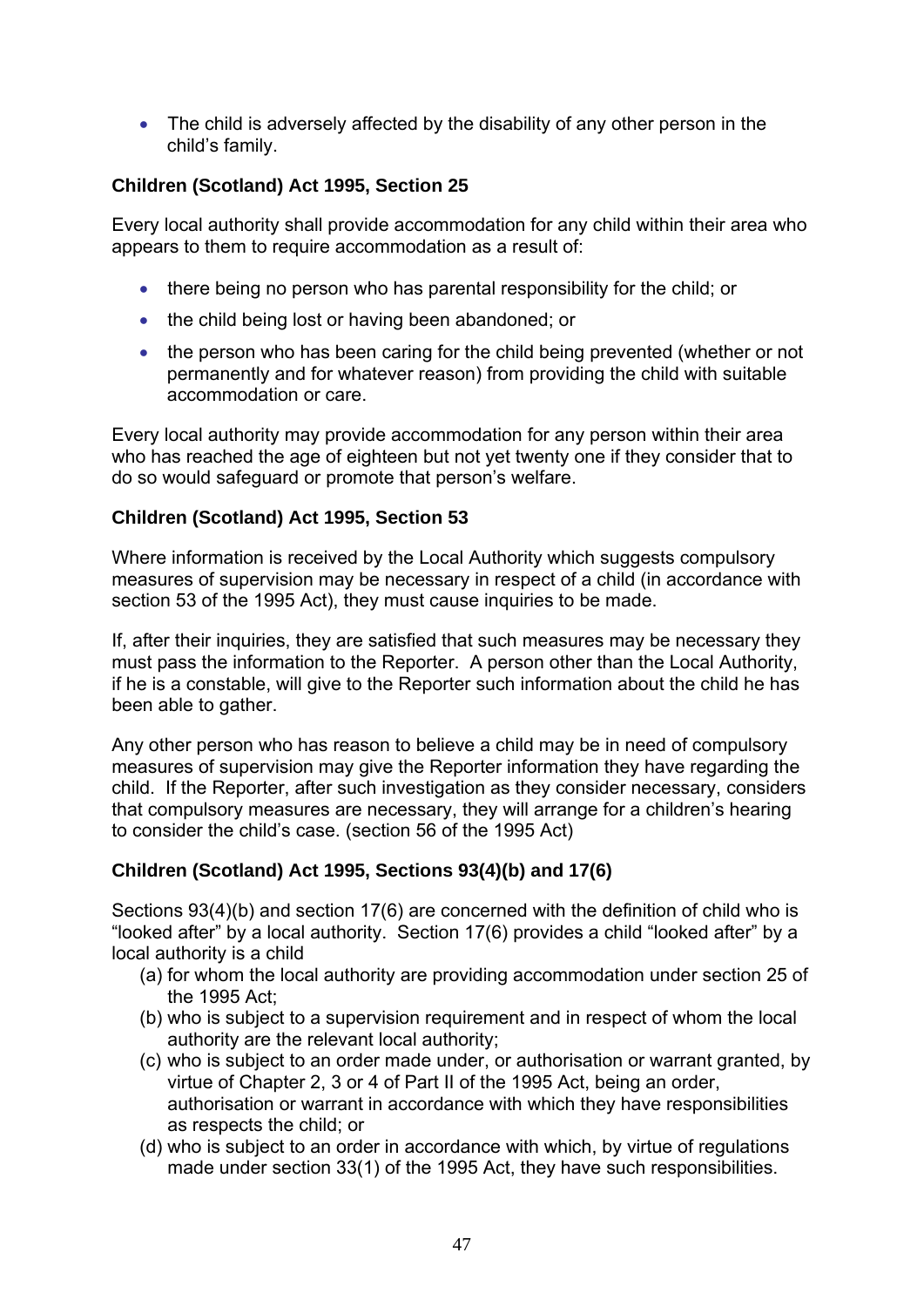Section 93 defines "relevant local authority". "relevant local authority" in relation to a child who is subject to a warrant granted under Part II of the 1995 Act or to a supervision requirement means the local authority for whose area the children"s panel from which the children"s hearing which granted the warrant or imposed the supervision requirement was formed.

**Foster Children (Scotland) Act 1984** and the Foster Children (Private Fostering) (Scotland) Regulations 1985

Under section 3 of the Foster Children (Scotland) Act 1984 a local authority is under a duty to secure the welfare of children within their area who are foster children and to ensure that such advice is given to those caring for them as appears to the authority to be needed.

A privately fostered child means a child who is under the age of sixteen

and who is cared for by someone other than:

- a parent;
- a guardian
- a relative.

A child is not a privately fostered child if the person caring for and accommodating him:

- has done so for a period of less than 28 days and
- does not intend to do so for any longer period.

A child is not a privately fostered child while:

- being looked after by a local authority;
- in the care of any person in premises in which any parent of his; person who is not a parent of his but who has parental responsibility for him; or person who is a relative of his and who has assumed responsibility for his care, is for the time being living;
- in any establishment managed by a local authority, voluntary organisation or any other person which provides residential accommodation for the purposes of the Social Work (Scotland) Act 1968 of Part II of the Children (Scotland) Act 1995 whether for reward or not;
- in any school within the meaning of the Education (Scotland) Act 1980;
- in any hospital or in any accommodation provided by a care home service registered under Part I of the Regulation of Care (Scotland) Act 2001;
- in any other home or institution maintained by a public or local authority;
- liable to be detained under the Mental Health (Care and Treatment) (Scotland) Act 2003;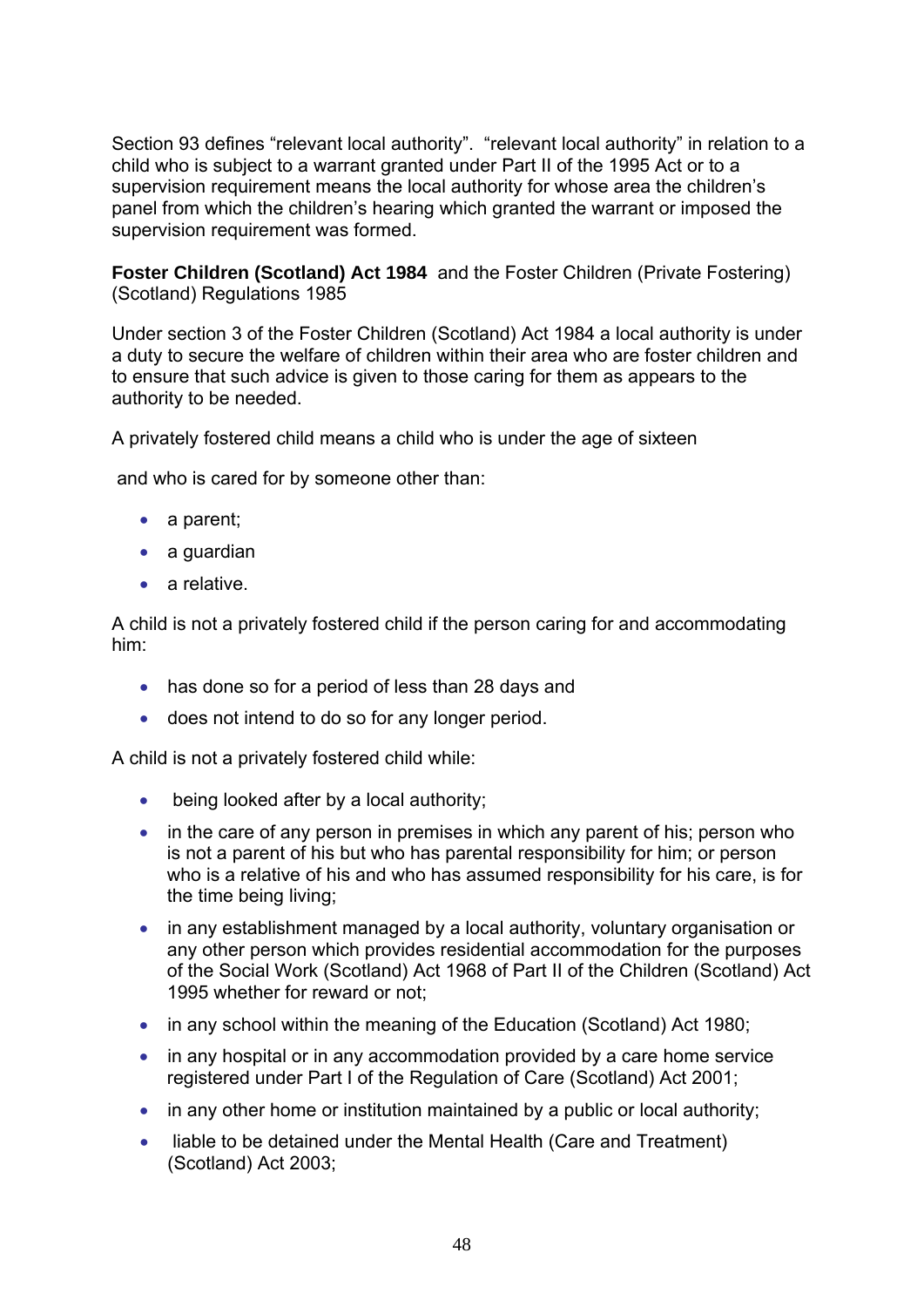- placed in the care of a person who proposes to adopt him under arrangements made by an adoption agency;
- in the care of any person in compliance with a supervision order within the meaning of the Children and Young Persons Act 1969 or a supervision requirement or a probation order.

A child who is a pupil at a school (other than a school maintained by an education authority), and lives at the school during the holidays for more than one month, is under 16 and none of the above exemptions apply is regarded as a private foster child during that time.

A carer, who is disqualified from being a private foster carer or who lives with someone else who is disqualified, cannot privately foster without the consent of the local authority.

A local authority may prevent a person from keeping foster children if they are of the opinion that:

- the carer is not a suitable person to foster a child; or
- the premises in which the child is, or will be accommodated, are not suitable; or
- it would to the child"s needs to be, or continue to be, accommodated by that carer in those premises.

The local authority may also impose requirements on a carer affecting:

- The number, age and sex of the children to be fostered.
- The standard of accommodation and equipment.
- Medical arrangements to be made for protecting the health of the children.
- Specific arrangements for the children to be fostered.

The local authority must be given notice of the placement by the parent, (parent includes a guardian or relative of the child who has care and possession of the child and is proposing to place or has placed the child with a foster parent) and the carer.

The local authority must be satisfied as to the suitability of each arrangement notified to it.

Regulations prescribe the frequency that a privately fostered child should be visited.

Where a local authority is satisfied that a foster child is being kept or is about to be received by any person who is not fit to care for the child, by any person who is disqualified from keeping foster children or in any premises or environment detrimental or likely to be detrimental to the child they may apply to the sheriff for an order for the removal of the child to a place of safety until the child can be restored to a parent, relative or guardian or until other arrangements can be made with respect to the child. Where there is imminent danger to the health or well being of the child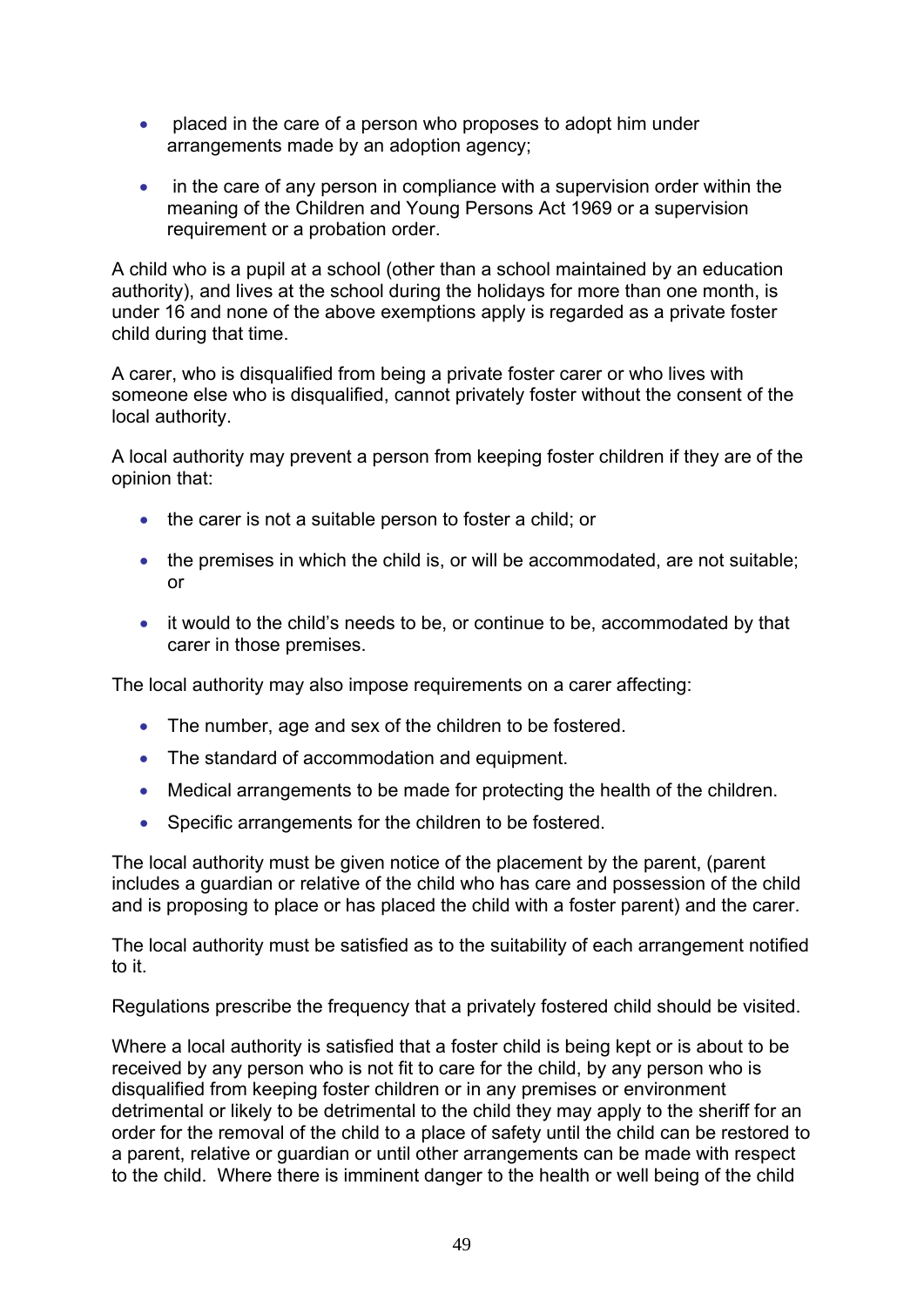the order may be made by a justice of the peace on the application of any person authorised to visit foster children.

## **Nationality, Immigration and Asylum Act 2002 Section 54**

Section 54 is intended to discourage the concept of 'benefit shopping' within Europe. It is retrospective and applies to anyone who comes within the categories set out below. This is not dependent on the length of time they have been in the UK.

The Act has the effect of preventing local authorities from providing support under certain provisions, including section 21 of the National Assistance Act and section 22 of the Children (Scotland) Act 1995) to:

- Those with refugee status in another European Economic Area state.
- Persons unlawfully present in the UK who are not asylum seekers, including those who have overstayed visa entry limit and those without confirmation of leave to remain.
- Failed asylum seekers who refuse to co-operate with removal directions.

The Act does not, however, prevent the provision of support to children, or the exercise of a power or the performance of a duty to prevent a breach of the European Convention on Human Rights or rights under the European Community treaties.

## **Nationality, Immigration and Asylum Act 2002 Section 55**

Section 55 applies to those who have made or are intending to make an asylum claim in the UK. It prevents UKBA from providing asylum support, and local authorities from providing certain support, unless the Secretary of State is satisfied that the person applied for asylum as soon as reasonably practicable after arrival in the UK. The section does not prevent the provision of asylum support to families with dependent children, nor does it prevent the provision of support by the Secretary of State (via UKBA) to prevent a breach of human rights.

Section 55 does not apply to unaccompanied minors.

Families with minor dependents and vulnerable cases who have not yet officially lodged an asylum claim can be offered assistance with accommodation (usually overnight) and travel to a UKBA Asylum Screening Unit by social services in order to register the claim with the Home Office. Families can access asylum support via the voluntary grant funded One Stop Service once UKBA has accepted the claim and provided written confirmation of this.

## **Parental Responsibility**

The Children (Scotland) Act 1995 introduced the concept of "parental responsibility". Responsibility means responsibility to safeguard and promote the child"s health, development and welfare, to provide in a manner appropriate to the stage of development of the child, direction and guidance to the child, to maintain personal relations and direct contact with the child on a regular basis and to act as the child"s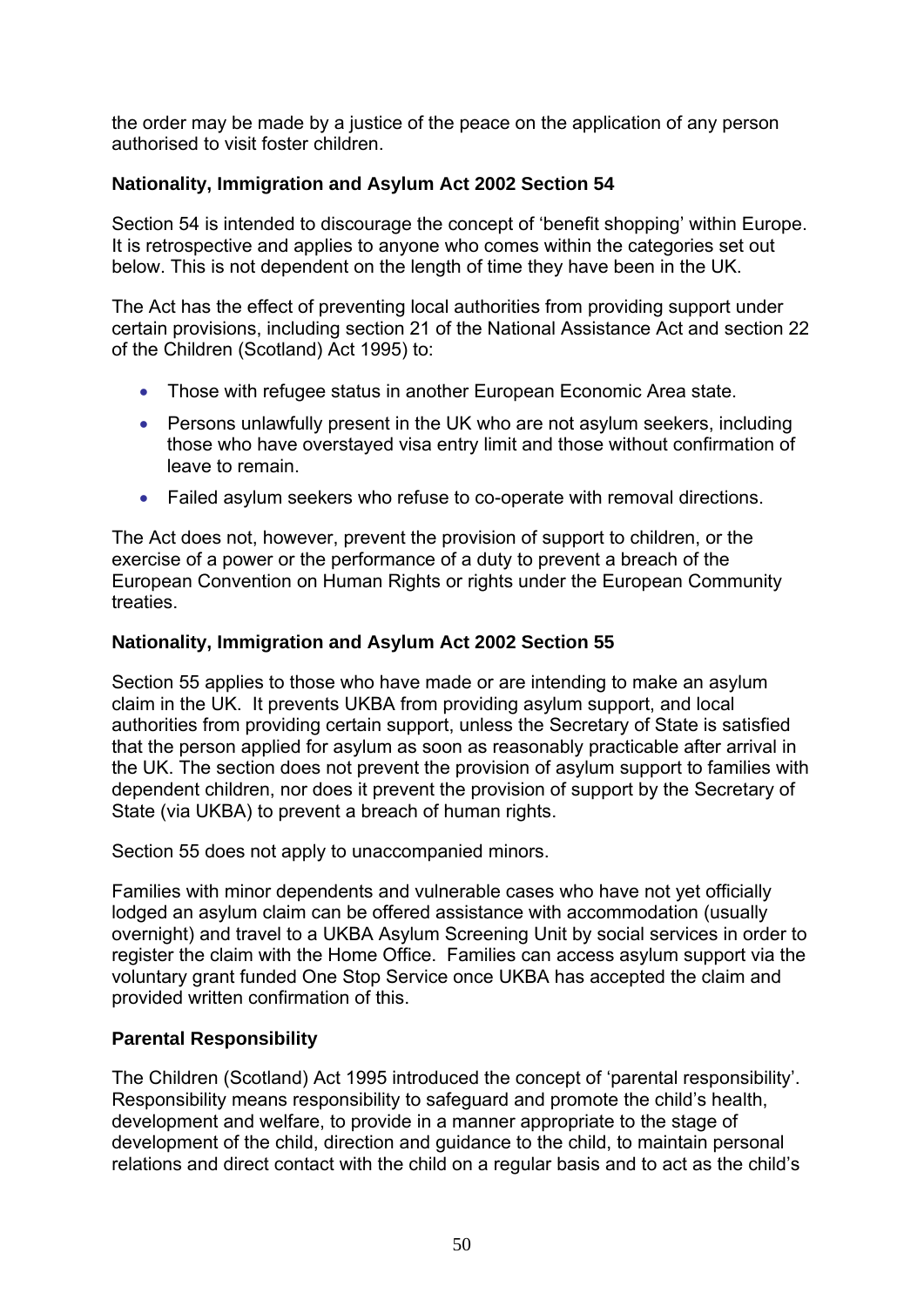legal representative in so far as practicable and in the interests of the child. This legal framework provides the starting point for considering who has established rights, responsibility and duties towards a child.

Children who do not have someone with parental responsibility caring for them can still attend schools, which are normally pragmatic in allowing the carer to make most decisions normally made by the parent.

A child has the right to apply to become a patient of a GP close to where they are staying. Alternatively, an application may be made on their behalf by a parent, guardian or a person authorised by a local authority or voluntary organisation which has care of the child. Should the application be refused the child will be assigned to a practice by the health board.

GPs are required to provide immediately necessary treatment to any person in their practice area during core hours. At other times the out of hours service or an Accident and Emergency Unit would deal with the case.

A main route for a carer to obtain parental responsibility is through obtaining an order under section 11 of the Children (Scotland) Act 1995.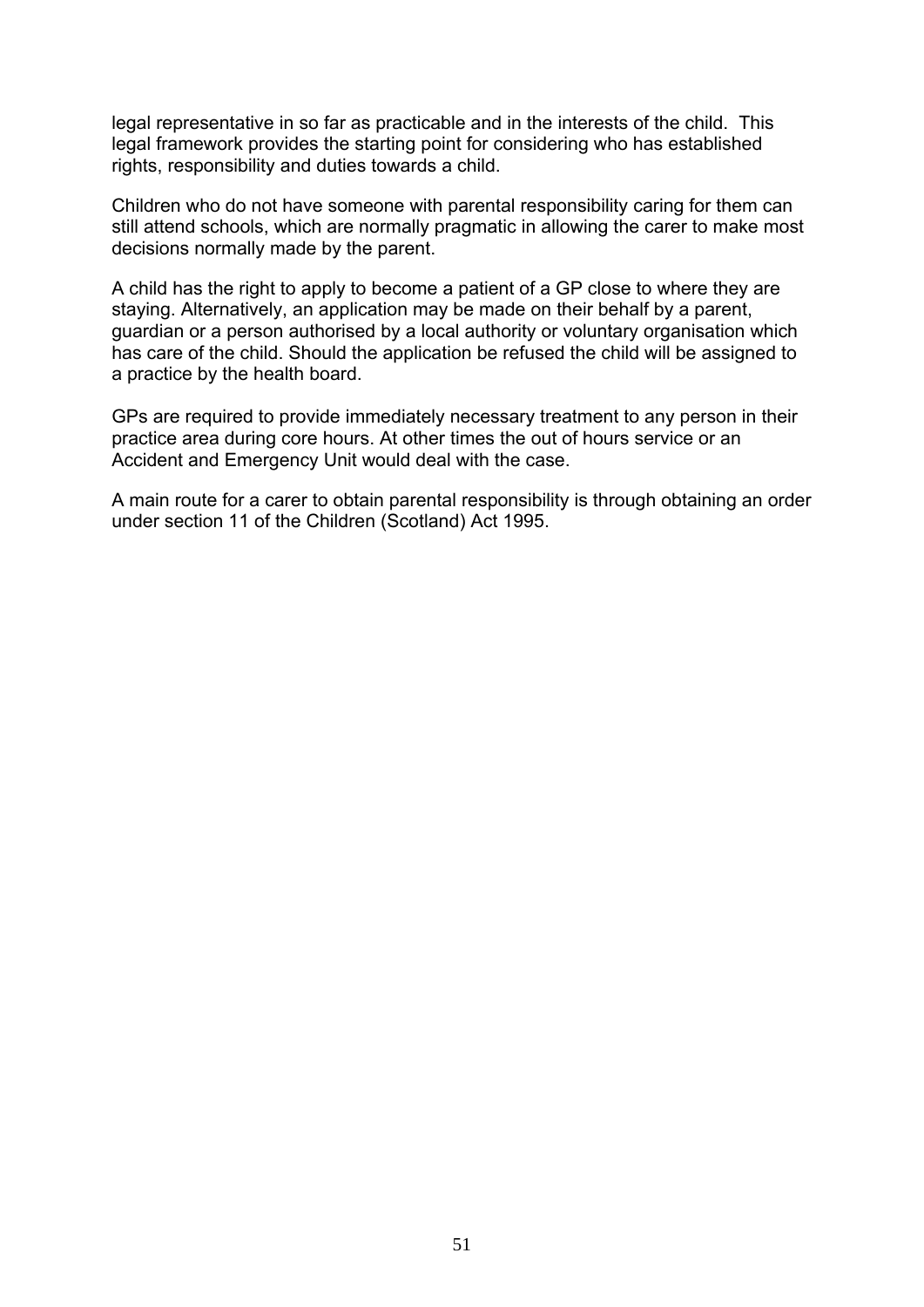#### **Appendix 2: Flow Chart**

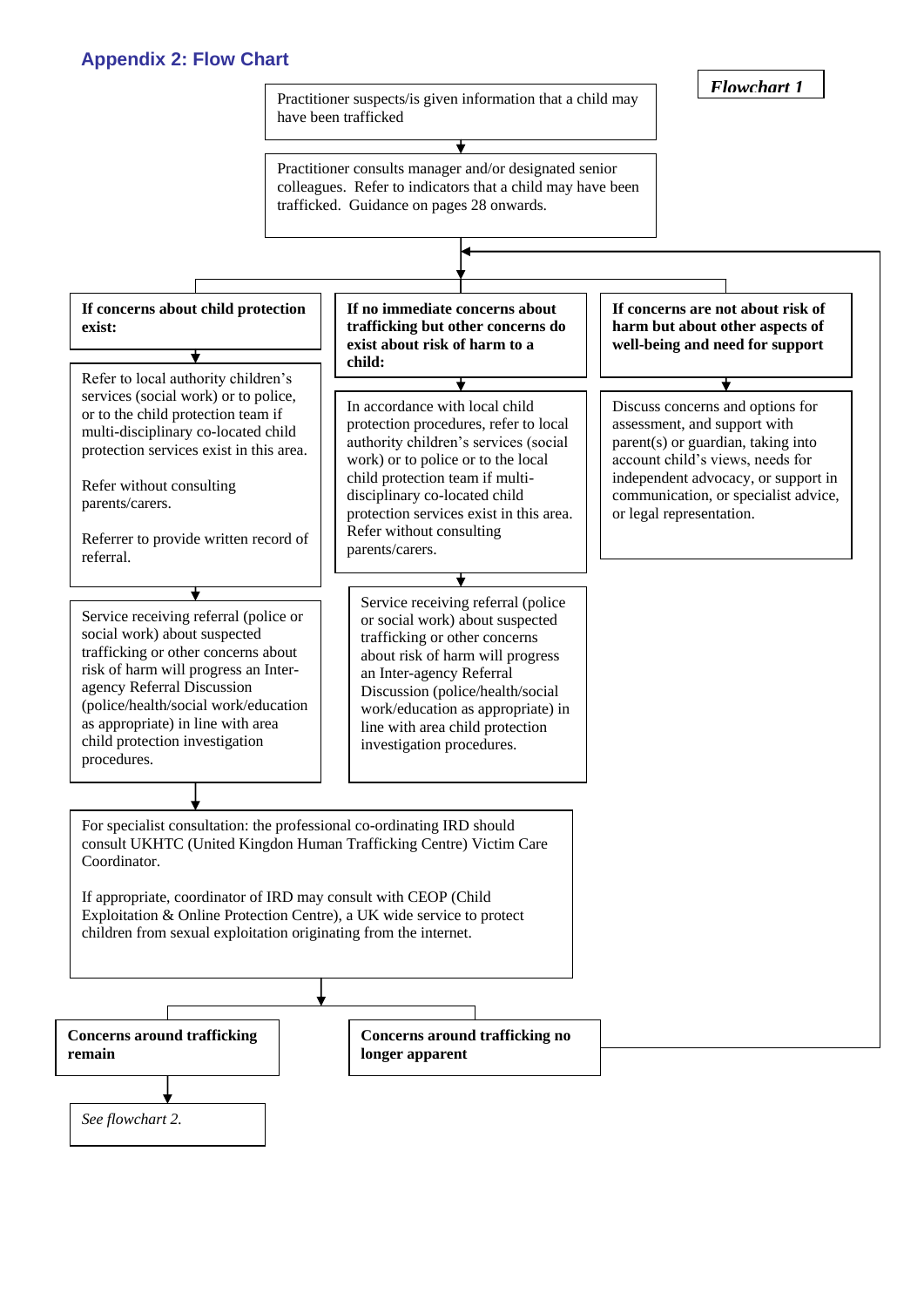

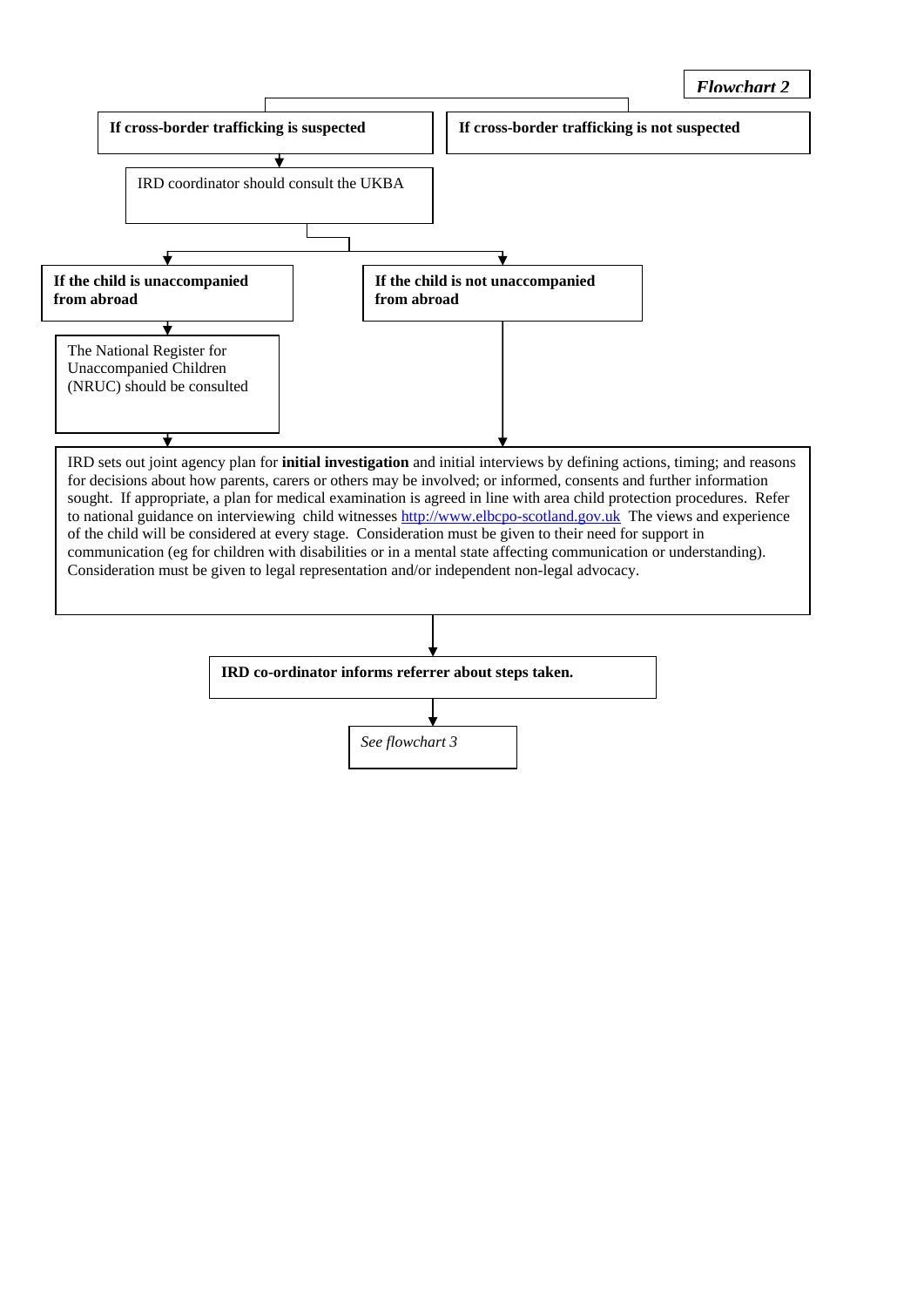**If Initial multi-agency investigation and If Initial multi-agency investigation and assessment indicates need for immediate assessment does not indicate need for immediate measures to protect child from measures to protect child from harm harm** ▼ **Place child in a location where further assessment is possible; or provide child with a place of refuge.** A child **social worker** from local authority children and families (social work) services will seek appropriate legal measures and a care placement as necessary. Information sharing with/involvement of parents, carers or guardians must relate to the immediate safety and best interests of the child and other children who may be affected. Care will be taken not to compromise further necessary investigation. **Social worker** will immediately relay information about emergency steps or potential need for compulsory measures to Principal Reporter. (Information about the stage in investigations about trafficking must be clearly described.) ₮ **Police** will relay information to the **Principle Reporter** in line with section 53(2)(a) of the 1995 Act (and guidance on non-offence referrals) and to the **Procurator Fiscal** and Principal Reporter under section 53(3) of the Children (Scotland) Act 1995 and section 17(1) of the Police (Scotland) Act 1967. Following child protection investigation, a case conference or multi-disciplinary planning meeting is held in line with local procedures. If trafficking is suspected, then reports, representation or advice are sought from specialist agencies as appropriate. ᠼ **If a plan is needed for emergency child care and protection and/or compulsory measures of supervision.** Whether or not trafficking appears to have taken place, **a child's plan** will be formed to address aspects of the child's well-being beyond safety; and steps to meet the whole child's needs beyond immediate care and protection. A **lead professional** will be nominated to co-ordinate and monitor the plan. € ↴ **If the child is referred to a children's hearing If there are no further concerns around trafficking or risk of harm** A recommended plan or options will be presented Discuss concerns and options for to the Hearing in combination with other required assessment, and support with parent(s) or guardian, taking into information in the local authority report.

> account child's views, needs for independent advocacy, or support in communication, or specialist advice,

or legal representation.

*Flowchart 3*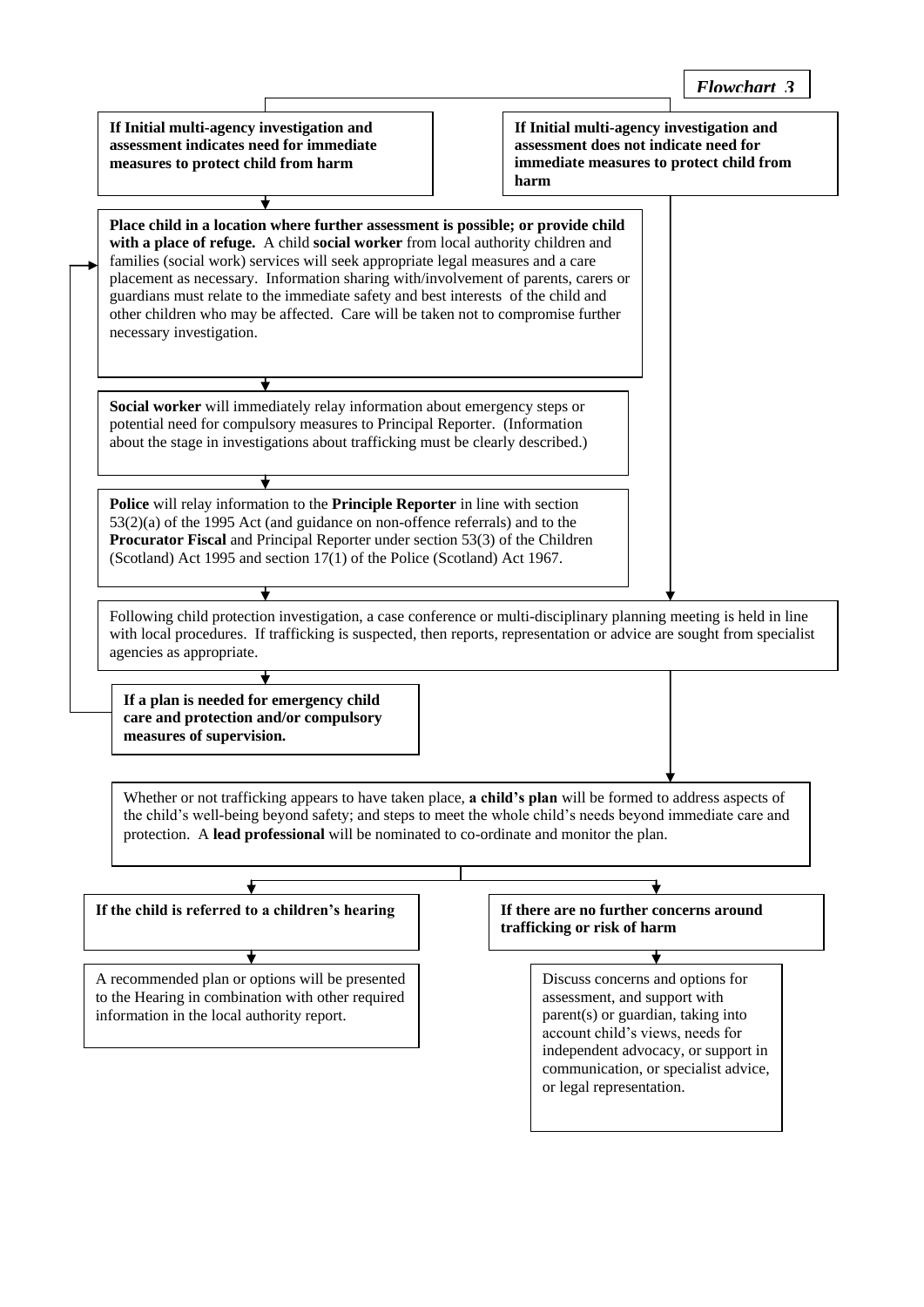# **Appendix 3: A guide to acronyms used in the document**

| <b>ACPO</b>   | <b>Association of Chief Police Officers</b>                           |
|---------------|-----------------------------------------------------------------------|
| <b>ACPOS</b>  | Association of Chief Police Officers of Scotland                      |
| <b>ASU</b>    | <b>Asylum Screening Units</b>                                         |
| <b>CAMHS</b>  | <b>Child and Adolescent Mental Health Services</b>                    |
| <b>CEOP</b>   | <b>Child Exploitation Online Protection Centre</b>                    |
| <b>CROP</b>   | Coalition for the Removal of Pimping                                  |
| CP            | <b>Child Protection</b>                                               |
| <b>CPO</b>    | <b>Child Protection Order</b>                                         |
| <b>CoPFS</b>  | <b>Crown Office and Procurator Fiscal Service</b>                     |
| <b>ECPAT</b>  | End Child Prostitution, Child Pornography and Trafficking of Children |
|               | for Sexual Purposes UK                                                |
| <b>GUM</b>    | <b>Genito-Urinary Medicine</b>                                        |
| <b>HMRC</b>   | Her Majesty's Revenue & Customs                                       |
| <b>ILO</b>    | International Labour Organisation                                     |
| <b>LAC</b>    | Looked After Child(ren)                                               |
| <b>NRUC</b>   | National Register for Unaccompanied Children                          |
| <b>NSPCC</b>  | National Society for the Prevention of Cruelty to Children            |
| <b>SCDEA</b>  | Scottish Crime & Drug Enforcement Agency                              |
| <b>SCRA</b>   | Scottish Children's Reporter Administration                           |
| <b>SOCA</b>   | <b>Serious Organised Crime Agency</b>                                 |
| <b>UAS</b>    | <b>Unaccompanied Asylum Seeker</b>                                    |
| <b>UASC</b>   | Unaccompanied Asylum Seeking Children                                 |
| <b>UNICEF</b> | United Nations Children's Fund                                        |
| <b>UKBA</b>   | <b>UK Border Agency</b>                                               |
| <b>UKHTC</b>  | United Kingdom Human Trafficking Centre                               |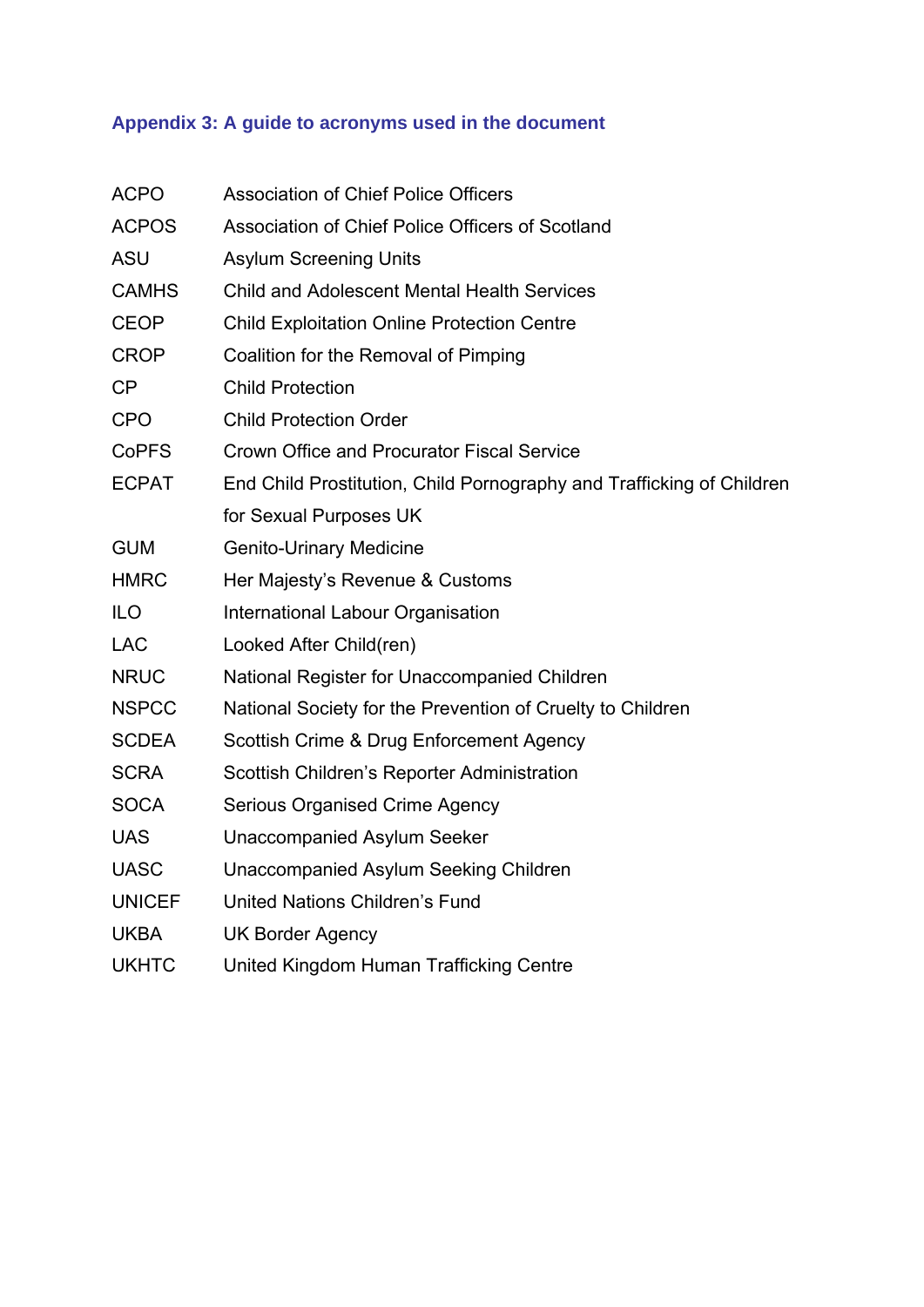### **Appendix 4: Useful Contacts**

- 1. NSPCC Child Trafficking Advice and Information Line Tel: 0800 107 7057
- 2. United Kingdom Human Trafficking Centre Tel: 0114 252 3891 [www.ukhtc.org](http://www.ukhtc.org/)
- 3. Children"s Legal Centre Tel: 01206 872 466 [www.childrenslegalcentre.com](http://www.childrenslegalcentre.com/)
- 4. Details of the appropriate consulate or embassy in London can be found in the London Diplomatic List (ISBN 0 11 591772 1), available from the Stationary Office – Tel: 0870 600 5522. Or on the website – [www.fco.gov.uk](http://www.fco.gov.uk/)
- 5. International Social Services of the UK, Cranmer House, 3rd Floor, 39 Brixton Road, London SW9 6DD Tel: 020 7735 8941/4 www.issuk.org.uk
- 6. Foreign and Commonwealth Office Tel: 020 7008 1500 [www.fco.gov.uk](http://www.fco.gov.uk/)
- 7. CEOP 33 Vauxhall Bridge Road, London, SW1V 2WG Tel: 020 7238 2320/2307 [www.ceop.gov.uk](http://www.ceop.gov.uk/)
- 8. ECPACT UK Grosvenor Gardens House, 35 – 37 Grosvenor Gardens, London, SW1W **OBS**  Tel: 020 7233 9887 [www.ecpat.org.uk](http://www.ecpat.org.uk/) or [info@ecpat.org.uk](mailto:info@ecpat.org.uk)
- 9. Save the Children Caris website Designed for young people seeking asylum in Scotland this website also has a practitioner portal which includes information and case studies on child trafficking. [http://www.savethechildren.org.uk/caris/index\\_01.html](http://www.savethechildren.org.uk/caris/index_01.html)
- 10. Missing People Helpline A specialist team within the charity is dedicated to finding children who are missing from care, liaising with the appropriate authorities. Tel: 0500 700 700 [http://www.missingpeople.org.uk](http://www.missingpeople.org.uk/)